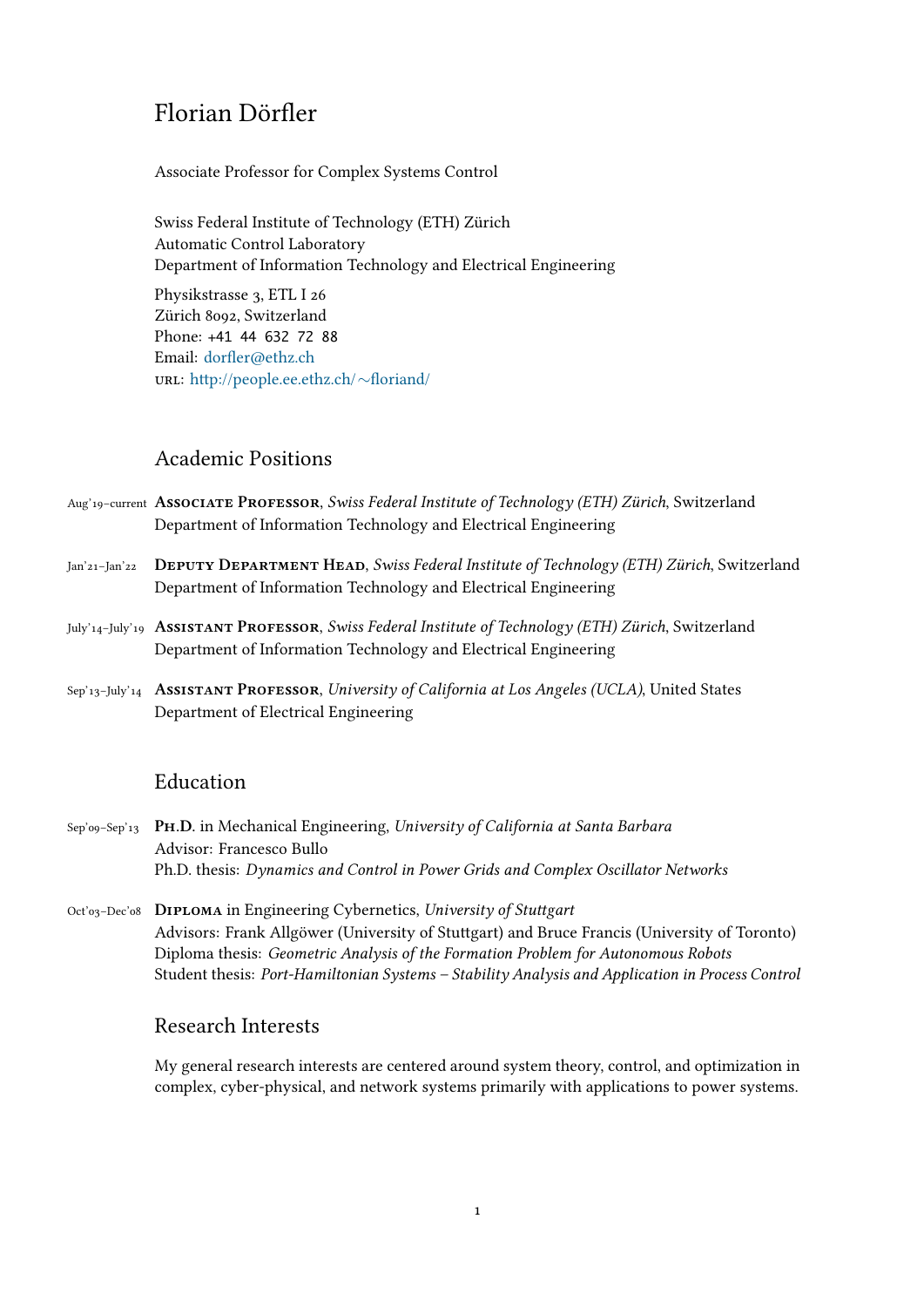# Notable Awards

| 2021 | Best Paper Award at IEEE International Conference on Intelligent Transportation Systems<br>(as co-author and advisor)                                                     |
|------|---------------------------------------------------------------------------------------------------------------------------------------------------------------------------|
| 2020 | EUCA European Control Award<br>(distinguished European researcher under the age of 40 in systems and control)                                                             |
| 2020 | <b>IFAC Manfred Thoma Medal</b><br>(distinguished researcher and/or engineer under the age of 40 in systems and control)                                                  |
| 2020 | Best Student Paper Award at IEEE Conference on Decision and Control<br>(as co-author and advisor)                                                                         |
| 2020 | Outstanding Student Paper Award at IEEE Conference on Decision and Control<br>(as co-author and advisor)                                                                  |
| 2020 | Best Paper Award at IEEE PES General Meeting<br>(as co-author and advisor)                                                                                                |
| 2019 | Best Student Paper Award at European Control Conference<br>(as co-author and advisor)                                                                                     |
| 2017 | Basil Papadias Best Student Paper Award at IEEE PES PowerTech Conference<br>(as co-author and advisor)                                                                    |
| 2016 | IEEE Circuits and Systems Guillemin-Cauer Best Paper Award<br>(awarded for best paper in IEEE Transactions on Circuits and Systems 2016)                                  |
| 2016 | Top Five Finalist for Best Student Paper Award at American Control Conference<br>(as co-author and advisor)                                                               |
| 2015 | UC Santa Barbara Mechanical Engineering Department Best PhD Award<br>(in recognition of outstanding achievements during PhD studies)                                      |
| 2014 | IFAC Automatica Best Paper Award<br>(awarded for best application paper 2012-2014)                                                                                        |
| 2013 | Top Five Finalist for Best Student Paper Award at European Control Conference<br>(as co-author and co-advisor)                                                            |
| 2011 | O. Hugo Schuck Best Paper Award awarded by American Automatic Control Council<br>(awarded for theoretical contributions at one of the largest annual control conferences) |
| 2010 | Best Student Paper Award at American Control Conference<br>(awarded at one of the largest annual control conferences)                                                     |
| 2008 | Diplom awarded with special distinction by the University of Stuttgart<br>(institutional award)                                                                           |

# Best Thesis Awards of Students

| 2021 | ETH Medal (best master thesis award) for Ezzat Elokda                                  |
|------|----------------------------------------------------------------------------------------|
| 2020 | ETH Medal (best master thesis award) for Verena Häberle                                |
| 2020 | Schweizer Gesellschaft für Automatik (SGA) best master thesis award for Verena Häberle |
| 2020 | Willi-Studer Preis (departmental top of the year award) for Nicolas Lanzetti           |
| 2020 | ETH Medal (best master thesis award) for Nicolas Lanzetti                              |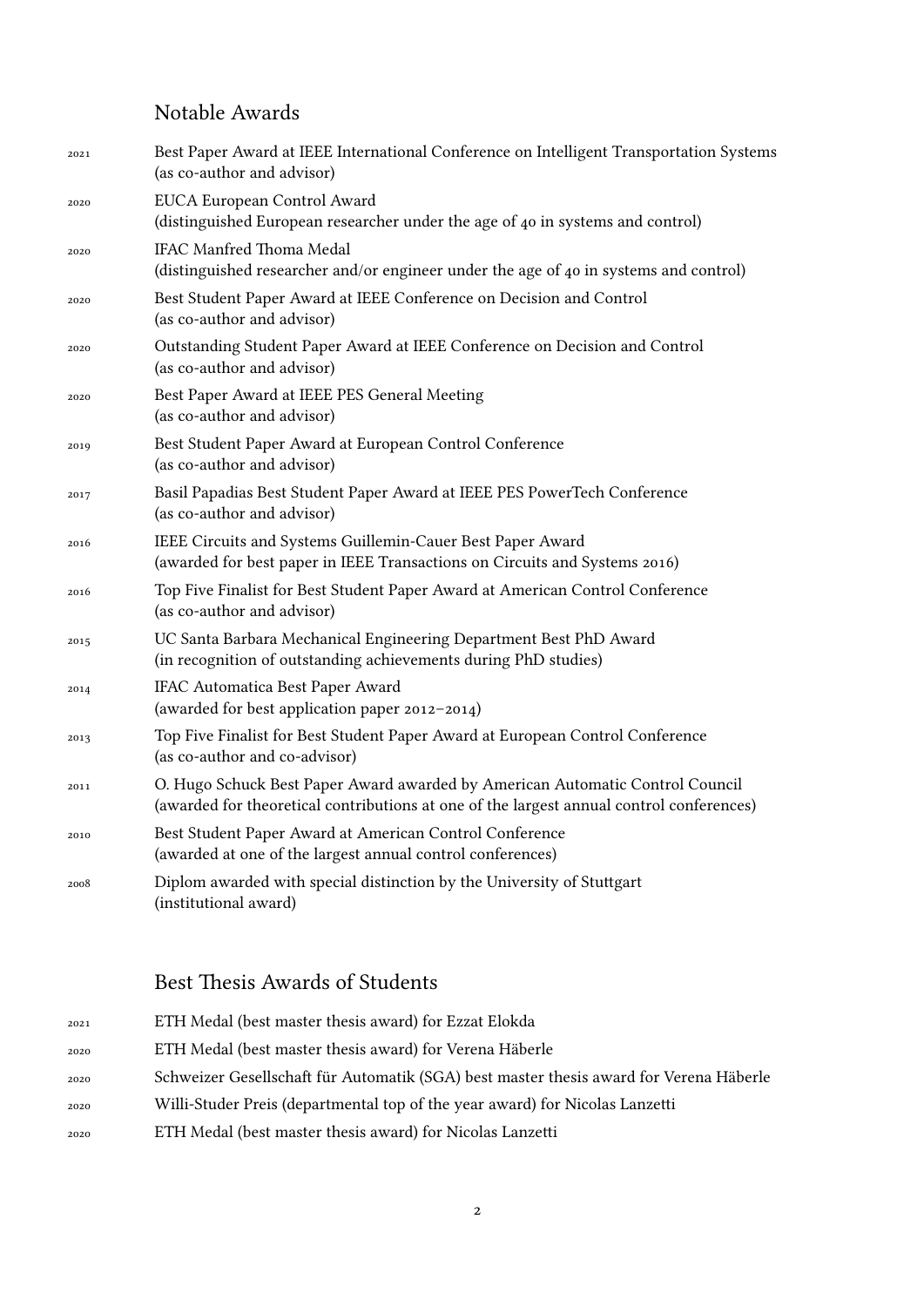| 2019 | ABB Research Award (best master thesis award) for Liviu Aolaritei         |
|------|---------------------------------------------------------------------------|
| 2017 | Willi-Studer Preis (departmental top of the year award) for Yannick Meier |
| 2017 | ETH Medal (best master thesis award) for Sebastian Curi                   |
| 2017 | ETH Medal (best master thesis award) for Yannick Meier                    |

# Scholarships

| 2011-2012     | Peter J. Frenkel Foundation Fellowship<br>(one of two campus-wide awards per academic year)                             |
|---------------|-------------------------------------------------------------------------------------------------------------------------|
| $2009 - 2013$ | Regent's Special International Fellowship<br>(the Regent's scholarships are the most prestigious UC scholarship awards) |
| 2008          | Baden-Württemberg Stipendium Renewed<br>(national scholarship)                                                          |
| 2007-2008     | Baden-Württemberg Stipendium<br>(national scholarship)                                                                  |
| $2007 - 2008$ | Ontario Baden-Württemberg Program Fellow<br>(national scholarship)                                                      |

# Research Experience

|                                | July'19-current ASSOCIATE PROFESSOR, Swiss Federal Institute of Technology (ETH) Zürich<br>at Automatic Control Laboratory                                               |
|--------------------------------|--------------------------------------------------------------------------------------------------------------------------------------------------------------------------|
| Mar'20-Jul'20                  | <b>VISITING PROFESSOR, KTH Stockholm</b><br>at Division of Decision and Control Systems                                                                                  |
|                                | July'14-July'19 ASSISTANT PROFESSOR, Swiss Federal Institute of Technology (ETH) Zürich<br>at Automatic Control Laboratory                                               |
|                                | Sep'13-July'14 ASSISTANT PROFESSOR, University of California at Los Angeles<br>at Department of Electrical Engineering                                                   |
|                                | Mar'13-July'14 VISITING PROFESSOR, California Institute of Technology<br>at Rigorous Systems Research Group hosted by Steven Low and Adam Wierman                        |
| Apr'o9-Sep'13                  | Graduate Student Researcher at University of California at Santa Barbara<br>at Center for Control, Dynamical Systems, and Computation advised by Francesco Bullo         |
| May'11-Jul'11<br>Jun'12-Aug'12 | Graduate Student Researcher at Los Alamos National Laboratories<br>at Center for Nonlinear Studies advised by Michael Chertkov and Scott Backhaus                        |
| Aug'o8-Dec'o8                  | Corporate Research Intern at EADS Astrium, Friedrichshafen, Germany<br>at Attitude and Orbit Control Group advised by Jochen M. Rieber and Trond D. Krøvel               |
|                                | Aug'o7-Aug'o8 Graduate Student Researcher at University of Toronto<br>at Systems Control Group advised by Bruce Francis                                                  |
| May'o7-Jul'o7                  | <b>Student Research Assistant at University of Stuttgart</b><br>at Institute for Systems Theory and Automatic Control advised by Jørgen K. Johnsen and Frank<br>Allgöwer |
|                                |                                                                                                                                                                          |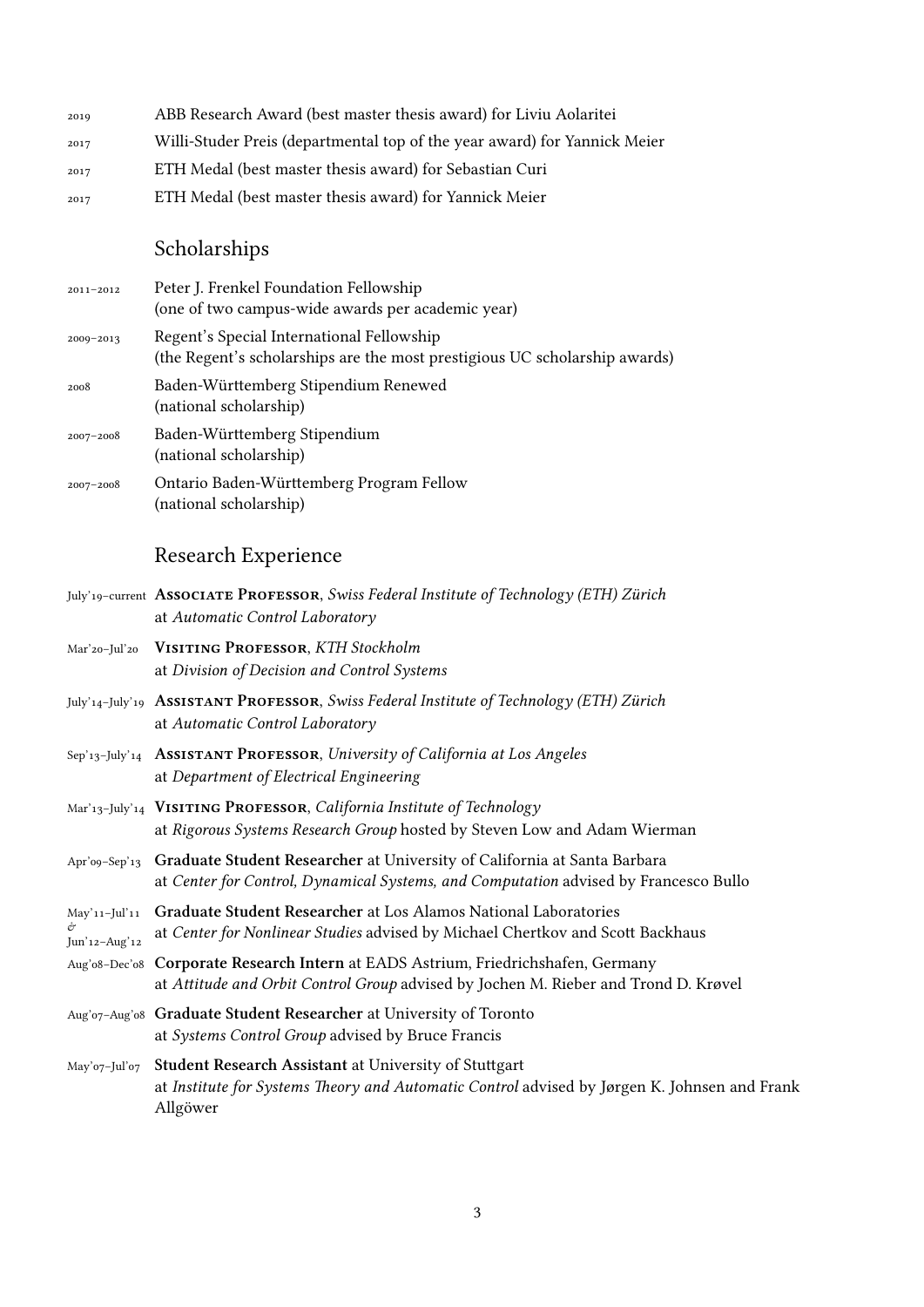## Educational Activities

**LECTURING** 

| 2015-current | Control Systems I                                                                         |
|--------------|-------------------------------------------------------------------------------------------|
| 2015-current | <b>ETH Control Seminar Series</b>                                                         |
| 2019         | Signals and Systems II                                                                    |
|              | 2015-2018, 2021 Distributed Systems and Control                                           |
| 2014         | Linear Systems: State-Space Approach (at UCLA)                                            |
| 2014         | Distributed Systems and Control (at UCLA)                                                 |
|              |                                                                                           |
|              | <b>GRADUATE SCHOOLS</b>                                                                   |
| 2021         | "Optimization and Control of Infrastructure Networks" Summer School (virtual)             |
| 2020         | EECI Graduate School on "Control and Optimization of Autonomous Power Systems", KTH       |
|              | Stockholm, Sweden.                                                                        |
| 2019         | Autumn School DFG-Schwerpunktprogramm 1984 "Hybrid and multimodal energy systems",        |
|              | Karlsruher Institut für Technologie (KIT), Karlsruhe, Germany.                            |
| 2017         | "Innovative controls for renewable source integration into smart energy systems" (INCITE) |
|              | European Summer School, Barcelona, Spain                                                  |
| 2016         | DISC Winter Course on "Power Systems Control - from Circuits to Economics", Groningen,    |
|              | Netherlands                                                                               |
|              |                                                                                           |
| 2015         | Grid Science Winter School & Conference, Santa Fe, United States                          |
| 2015         | MSE Winter School Holistic Modeling and Control of Energy Systems, Ohlstadt, Germany      |
|              |                                                                                           |
|              | <b>DIDACTICS</b>                                                                          |
| 2016         | Speaker at ETH LET teaching event "Increasing Interactivity"                              |

# Advising

## **Doctoral Students**

May'21–current Sophie Hall

Nov'20–current Lenart Treven (co-advised with Andreas Krause)

Nov'20–current Andrea Martin (co-advised with Giancarlo Ferrari Trecate and John Lygeros)

Nov'20–current Jean- Sébastien Brouillon (co-advised with Giancarlo Ferrari Trecate)

Oct'20–current Ezzat Elokda (co-advised with Saverio Bolognani, Andrea Censi, and Emilio Frazzoli)

Oct'20–current Alessandro Zanardi (co-advised with Saverio Bolognani, Andrea Censi, and Emilio Frazzoli)

Oct'20–current Michael Schneeberger (co-advised with Silvia Mastellone)

June'20–current Verena Häberle

Oct'19–current Nicolas Lanzetti

Feb'19–current Miguel Picallo Cruz

Jan'19-current Irina Subotic (co-advised with Dominic Groß)

Oct'18–current Lukas Ortmann (co-advised with Saverio Bolognani)

Mar'18–current Liviu Aolaritei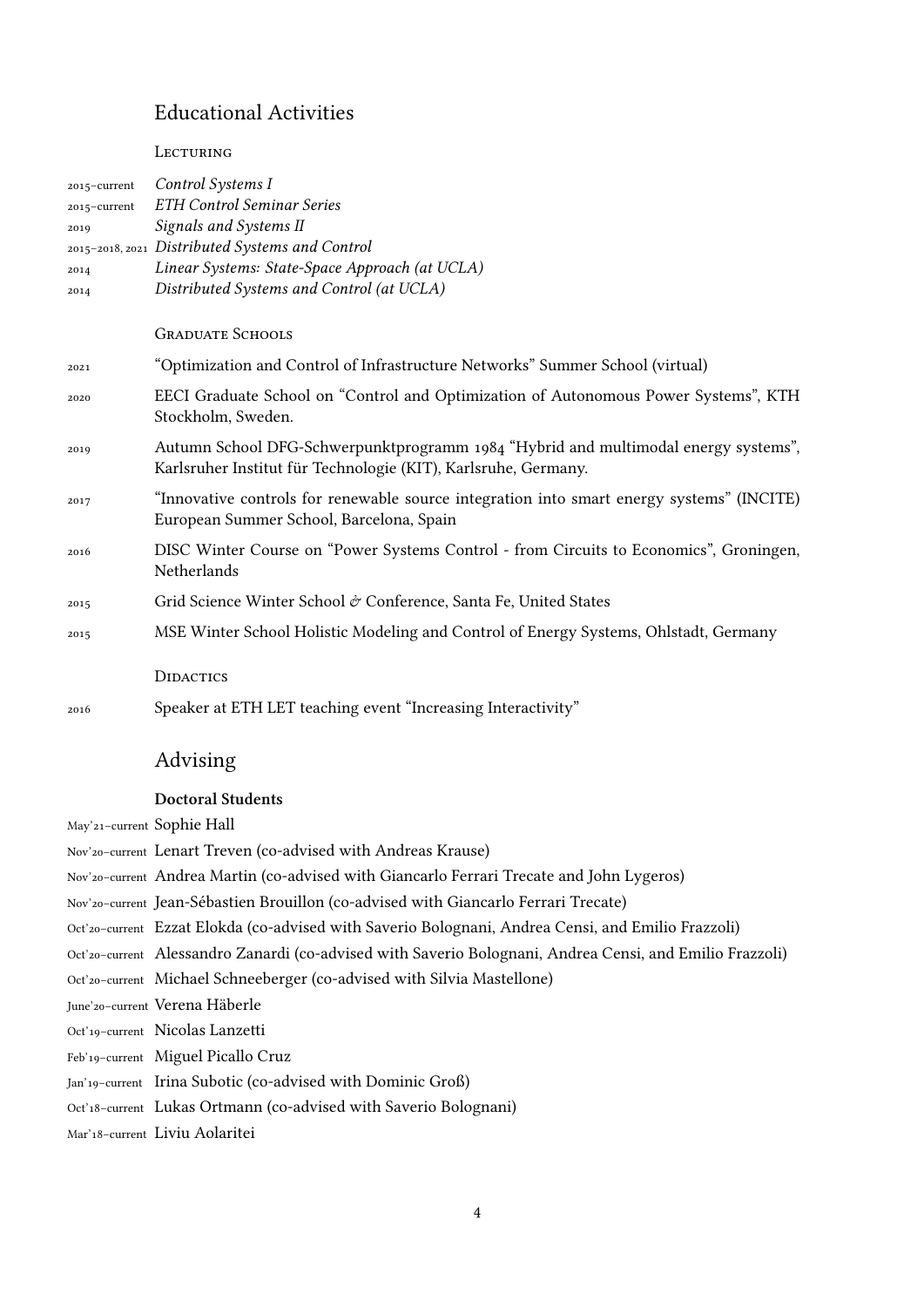Sep'17–current Jeremy Coulson (co-advised with John Lygeros)

Aug'17–current Ali Tayyebi-Khameneh (externally supervised from Austrian Institute of Technology)

|               | <b>Postdoctoral Researchers</b>                                                                                          |
|---------------|--------------------------------------------------------------------------------------------------------------------------|
|               | Nov'21-current Xiuqiang He                                                                                               |
|               | Oct'20-current Alberto Padoan (co-advised with John Lygeros)                                                             |
|               | Sep'20-current Linbin Huang                                                                                              |
|               | Sep'20-current Giuseppe Belgioioso                                                                                       |
|               | <b>Senior Scientist</b>                                                                                                  |
|               | Jan'16-current Saverio Bolognani                                                                                         |
|               | Alumni                                                                                                                   |
|               | Feb'20-current Michael Fisher                                                                                            |
|               | now Assistant Professor at University of Waterloo                                                                        |
|               | Oct'21-Dec'21 Henk van Waarde<br>now Assistant Professor at University of Groningen                                      |
|               | Oct'20-Aug'21 Soroosh Shafiee                                                                                            |
|               | now postdoc at Carnegie Mellon University                                                                                |
| Jun'18-Jun'21 | Wenjun Mei<br>now Assistant Professor at Peking University, China                                                        |
| Jan'16-Apr'21 | Nicolò Pagan<br>now postdoc at Universität Zürich and ETH Zürich                                                         |
|               | Apr'15-Jan'19 Adrian Hauswirth<br>now Research Scientist at the Data Science and Analytics team of Fortum                |
|               | Aug'18-Jul'20 Robin Delabays<br>now postdoc at UC Santa Barbara                                                          |
| Jan'15-Dec'19 | Catalin Arghir<br>now Engineer at RUAG Space                                                                             |
|               | Jan'16-Dec'19 Dominic Groß<br>now Assistant Professor at University of Wisconsin, Madison, United States                 |
|               | Aug'16-Jan'18 Marcello Colombino<br>now Assistant Professor at McGill University, Montreal, Canada                       |
|               | Apr'16-Dec'16 Theodor Borsche                                                                                            |
|               | now at Boston Consulting Group, Oslo, Norway                                                                             |
|               | July'14-July'19 Bala Kameshwar Poolla<br>now postdoc at UC Berkeley                                                      |
| Jan'15-Jan'16 | Saverio Bolognani<br>now Senior Scientist at ETH Zürich                                                                  |
|               | <b>Advisor for Long-Term Visiting Scientists</b>                                                                         |
| 2022          | Eduardo Prieto, Julian Berberich                                                                                         |
| 2021          | Meng Chen, Eduardo Prieto, Keith Moffat, Ivan Markovsky, Zhiyu He                                                        |
| 2020          |                                                                                                                          |
|               |                                                                                                                          |
| 2019          | Matteo Tachi, Paolo Gherardo Carlet, Andrea Favato, Ivan Markovsky<br>Linbin Huang, Paolo Gherardo Carlet, Andrea Favato |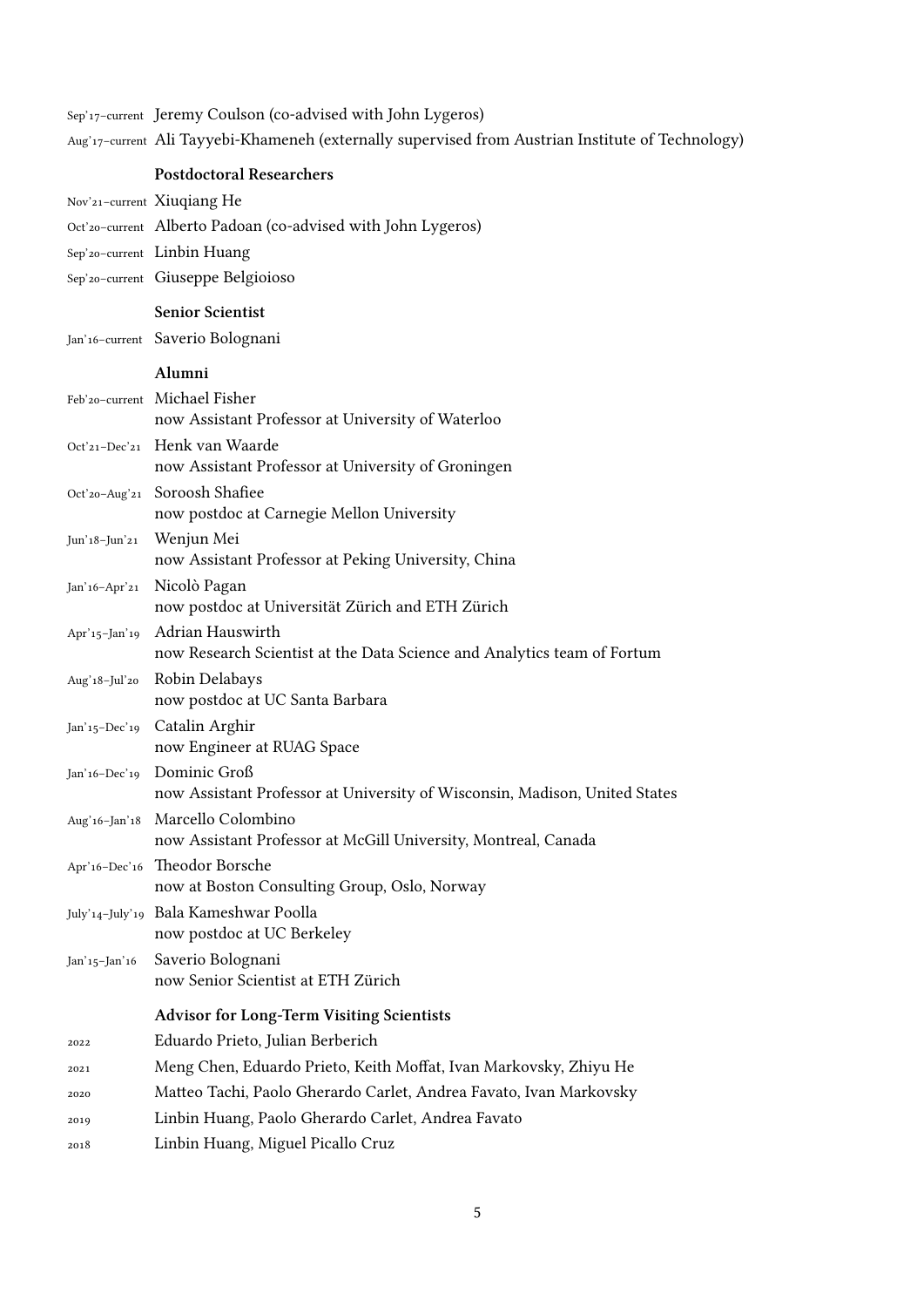- 2017 Enric Sánchez Sánchez, Robin Delabays
- 2016 Xiaofan Wu, Wei Chen
- 2015 Spyros Chatzivasileiadis, Nima Monshizadeh, John W. Simpson-Porco, Marco Todescato, Diego Romeres

#### **Graduate Student Mentor**

Nov'13-current approximately 60 master  $\mathcal O$  semester theses at ETH Zürich and UCLA

## Research Awards

- 2020 SNF/FW Weave Project 200021E\_20397: *From model-based to data-driven design: Signal processing and control of noisy nonlinear systems*
- 2020 SNF NCCR Automation 51NF40\_180545
- 2020 European Commission H2020 #883985: *POwering SYstem flexibiliTY in the Future through RES — POSYTYF*
- 2019 KAUST Office of Sponsored Research, Award No. OSR-2019-CoE-NEOM-4178.11: *GRIDX: The Autonomous Digital Grid*
- 2019 SNF Assistant Professor Energy Grant #PYAPP2\_160573/2: mobility funds
- 2019 SNF Scientific Exchanges IZSEZ0\_185442: *International Workshop on "Future Electric Power Systems"*
- 2019 Swiss Federal Office of Energy (SFOE) Research Program Pilot-, Demonstrations- und Leuchtturmprojekte: *Renewable Management and Real-Time Control Platform (ReMaP)* (SI/501810-01)
- 2018 SNF Scientific Exchanges IZSEZ0\_183110: *Workshop on "Vistas in Control"*
- 2018 Swiss Federal Office of Energy (SFOE) Research Program Grids SI/501708: *a UNIfied COntrol framework for Real-time power system operation* (note: led by Saverio Bolognani)
- 2018 Swiss Federal Office of Energy (SFOE) Research Program Grids SI/501707: *Grid-forming control of renewable generation and power electronics* (note: led by Dominic Groß)
- 2018 SATW Scientific Conference Funding F-2018-010: *International Workshop on "Vistas in Control"*
- 2017 ETH Zürich and ABB Schweiz AG Contract #12376: *Decentralized Control of Power Converters*
- 2016 European Commission H2020 #691800: *Massive InteGRATion of power Electronic devices MI-GRATE*
- 2016 SNF Scientific Conference Funding 20CO21\_171241/1: *International Workshop on "Future Electric Power Systems"*
- 2015 ETH Seed Project SP-ESC 2015-07(4): *Novel control approaches for low-inertia power grids*
- 2015 SNF Assistant Professor Energy Grant #PYAPP2\_160573: *Plug-and-Play Control & Optimization in Microgrids*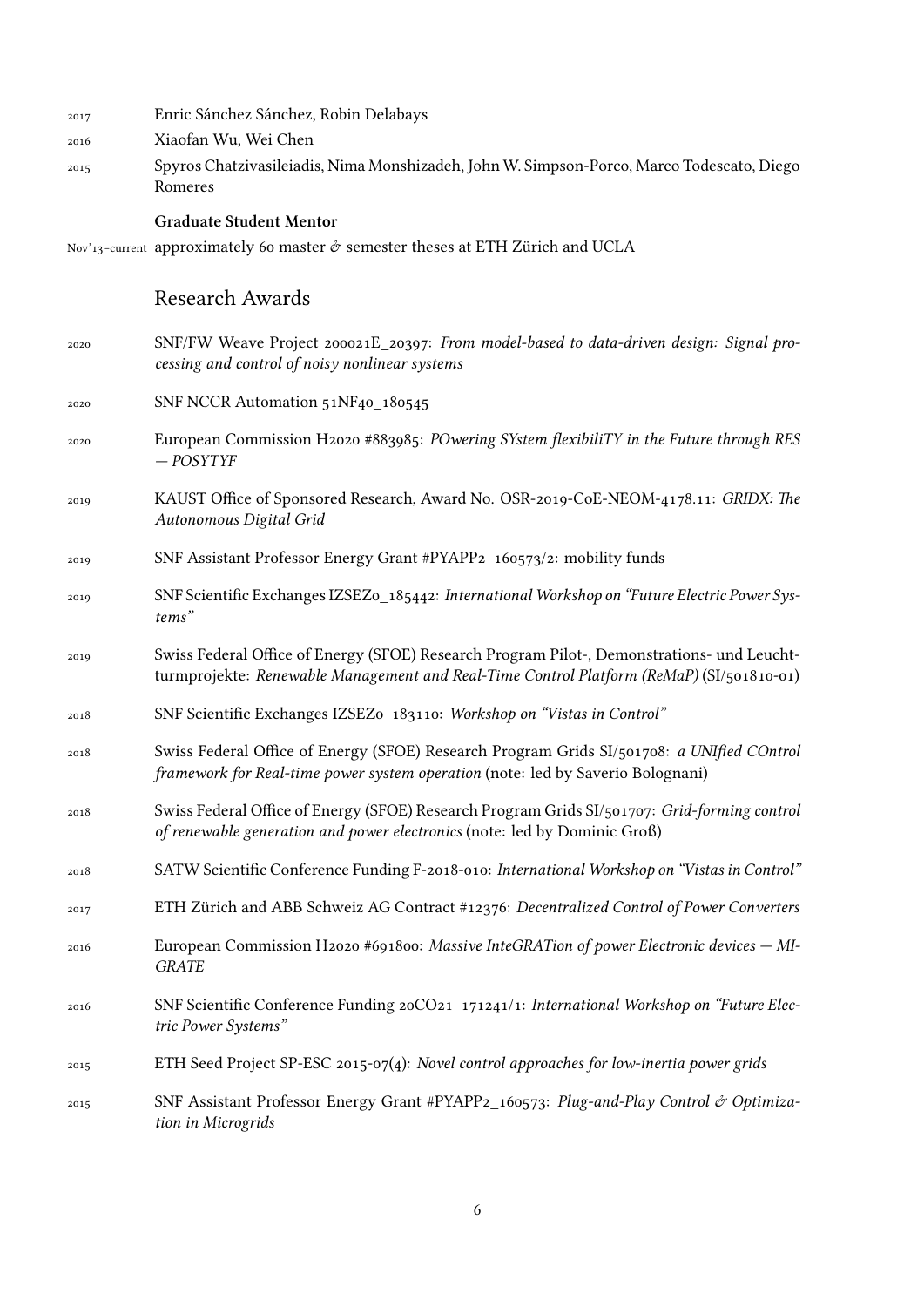| 2014          | NSF EPCN Medium #1406891: Virtual Oscillator Control for Microgrids<br>(returned and declined when moving from UCLA to ETH Zürich)       |
|---------------|------------------------------------------------------------------------------------------------------------------------------------------|
| 2011          | NSF CPS Medium:#1219917: The Cyber-Physical Challenges of Transient Stability and Security<br>in Power Grids (contributed as consultant) |
|               | Total amount of competitive personal third-party funding acquired thus far: 6015647.42 CHF                                               |
|               | <b>Professional Service</b>                                                                                                              |
|               | <b>SOCIETY LEADERSHIP</b>                                                                                                                |
| 2021-current  | Council member (treasurer) of the European Control Association                                                                           |
|               | EVENT ORGANIZER/CO-ORGANIZER                                                                                                             |
| 2022          | 9th IFAC Workshop on Distributed Estimation and Control in Networked Systems (NecSys),<br>Zürich, Switzerland                            |
| 2022          | Conference on Future Electric Power Systems and the Energy Transition, Champéry, Switzerland                                             |
| 2021          | Workshop on Control for Autonomous Cities, IEEE Conference on Decision and Control, Austin,<br>TX, United States                         |
| 2020          | Workshop on Emerging Topics in Control of Power Systems, Stockholm, Sweden                                                               |
| 2019          | Conference on Future Electric Power Systems and the Energy Transition, Champéry, Switzerland                                             |
| 2019          | Publicity Chair ACM e-Energy Conference, Phoenix, AZ, United States, June, 2019                                                          |
| 2018          | Vistas in Control: ETH Control Workshop                                                                                                  |
| $2018 - 2019$ | EECI International Graduate School on Control, ETH Zürich                                                                                |
| 2017          | Conference on Future Electric Power Systems and the Energy Transition, Champéry, Switzerland                                             |
| 2016          | EECI International Graduate School on Control, ETH Zürich                                                                                |
| 2015          | MSE Winter School Holistic Modelling and Control of Energy Systems, Ohlstadt, Germany.                                                   |
| 2011          | Santa Barbara Control Workshop 2011                                                                                                      |
|               | <b>EDITORIAL SERVICE (JOURNALS)</b>                                                                                                      |
| 2021-current  | Editorial Advisory Board of International Journal of Control                                                                             |
| 2020-current  | Editorial Board of Annual Reviews in Control                                                                                             |
| 2018-current  | Associate Editor for Automatica                                                                                                          |
| 2016          | Guest Editor for IEEE Transactions on Smart Grid special issue "Distributed Control and Effi-                                            |

cient Optimization Methods for Smart Grid"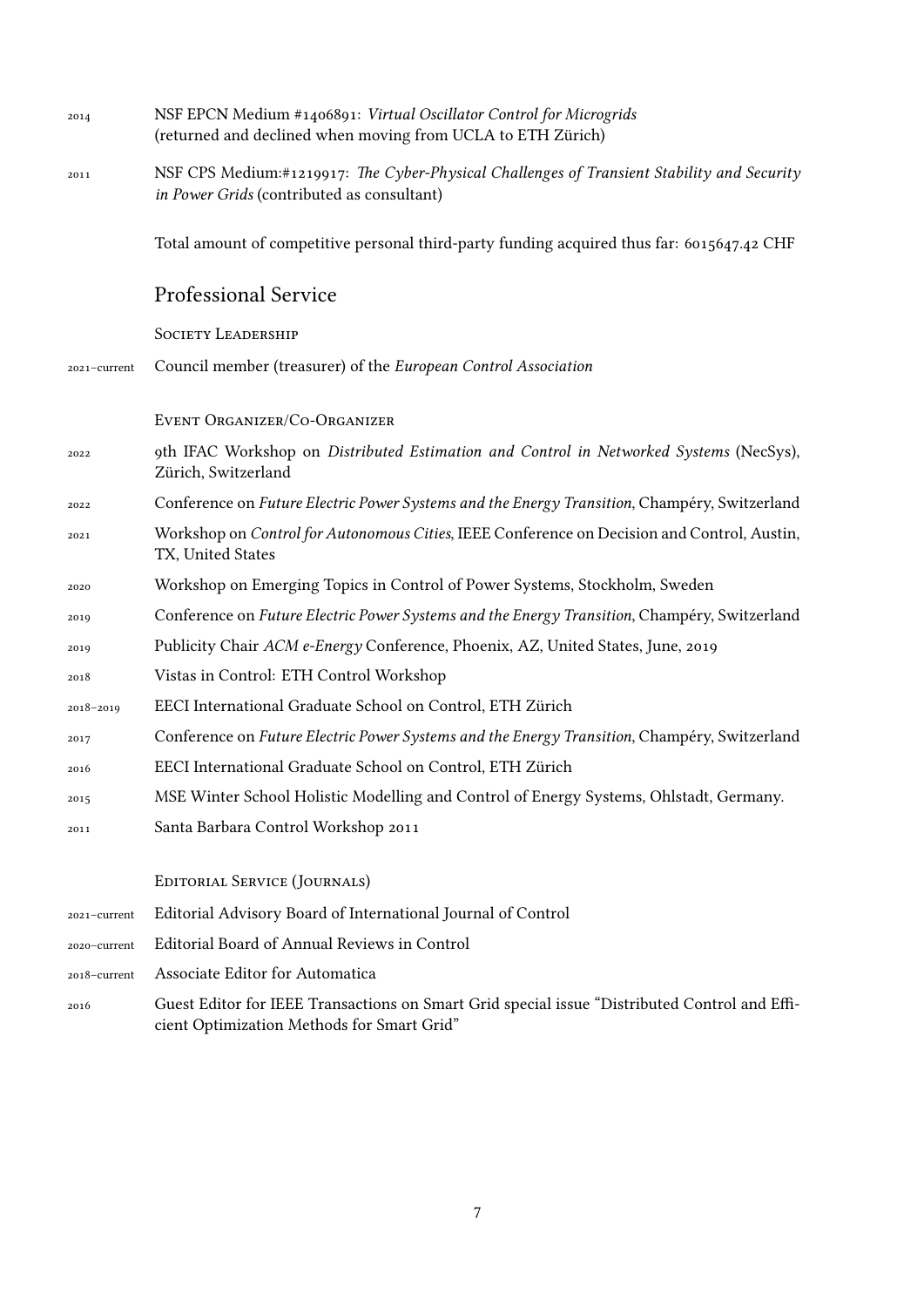#### Technical Program Committees (Conferences)

| 2021 | 4th Annual Learning for Dynamics $\acute{\sigma}$ Control Conference (L4DC)                 |
|------|---------------------------------------------------------------------------------------------|
| 2021 | Conference on Decision and Control (CDC)                                                    |
| 2020 | 3rd Annual Learning for Dynamics & Control Conference (L4DC)                                |
| 2020 | Conference on Decision and Control (CDC)                                                    |
| 2019 | <b>IFAC World Congress</b>                                                                  |
| 2019 | IEEE Global Conference on Signal and Information Processing (GlobalSIP)                     |
| 2019 | IEEE International Conference on Smart Grid Synchronized Measurements and Analytics (SGSMA) |
| 2019 | Conference on Decision and Control (CDC)                                                    |
| 2019 | IFAC Workshop on Distributed Estimation and Control in Networked Systems (NecSys)           |
| 2018 | Iranian Smart Grid Conference (SGC)                                                         |
| 2018 | IEEE Global Conference on Signal and Information Processing (GlobalSIP)                     |
| 2018 | IEEE International Conference on Smart Grid Communications (SmartGridComm)                  |
| 2018 | IFAC Workshop on Distributed Estimation and Control in Networked Systems (NecSys)           |
| 2018 | International School and Conference on Network Science (NetSci)                             |
| 2017 | "Data Mining for Cyber-physical and Industrial Systems" Workshop at IEEE ICDM               |
| 2017 | IEEE International Conference on Smart Grid Communications (SmartGridComm)                  |
| 2017 | Greenmetrics (Sigmetrics) Workshop                                                          |
| 2016 | Workshop on Complex Networks                                                                |
| 2015 | IEEE Workshop on Control and Modeling for Power Electronics (COMPEL)                        |
| 2014 | IEEE International Conference on Smart Grid Communications (SmartGridComm)                  |
|      | Technical Reviewer                                                                          |

### Journals *Control systems:* IEEE Transactions on Automatic Control *◦* IEEE Transactions on Control of Network Systems *◦* IEEE Transactions on Control Systems Technology *◦* Automatica *◦* SIAM Journal on Control and Optimization *◦* Systems and Control Letters *◦* European Journal of Control *◦* IEEE Transactions on Circuits and Systems Part II *◦* Journal of Process Control *◦* IEEE Control Systems Magazine *◦* IEEE Control Systems Letters *◦* ACM Transactions on Cyber-Physical Systems

*Power systems & energy:* IEEE Transactions on Power Systems *◦* IEEE Transactions on Energy Conversion *◦* IEEE Transactions on Power Delivery *◦* IEEE PES Letters *◦* International Transactions on Electrical Energy Systems *◦* International Journal of Electrical Power and Energy Systems *◦* Sustainable Energy, Grids and Networks *◦* Energies

*Dynamical systems:* Physica D *◦* SIAM Journal on Applied Dynamical Systems *◦* Chaos: An Interdisciplinary Journal of Nonlinear Science *◦* Nonlinearity *◦* Nonlinear Analysis: Hybrid Systems *◦* Communications in Mathematical Sciences *◦* Journal of Statistical Physics *◦* Journal of Mathematical Physics *◦* Applied Mathematical Modeling *◦* New Journal of Physics *◦* Journal of Statistical Physics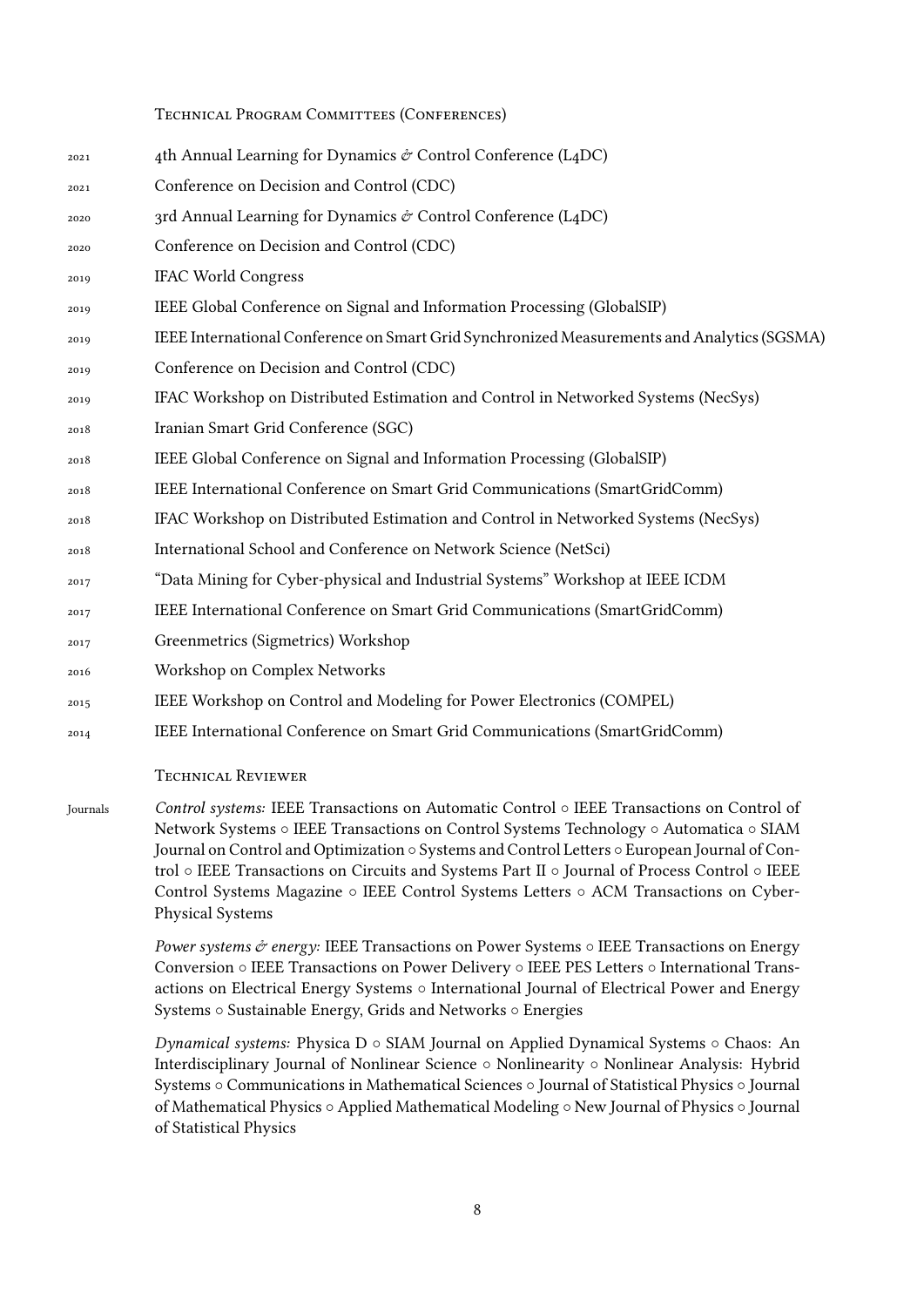*Computer science & discrete mathematics:* IEEE Transactions on Network Science and Engineering *◦* SIAM Journal on Applied Mathematics *◦* Discrete Applied Mathematics *◦* Journal of Complexity

*Miscellaneous journals:* Proceedings of the National Academy of Sciences *◦* Nature Physics *◦* Nature Communications *◦* Nature Scientific Reports *◦* Physical Review Letters *◦* Physical Review X *◦* Proceedings of the IEEE *◦* PLOS ONE *◦* Neurocomputing *◦* Robotics and Autonomous Systems *◦* IEEE Transactions on Industrial Informatics

- Conferences American Control Conference *◦* IEEE Conference on Decision and Control *◦* European Control Conference *◦* Multi-conference on Systems and Control *◦* IFAC World Congress *◦* IFAC Workshop on Distributed Estimation and Control in Networked Systems *◦* IFAC Conference on Modeling, Identification and Control of Nonlinear Systems *◦* IFAC Conference on Analysis and Control of Chaotic Systems *◦* IFAC Symposium on Nonlinear Control Systems *◦* IFAC Conference on Analysis and Control of Chaotic Systems *◦* Mediterranean Conference on Control and Automation *◦* International Symposium on Mathematical Theory of Networks and Systems *◦* PowerTech *◦* Power Systems Computation Conference *◦* Indian Control Conference *◦* Africon *◦* IEEE Global Conference on Signal and Information Processing
- Books Springer *◦* Birkhäuser *◦* CRC Press, Taylor & Francis Group *◦* Elsevier *◦* Institution of Engineering & Technology *◦* NowPublishers

Review Panels and Funding Committees

- 2021 Helmholtz Association of German Research Centres
- 2021 German Research Foundation (DFG), Emmy Noether-Programm
- 2020 ERC Consolidator Grant Remote Referee
- 2019 National Research, Development and Innovation Office of Hungary
- 2017 Deutsche Bundesstiftung Umwelt (Promotionsstipendienprogramm)
- 2017 Chilean National Science and Technology Commission, FONDECYT
- 2017 German Research Foundation (DFG), Priority Program "Hybrid and multimodal energy systems: System theoretical methods for the transformation and operation of complex networks"
- 2017 Swiss National Science Foundation (SNSF) Ambizione Energy
- 2016 Swiss National Science Foundation (SNSF)
- 2016 Dutch-Indian Data Driven Science, Netherlands Organisation for Scientific Research (NWO)
- 2015 Energy System Integration Planning, Operations and Societal Embedding, Netherlands Organisation for Scientific Research (NWO)
- 2015 Cyber Physical systems with Model Driven Architectures and resilience (CyPhyMedusa), French National Research Agency (ANR) and CHIST-ERA ERA-NET
- 2015 European PhD Award on Control for Complex and Heterogeneous Systems
- 2014 Scientific Independence of Young Researchers (SIR) 2014, Italian Ministry for Education University and Research (MIUR)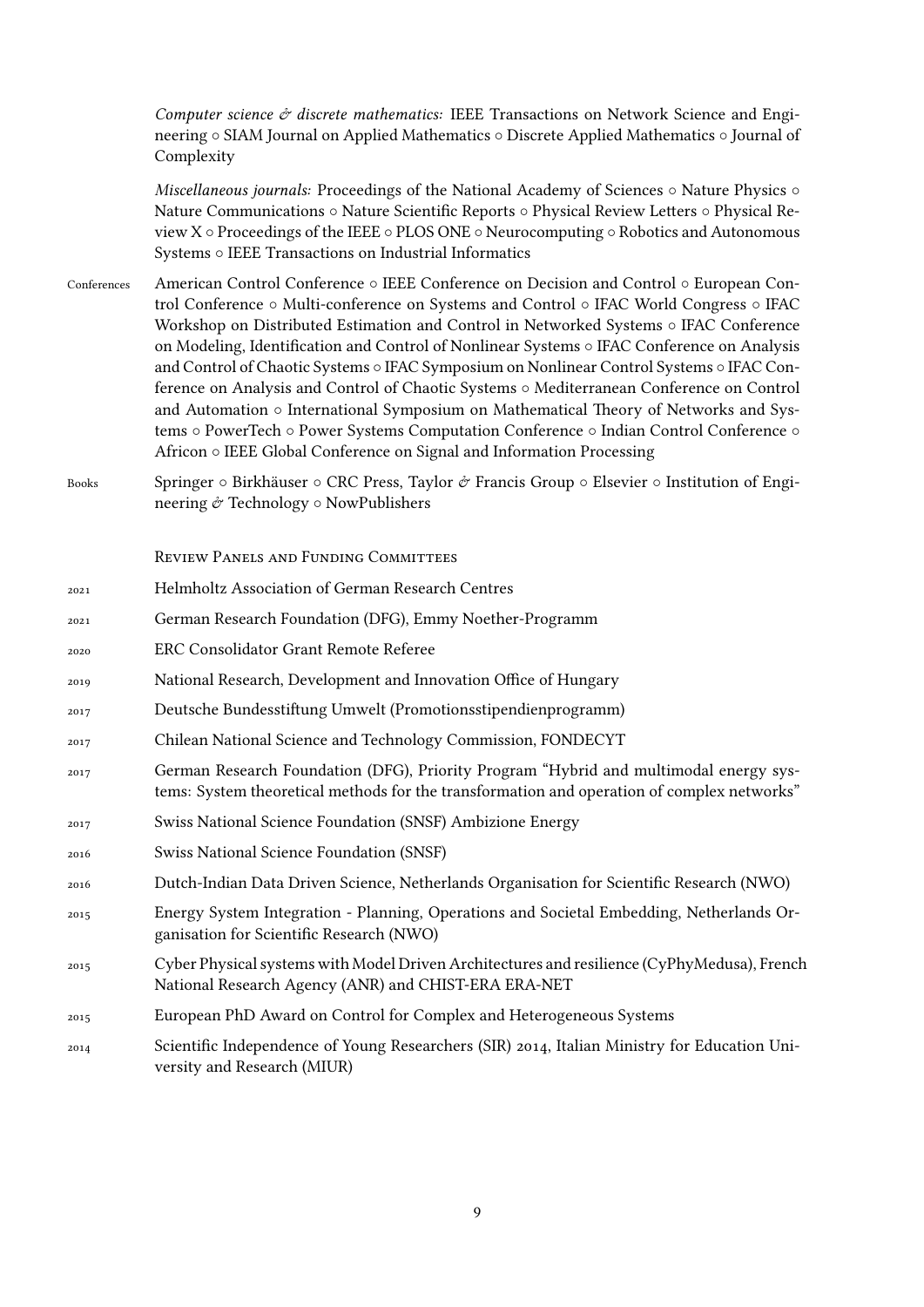#### TECHNICAL COMMITTEES

| 2020-current | IFAC Technical Committee 1.5 Networked Systems                                                                                                                                                                                                                                                                              |
|--------------|-----------------------------------------------------------------------------------------------------------------------------------------------------------------------------------------------------------------------------------------------------------------------------------------------------------------------------|
| 2019-current | IEEE CSS TC on Smart Grid                                                                                                                                                                                                                                                                                                   |
| 2016-current | Global Network of Synchrophasor Solutions Steering Committee/Consortium                                                                                                                                                                                                                                                     |
|              |                                                                                                                                                                                                                                                                                                                             |
|              | ORGANIZATION OF CONFERENCE SATELLITE EVENTS, WORKSHOPS, AND TUTORIALS                                                                                                                                                                                                                                                       |
| 2020         | Workshop on Emerging challenges in stability, control, and optimization of power systems at<br>European Control Conference, St. Petersburg, Russia, May 2020                                                                                                                                                                |
| 2019         | Tutorial on Distributed control and optimization for autonomous power grids at European Con-<br>trol Conference, Naples, Italy, June 2019                                                                                                                                                                                   |
| 2019         | Panel Session on Thinking Outside the "Black Box" - Analytical Foundations of Power System<br>Research at IEEE PES General Meeting, Atlanta, GA, USA                                                                                                                                                                        |
| 2016         | Workshop on Optimization and Control for Tomorrow's Power Systems at European Control<br>Conference, Aalborg, Denmark, June 2016                                                                                                                                                                                            |
| 2012         | Tutorial on Synchronization in Coupled Oscillators: Theory and Applications at IEEE Conference<br>on Decision and Control, Maui, HI, USA, December 2012                                                                                                                                                                     |
|              | CONFERENCE SESSION CHAIR/CO-CHAIR                                                                                                                                                                                                                                                                                           |
| 2011-current | IEEE Conference on Decision and Control $\circ$ European Control Conference $\circ$ American Control<br>Conference o Southern California Nonlinear Control Workshop o International Symposium on<br>Mathematical Theory of Networks and Systems o IFAC World Congress o multiple IFAC $\mathcal{O}$ IEEE<br>PES conferences |

## Professional Affiliations

- 2009–current Senior Member, Institute for Electrical and Electronics Engineers (IEEE) IEEE Societies: Control Systems Society (CSS) *◦* Power and Energy Society (PES)
- 2009–current Member, Society for Industrial and Applied Mathematics (SIAM)
- 2009–current Member, International Federation of Automatic Control (IFAC)

## Talks, Seminars, and Presentations

Plenaries and Invited Talks

- Jan'22 Workshop on *Modelling for modern grids* at University of Nottingham, UK
- Dec'21 Workshop on *Towards a Systems Theory for Optimization Algorithms* at IEEE Conference on Decision and Control Conference, Austin, Texas
- Dec'21 Workshop on *Control for Autonomous Cities* at IEEE Conference on Decision and Control Conference, Austin, Texas
- Dec'21 *IFAC TC 2.4 Optimal Control Seminar*, Online
- Dec'21 *Sharif Control Seminar*, Sharif University, Teheran, Iran
- Dec'21 *ETH Energy Week*, Zürich, Switzerland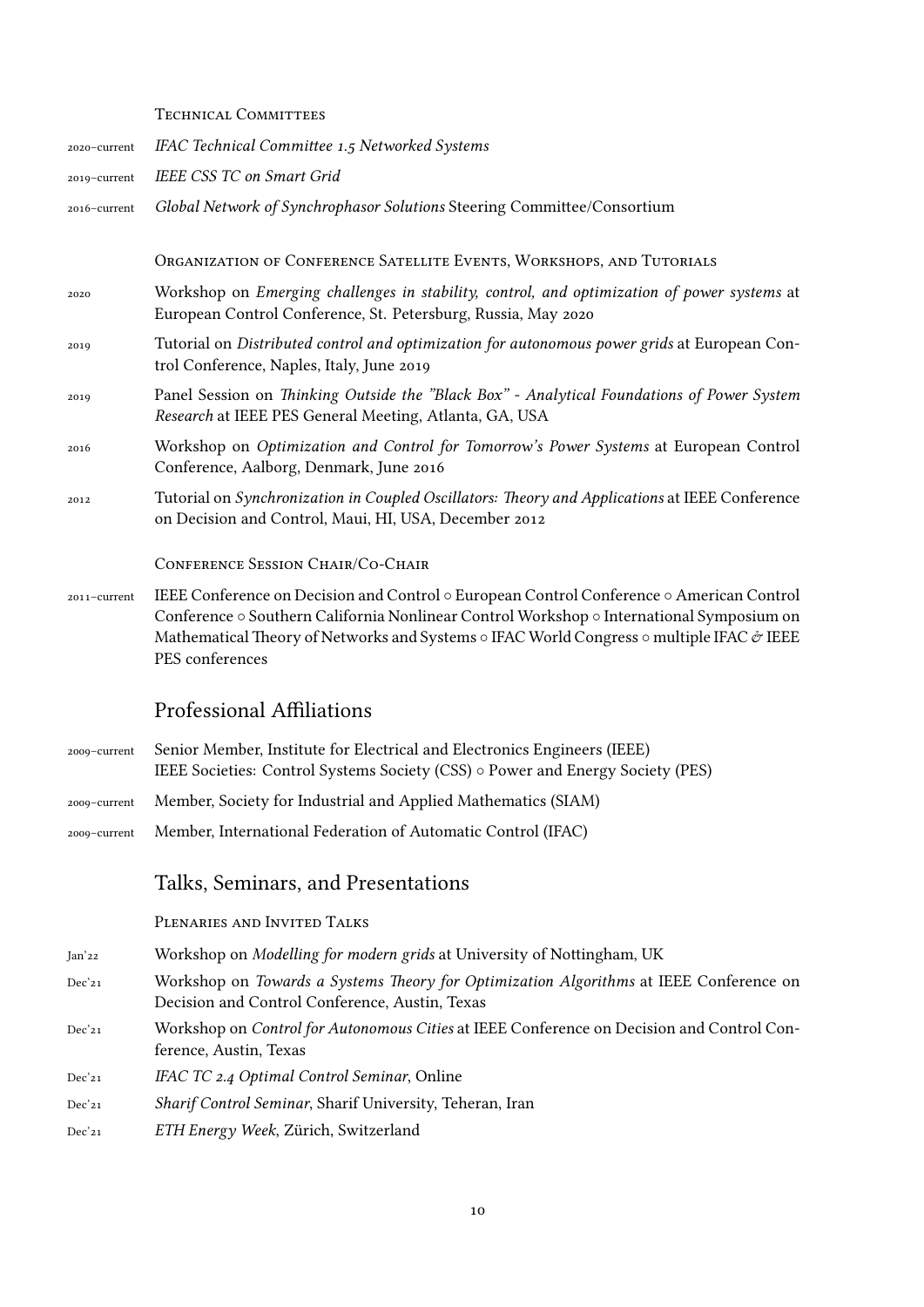| Dec'21            | Programma Gaspard Monge (PGMO) Days, Plenary Talk, Orsay, France                                                                                       |
|-------------------|--------------------------------------------------------------------------------------------------------------------------------------------------------|
| Nov <sup>21</sup> | Data-Enabled Predictive Control, UC San Diego Control Seminar, San Diego, United States                                                                |
| Oct'21            | Grid-forming control for low-inertia power systems workshop, at 16th SICC International Tuto-<br>rial Workshop, "Topics in nonlinear dynamics", online |
| Jun'21            | Modeling and Control of Power Grids at European Control Conference workshop, at European<br>Control Conference, Rotterdam, the Netherlands             |
| Jun'21            | Stability of power systems with very high penetration of renewable generation Panel, Powertech,<br>Madrid, Spain                                       |
| May'21            | Analysis of Data-driven Optimal Control workshop at Oberwolfach, Germany                                                                               |
| May'21            | Data-driven Analysis and Control of Dynamical Systems workshop at SIAM Conference on Ap-<br>plications of Dynamical Systems, Portland, United States   |
| Jan'21            | Control Meets Learning Virtual Seminar Series                                                                                                          |
| Dec'20            | Peking University Control Seminar, China                                                                                                               |
| Dec'20            | Workshop on Energy Systems and Optimization, Atlanta, Georgia, 2020                                                                                    |
| Dec'20            | Workshop on Complexity in Energy Systems, Conference on Complex Systems, Mallorca, Spain,<br>2020                                                      |
| Dec'20            | Workshop on Data-Driven Control at IEEE Conference on Decision and Control Conference,<br>Jeju Island. Republic of Korea                               |
| Nov'20            | Distributed Estimation and Optimization in Dynamical Systems Online Seminar Series                                                                     |
| Oct'20            | IEEE Energy Conversion Congress and Exposition (ECCE) 2020 Special Session - Power Elec-<br>tronics Intensive Power Systems                            |
| Sep'20            | Workshop on Emerging Topics in Control of Power Systems, Stockholm, Sweden                                                                             |
| Aug'20            | Workshop on Autonomous Energy Systems at National Renewable Energy Laboratory, Golden,<br>CO, USA                                                      |
| Jun'20            | Workshop on Data-based Methods for Interconnected Systems: Theory and Algorithms at IFAC<br>World Congress, Berlin, Germany                            |
| May'20            | KTH Digital Future Series, Stockholm                                                                                                                   |
| May'20            | Plenary Talk, European Control Conference, St. Petersburg, Russia                                                                                      |
| May'20            | Workshop on Emerging challenges in stability, control, and optimization of power systems at Eu-<br>ropean Control Conference, St. Petersburg, Russia   |
| May'20            | Peking University Control Seminar, China                                                                                                               |
| May'20            | Control & Systems Theory Seminar, Technion, Israel                                                                                                     |
| Apr'20            | NetCon Seminar, KTH Stockholm                                                                                                                          |
| Jan'20            | Symposium: Resilience and Performance of Networked Systems, Zürich, CH                                                                                 |
| Oct'19            | International Conference on Control, Instrumentation, and Automation (ICCIA), Sanandaj,<br>Kurdistan, Iran                                             |
| Sep'19            | Resilient Control of Infrastructure Networks, Torino, Italy                                                                                            |
| Jun'19            | Mediterranean Conference on Control and Automation, Akko, Israel                                                                                       |
| Jun'19            | Tutorial on Distributed control and optimization for autonomous power grids at European Con-<br>trol Conference, Naples, Italy                         |
| Jun <sup>19</sup> | Learning & Adaptive Systems Lab Seminar, ETH Zürich                                                                                                    |
| May'19            | Robotic Systems Lab Seminar, ETH Zürich                                                                                                                |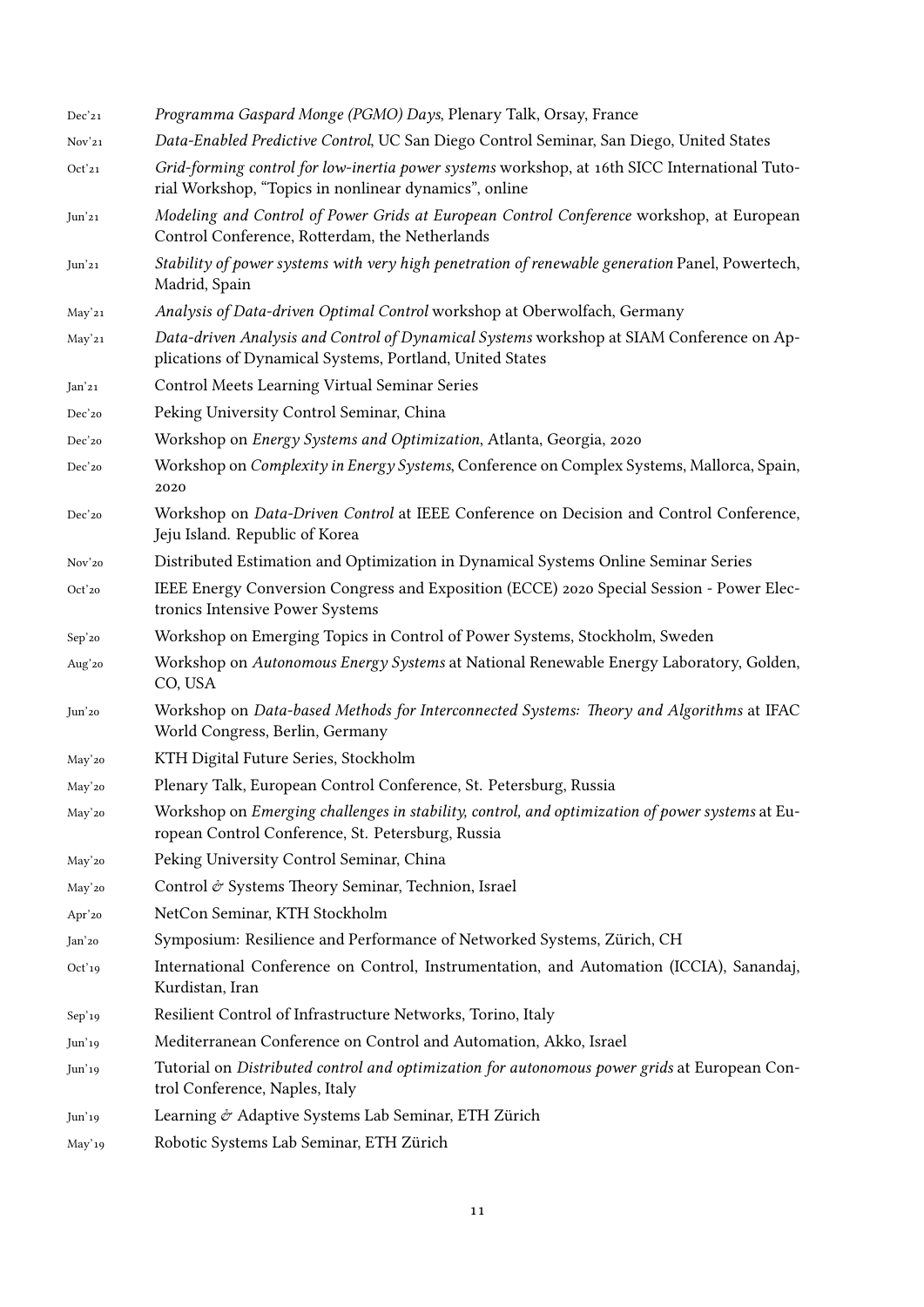May'19 Looking forward to 2050, Isaac Newton Institute for Mathematical Sciences, Cambridge, UK Apr'19 Innovative Optimization and Control Methods for Highly Distributed Autonomous Systems Workshop, Golden, Colorado Apr'19 ECEE Control, Optimization, and Learning day, CU Boulder Jan'19 Workshop on Learning and Control in Network Systems, KTH, Stockholm, Sweden Jan'19 Isaac Newton Institute for Mathematical Sciences, Cambridge, UK Nov'18 Energy-Open Workshop, Eindhoven, The Netherlands Oct'18 International Workshop on Advanced Cooperative Systems, Zagreb, Croatia Aug'<sub>18</sub> IFAC Workshop on Distributed Estimation and Control in Networked Systems (NECSYS), Groningen, The Netherlands May'18 Institute for Automation and Applied Informatics, Karlsruhe Institute of Technology, Germany Mar'18 Simons Institute, UC Berkeley, United States Mar'18 CCDC Seminar, UC Santa Barbara, United States Jan'18 Le Laboratoire GIPSA-lab, Grenoble, France Jan'18 Workshop on "Power Systems: Semi-Algebraic Techniques for Optimal Power Flow and Stability Assessment", Versailles, France Dec'17 *Melbourne Workshop on Future Power Systems* Melbourne, Australia Jun'17 AIT Seminar, Vienna, Austria Jun'17 CoNDyNet Workshop "Dynamics in Power Systems – From Science to Industry", Potsdam May'17 Institute for Theoretical Studies "Collective dynamics, control and imaging", ETH Zürich Mar'17 Ruhr Universität Bochum, Control Seminar, Bochum, Germany Mar'17 Optimization and Inference for Physical Flows on Networks, BIRS, Alberta Feb'17 Future Electric Power Systems and the Energy Transition, Champéry, Switzerland Dec'<sup>16</sup> Energy Seminar, UC Berkeley Oct'16 Computer Science Departmental Talk, Swiss Federal Institute of Technology (ETH) Zürich Jul'16 Workshop on *Smart Grid Control* at American Control Conference, Boston, MA, USA Jul'16 National Renewable Energy Laboratory, Golden, CO Jun'16 Keynote at Greenmetrics (Sigmetrics) Conference, Nice Jun'16 Workshop on *Distributed and Stochastic Optimization: Theory and Applications* at European Control Conference, Aalborg, Denmark Jun'16 Workshop on *Optimization and Control for Tomorrow's Power Systems* at European Control Conference, Aalborg, Denmark May'16 Automatic Control Seminar, KTH Royal Institute of Technology, Sweden May'16 Institute for Mathematics and its Applications, University of Minnesota Apr'16 Seminaire d'Automatique du Plateau de Saclay, Laboratoire de Signaux et Systémes du Supelec Nov'15 Laboratoire d'Automatique Seminar, École Polytechnique Fédérale de Lausanne (EPFL) Oct'15 KAUST Workshop on Human-Machine Networks and Intelligent Infrastructure, KAUST Jun'15 Advanced Methods for Energy Systems, Skolkovo Institute for Science and Technology, Moscow May'15 Social Norms and Institutions, Monte Veritá, CH Apr'15 Control Systems Seminar, Technical University Berlin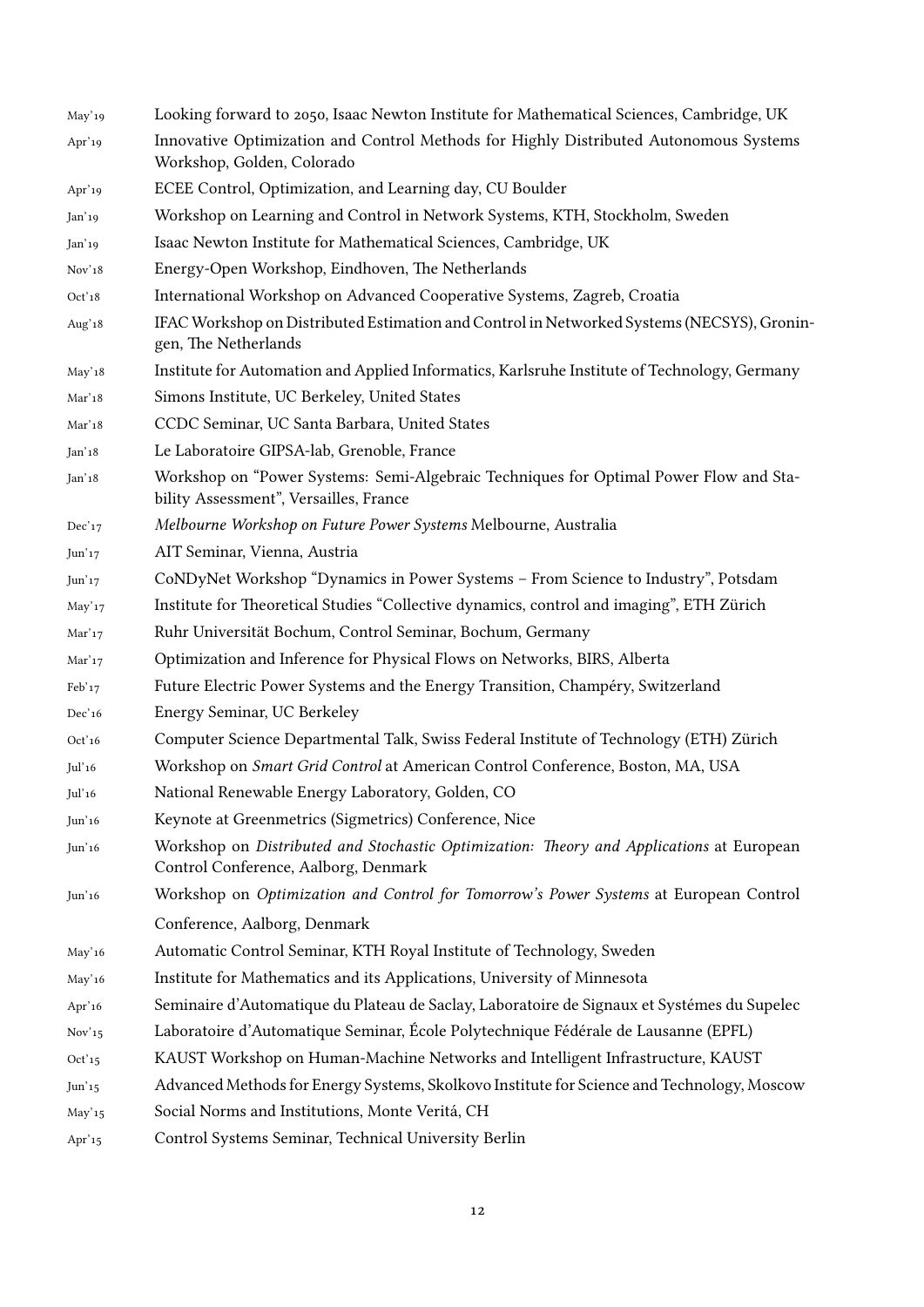| Feb'15                 | Systems and Control Seminar, Universiteé Catholique de Louvain                                                                                                    |
|------------------------|-------------------------------------------------------------------------------------------------------------------------------------------------------------------|
| $Jan'15$               | Swiss Federal Laboratories for Materials Science and Technology (EMPA)                                                                                            |
| Jan'15                 | Grid Science Winter School & Conference, Santa Fe, NM                                                                                                             |
| Nov <sup>'</sup> 14    | Department of Engineering, University of Cambridge                                                                                                                |
| Nov <sup>'</sup> 14    | Oxford Control Group, University of Oxford                                                                                                                        |
| Nov <sup>'</sup> 14    | Swissgrid Seminar, Laufenburg                                                                                                                                     |
| Nov <sup>'</sup> 14    | Department of Information Engineering, University of Padova                                                                                                       |
| Oct'14                 | Dagstuhl Seminar Modeling, Verification, & Control of Complex Systems for Energy Networks                                                                         |
| Oct'14                 | ABB Corporate Research Center Seminar, Baden                                                                                                                      |
| Oct'14                 | Introductory Lecture, Swiss Federal Institute of Technology (ETH) Zürich                                                                                          |
| Oct'14                 | Dynamics and Control in Networks Workshop, Lund University                                                                                                        |
| Sep'14                 | MnDRIVE Seminar Series, University of Minnesota                                                                                                                   |
| Jun'14                 | Workshop on Open Problems in Multi-Agent Systems at American Control Conference, Port-<br>land, OR, USA                                                           |
| Jun <sub>14</sub>      | Rand Corporation Speaker Series, Los Angeles, CA                                                                                                                  |
| Jun'14                 | CPS Seminar, Department of Electrical Engineering, UC Los Angeles                                                                                                 |
| May'14                 | Department of Electrical and Computer Engineering, UC San Diego                                                                                                   |
| May'14                 | Department of Civil and Environmental Science, Stanford University                                                                                                |
| Mar'14                 | RASEI/ECEE Seminar, University of Colorado Boulder                                                                                                                |
| Mar'14                 | National Renewable Energy Laboratory, Golden, CO                                                                                                                  |
| ${\rm Feb'14}$         | Rigorous Systems Research Group Seminar, California Institute of Technology                                                                                       |
| Nov <sup>'</sup> 13    | Ming Hsieh Department of Electrical Engineering, University of Southern California                                                                                |
| Jul'13                 | Center for Nonlinear Studies, Los Alamos National Laboratories                                                                                                    |
| Jun'13                 | Hybrid Control Systems Workshop, Technical University Munich                                                                                                      |
| $\text{Jun}$ '13       | Symposium on Complex Systems Control, Swiss Federal Institute of Technology (ETH) Zürich                                                                          |
| Mar'13                 | Department of Electrical Engineering, UC Los Angeles                                                                                                              |
| Mar'13                 | School of Electrical and Computer Engineering, Georgia Institute of Technology                                                                                    |
| Feb'13                 | Center for Nonlinear Studies, Los Alamos National Laboratories                                                                                                    |
| Dec'12                 | Tutorial on Synchronization in Coupled Oscillators: Theory and Applications at IEEE Conference<br>on Decision and Control, Maui, HI, USA                          |
| Oct'12                 | Automatic Control Laboratory, Swiss Federal Institute of Technology (ETH) Zürich                                                                                  |
| Jul'12                 | Institute for Systems Theory and Automatic Control, University of Stuttgart                                                                                       |
| Jul'12                 | Siemens Colloquium, Siemens AG, Munich                                                                                                                            |
| $\text{Jun}\text{'12}$ | Center for Nonlinear Studies, Los Alamos National Laboratories                                                                                                    |
| May'12                 | Optimization and Control for Smart Grids, Santa Fe, NM                                                                                                            |
| Apr'12                 | Department of Mathematics, UI Urbana-Champaign                                                                                                                    |
| Mar'12                 | Center for Nonlinear Studies, Los Alamos National Laboratories                                                                                                    |
| Feb'12                 | Department of Electrical Engineering, UC Los Angeles                                                                                                              |
| Dec'11                 | Workshop on Control Systems Security: Challenges and Directions at IEEE Conference on Deci-<br>sion and Control and European Control Conference, Orlando, FL, USA |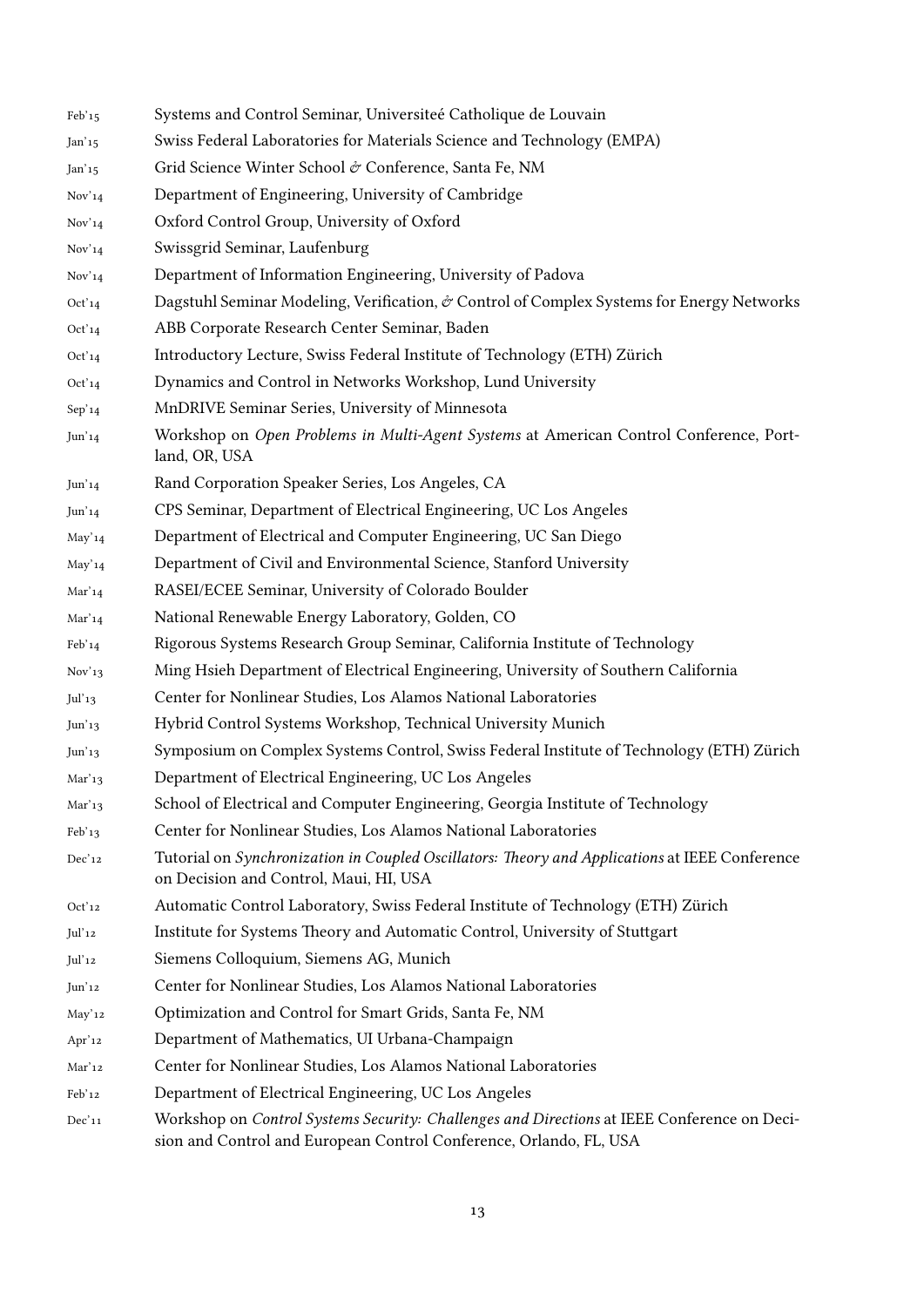| Oct'11            | Institute for Energy Efficiency, UC Santa Barbara                                     |
|-------------------|---------------------------------------------------------------------------------------|
| Jun'11            | Center for Nonlinear Studies, Los Alamos National Laboratories                        |
| Sep'10            | Systems Control Group, University of Toronto                                          |
| Aug'10            | Institute of Automatic Control Engineering, Technical University Munich               |
| Jun'10            | Center for Control, Dynamical Systems and Computation, UC Santa Barbara               |
| May'10            | Control and Dynamical Systems, California Institute of Technology                     |
| Sep'o8            | Institute for Systems Theory and Automatic Control, University of Stuttgart           |
| Aug'o8            | Systems Control Group, University of Toronto                                          |
|                   |                                                                                       |
|                   | CONTRIBUTED TALKS AT CONFERENCES, COLLOQUIA, ETC.                                     |
| Dec'19            | IEEE Conference on Decision and Control, Nice, France                                 |
| Oct'18            | Allerton Conference, UI Urbana-Champaign, IL                                          |
| Sep'15            | Allerton Conference, UI Urbana-Champaign, IL                                          |
| Dec'17            | IEEE Conference on Decision and Control, Melbourne, Australia                         |
| Jul'17            | IFAC World Congress, Toulouse, France                                                 |
| Dec'16            | IEEE Conference on Decision and Control, Las Vegas, United States                     |
| $\rm{Jul'16}$     | American Control Conference, Boston, MA                                               |
| Dec'15            | IEEE Conference on Decision and Control, Osaka, Japan                                 |
| Sep'15            | Allerton Conference, UI Urbana-Champaign, IL                                          |
| Jun'15            | NetSci 2015, Zaragoza, Spain                                                          |
| Sep'14            | Allerton Conference, UI Urbana-Champaign, IL                                          |
| Jul'14            | Int. Symposium on Mathematical Theory of Networks and Systems, Groningen, Netherlands |
| Jun <sub>14</sub> | European Control Conference, Strasbourg, France                                       |
| Feb'14            | Information Theory and Applications Workshop, San Diego, CA                           |
| Dec'13            | IEEE Conference on Decision and Control, Florence, Italy                              |
| Jul'13            | IEEE Power & Energy Society General Meeting                                           |
| Jul'13            | SIAM Conference on Control and its Applications                                       |
| Dec'12            | IEEE Conference on Decision and Control, Maui, HI                                     |
| Dec'11            | IEEE Conference on Decision and Control, Orlando, FL                                  |
| Sep'11            | Allerton Conference, UI Urbana-Champaign, IL                                          |
| Jun'11            | American Control Conference, San Francisco, CA                                        |
| Oct'10            | IEEE SmartGridComm Conference, Gaithersburg, MD                                       |
| Sep'10            | IFAC NecSys Workshop, Annecy, France                                                  |
| Jun'10            | American Control Conference, Baltimore, MD                                            |
| Aug'o9            | European Control Conference, Budapest, Hungary                                        |
| Jun'o8            | American Control Conference, Seattle, WA                                              |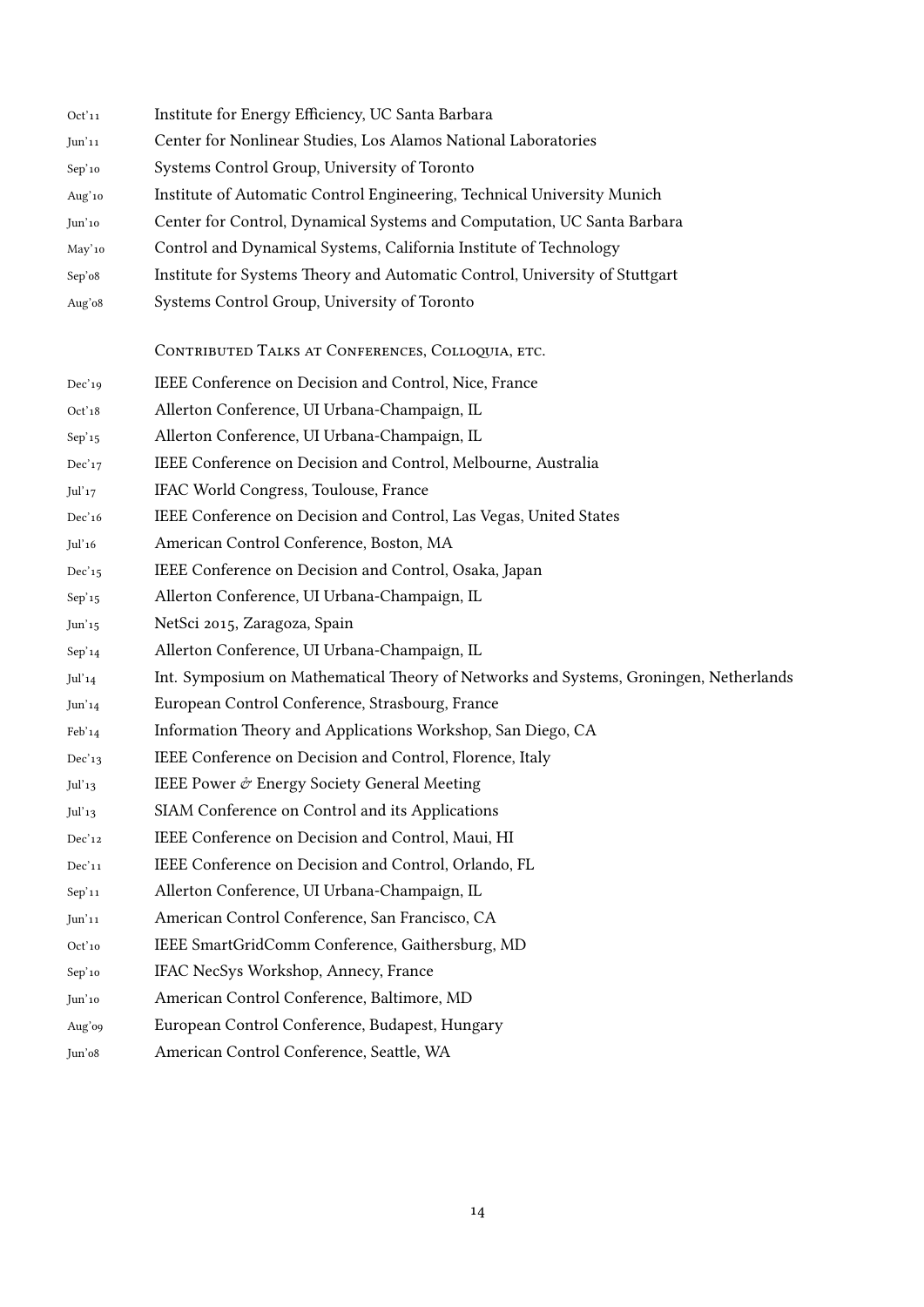## Journal Publications

- [J1] I. Markovsky and F. Dörfler. Data-driven dynamic interpolation and approximation. *Automatica*, 135, February 2022.
- [J2] Z. He, S. Bolognani, J. He, F. Dörfler, and Guan X. Model-free nonlinear feedback optimization. January 2022.
- [J3] P. Carlet, Favato. A., S. Bolognani, and F. Dörfler. Data-driven continuous-set predictive current control for synchronous motor drives. *IEEE Transactions on Power Electronics*, 37(6):6637–6646, 2022.
- [J4] A. Zanardi, G. Zardini, S. Srinivasan, A. Censi, F. Dörfler, and E. Frazzoli. Posetal games: Efficiency, existence, and refinement of equilibria in games with prioritized metrics. *IEEE Robotics and Automation Letters*, 7(2):1292–1299, 2022.
- [J5] J.S. Brouillon, E. Fabbiani, P. Nahata, F. Dörfler, and G. Ferrari-Trecate. Bayesian errorin-variables models for the identification of power networks. December 2021. Submitted. Available at https://arxiv.org/abs/2107.04480.
- [J6] I. Markovsky, E. Prieto, and F. Dörfler. On the persistency of excitation. December 2021. Submitted.
- [J7] A. Hauswirt[h, S. Bolognani, G Hug, and F. Dörfler.](https://arxiv.org/abs/2107.04480) Timescale separation in autonomous optimization. *IEEE Transactions on Automatic Control*, 66(2):611–624, February 2021.
- [J8] F. Dörfler, J. Coulson, and I. Markovsky. Bridging direct  $\dot{\sigma}$  indirect data-driven control formulations via regularizations and relaxations. January 2021. In press. DOI 10.1109/TAC.2022.3148374.
- [J9] A. Hauswirth, S. Bolognani, G Hug, and F. Dörfler. Optimization algorithms as robust feedback controllers. January 2021. Submitted. Available at http://arxiv.org/abs/ 2103.11329.
- [J10] F. Liu, S. Cui, W. Mei, F. Dörfler, and M. Buss. Interplay between homophily-based appraisal dynamics and influence-based opinion dynamics: Mo[deling and analysis.](http://arxiv.org/abs/2103.11329) *IEEE [Control Syste](http://arxiv.org/abs/2103.11329)ms Letters*, 5(1):181–186, January 2021.
- [J11] M. Picallo, S. Bolognani, and F. Dörfler. Predictive-sensitivity: Beyond singular perturbation for control design on multiple time scales. January 2021. Submitted. Available at https://arxiv.org/abs/2101.04367.
- [J12] J. Björk, K.H. Johansson, and F. Dörfler. Dynamic virtual power plant design for fast frequency reserves: Coordinating hydro and wind. 2021. Submitted. Available at https: [//arxiv.org/abs/2107.03087](https://arxiv.org/abs/2101.04367).
- [J13] M. Chen, D. Zhou, A. Tayyebi, E. Prieto, F. Dörfler, and F. Blaabjerg. Generalized multivariable grid-forming control design for power converters. *IEEE Transactions o[n Smart](https://arxiv.org/abs/2107.03087) Grid*[, 2021. Submitted. Availabl](https://arxiv.org/abs/2107.03087)e at https://arxiv.org/abs/2109.06982.
- [J14] F. Dörfler, P. Tesi, and C. De Persis. On the certainty-equivalence approach to direct datadriven lqr design. 2021. Submitted. Available at https://arxiv.org/abs/2109.06643.
- [J15] E. Elokda, S. Bolognani, A. Censi[, E. Frazzoli, and F. Dörfler. Dynam](https://arxiv.org/abs/2109.06982)ic population games. 2021. Available at https://www.research-collection.ethz.ch/handle/20. 500.11850/475746.
- [J16] V. Häberle, M.W. Fisher, E. Prieto, and F. Dörfler. Control design of dynamic virtual power plants: An ada[ptive divide-and-conquer approach. 2021. In press. DOI](https://www.research-collection.ethz.ch/handle/20.500.11850/475746) [10.1109/TPWRS.202](https://www.research-collection.ethz.ch/handle/20.500.11850/475746)1.3139775.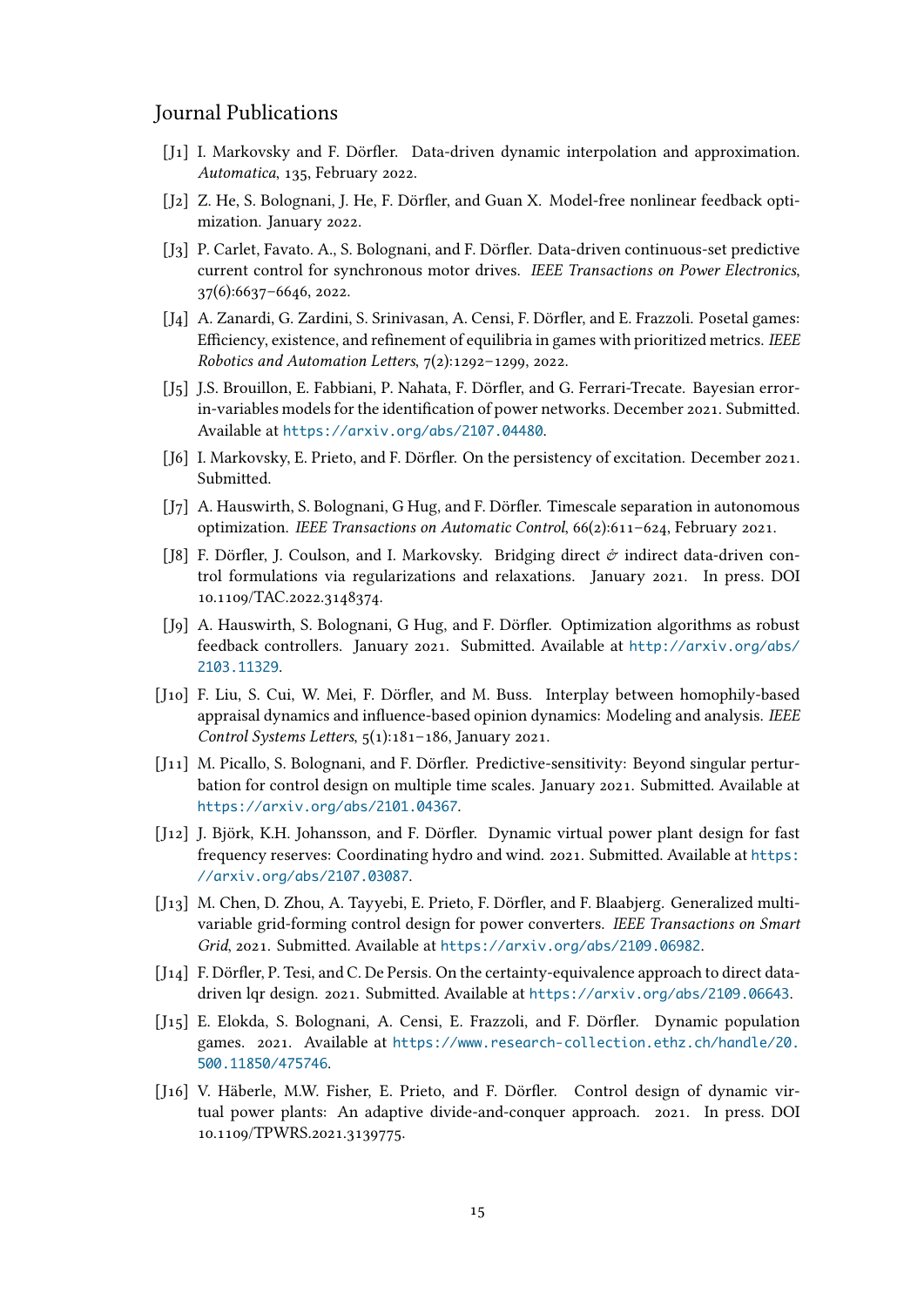- [J17] V. Häberle, A. Hauswirth, L. Ortmann, S. Bolognani, and F. Dörfler. Non-convex feedback optimization with input and output constraints. *IEEE Control Systems Letters*, 5(1):343– 348, 2021.
- [J18] A. Hauswirth, S. Bolognani, and F. Dörfler. Projected Dynamical Systems on Irregular Non-Euclidean Domains for Nonlinear Optimization. *SIAM Journal on Control and Optimization*, 59(1):635–668, 2021.
- [J19] A. Hauswirth, S. Bolognani, G Hug, and F. Dörfler. Corrigendum to: "Timescale Separation in Autonomous Optimization". *IEEE Transactions on Automatic Control*, 66(12):6197– 6198, 2021.
- [J20] L. Huang, J. Coulson, J. Lygeros, and F. Dörfler. Decentralized data-enabled predictive control for power system oscillation damping. *IEEE Transactions on Control Systems Technology*, 2021. In press. DOI 10.1109/TCST.2021.3088638.
- [J21] L. Huang, Z. Jianzhe, J. Lygeros, and F. Dörfler. Robust data-enabled predictive control: Tractable formulations and performance guarantees. 2021. Submitted. Available at https://arxiv.org/abs/2105.07199.
- [J22] B. Marinescu, O. Gomis, F. Dörfler, H. Schulte, and L. Sigrist. Dynamic virtual power plant: a new concept for grid integration of renewable energy sources. 2021. Submitted. Available at [https://arxiv.org/abs/](https://arxiv.org/abs/2105.07199)2108.00153.
- [J23] I. Markovsky and F. Dörfler. Behavioral systems theory in data-driven analysis, signal processing, and control. *Annual Reviews in Control*, 52:42–64, 2021.
- [J24] N. Pagan, [W. Mei, Li C., and F. Dörfler. A meritocra](https://arxiv.org/abs/2108.00153)tic network formation model for the rise of social media influencers. *Nature Communications*, 12(6865), 2021.
- [J25] G. Chen, W. Mei, N. Friedkin, and F Dörfler. Structural balance and interpersonal appraisals dynamics: Beyond all-to-all and two-faction networks. December 2020. To appear.
- [J26] W. Mei, G. Chen, F. Bullo, and F Dörfler. Rethinking the micro-foundation of opinion dynamics: Rich consequences of an inconspicuous change. November 2020. Submitted.
- [J27] D. Alpago, F. Dörfler, and J. Lygeros. An extended Kalman filter for data-enabled predictive control. *IEEE Control Systems Letters*, 4(4):994–999, October 2020.
- [J28] L. Huang, H. Xin, and F. Dörfler. *H∞*-Control of Grid-Connected Converters: Design, Objectives and Decentralized Stability Certificates. *IEEE Transactions on Smart Grid*, 11(5):3805–3816, September 2020.
- [J29] I. Markovsky and F. Dörfler. Identifiability in the behavioral setting. September 2020. Submitted. Available at http://homepages.vub.ac.be/~imarkovs/ publications/identifiability.pdf.
- [J30] A. Tayyebi, A. Anta, and F. Dörfler. Hybrid angle control and almost global stability of grid-forming power converters. *IEEE Tran[sactions on Automatic Control](http://homepages.vub.ac.be/~imarkovs/publications/identifiability.pdf)*, August 2020. [Submitted. Available at](http://homepages.vub.ac.be/~imarkovs/publications/identifiability.pdf) https://arxiv.org/abs/2008.07661.
- [J31] A. Hauswirth, F. Dörfler, and A. Teel. On the differentiability of projected trajectories and the robust convergence of non-convex anti-windup gradient flows. *IEEE Control Systems Letters*, 4(3):620[–625, July 2020. In press. DOI 10.1109](https://arxiv.org/abs/2008.07661)/LCSYS.2020.2988515.
- [J32] B. K. Poolla, S. Bolognani, N. Li, and F. Dörfler. A market mechanism for virtual inertia. *IEEE Transactions on Smart Grid*, 11(4):1949–3053, July 2020.
- [J33] A. Tayyebi, D. Groß, A. Anta, F. Kupzog, and F. Dörfler. Frequency stability of synchronous machines and grid-forming power converters. *IEEE Journal of Emerging and Selected Topics in Power Electronics*, 8(2):1004–1018, June 2020.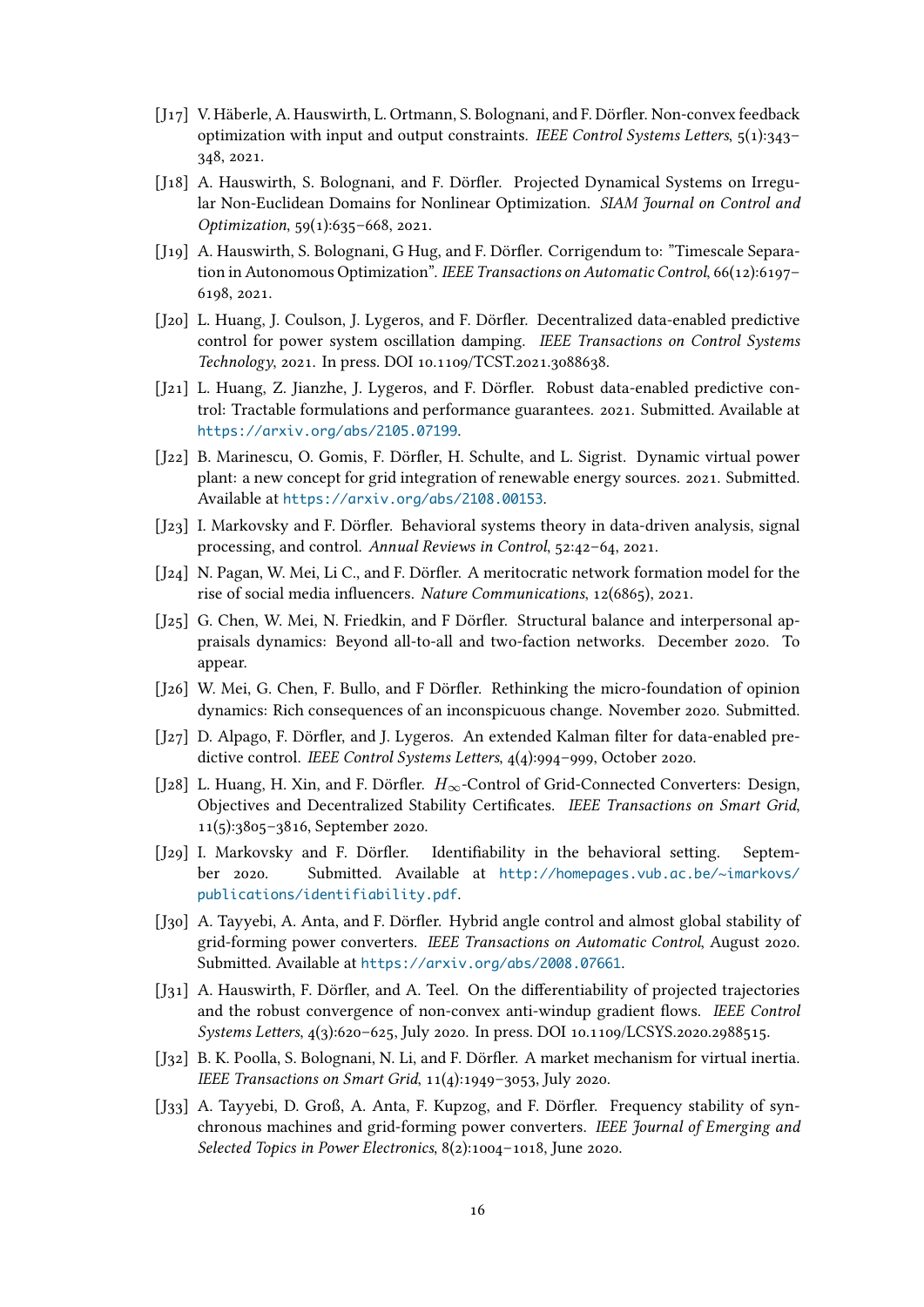- [J34] J. W. Simpson-Porco, B. K. Poolla, N. Monshizadeh, and F. Dörfler. Input-Output Performance of Linear-Quadratic Saddle-Point Algorithms with Application to Distributed Resource Allocation Problems. *IEEE Transactions on Automatic Control*, 65(5):2032–2045, May 2020.
- [J<sub>35</sub>] C. Arghir and F. Dörfler. The electronic realization of synchronous machines: model matching, angle tracking and energy shaping techniques. *IEEE Transactions on Power Electronics*, 35(4):4398–4410, April 2020.
- [J36] E. Sanchez, D. Groß, E. Prieto, F. Dörfler, and O. Gomis. Optimal Multivariable MMC Energy-Based Control for DC Voltage Regulation in HVDC Applications. *IEEE Transactions on Power Delivery*, 35(2):999–1009, April 2020.
- [J<sub>37</sub>] J. Coulson, J. Lygeros, and F. Dörfler. Distributionally robust chance constrained dataenabled predictive control. 2020. In press. DOI 10.1109/TAC.2021.3097706.
- [J38] A. Hauswirth, F. Dörfler, and A. Teel. Anti-windup approximations of oblique projected dynamics for feedback-based optimization. *SIAM Journal on Control and Optimization*, 2020. Submitted. Available at https://arxiv.org/abs/2003.00478.
- [J39] L. Ortmann, A. Hauswirth, I. Caduff, F. Dörfler, and S. Bolognani. Experimental validation of feedback optimization in power distribution grids. *Electric Power Systems Research*, 189:106782, 2020.
- [J40] M. Picallo, S. Bolognani, and F. Dörfler. Closing the loop: Dynamic state estimation and feedback optimization of distribution grids. *Electric Power Systems Research*, 189:106753, 2020.
- [J41] I. Subotic, A. Hauswirth, and F. Dörfler. Quantitative sensitivity bounds for nonlinear programming and time-varying optimization. 2020. In press. DOI 10.1109/TAC.2021.3093857.
- [J42] E.R.A. Weitenberg, Y. Jiang, C. Zhao, E. Mallada, C. De Persis, and F. Dörfler. Robust decentralized secondary frequency control in power systems: Merits and trade-offs. *IEEE Transactions on Automatic Control*, 64(10):3967–3982, October 2019.
- [J43] D. Groß, M. Colombino, J.S. Brouillon, and F. Dörfler. The effect of transmission-line dynamics on grid-forming dispatchable virtual oscillator control. *IEEE Transactions on Control of Network Systems*, 6(3):1148–1160, September 2019.
- [J44] M. Colombino, D. Groß, J.S. Brouillon, and F. Dörfler. Global phase and magnitude synchronization of coupled oscillators with application to the control of grid-forming power inverters. *IEEE Transactions on Automatic Control*, 64(11):4496 – 4511, February 2019.
- [J45] B. K. Poolla, D. Groß, and F. Dörfler. Placement and implementation of grid-forming and grid-following virtual inertia and fast frequency response. *IEEE Transactions on Power Systems*, 34(4):3035 – 3046, January 2019.
- [J46] R. Delabays, P. Jacquod, and F. Dörfler. The Kuramoto model on oriented and signed graphs. *SIAM Journal on Applied Dynamical Systems*, 18(1):458–480, 2019.
- [J47] E. Elokda, J. Coulson, P. Beuchat, J. Lygeros, and F. Dörfler. Data-enabled predictive control for quadcopters. *International Journal of Robust and Nonlinear Control*, 2019. In press. DOI https://doi.org/10.1002/rnc.5686.
- [J48] Y. Khayat, Q. Shafiee, R. Heydari, T. Dragicevic, M. Naderi, J. W. Simpson-Porco, F. Dörfler, M. Fathi, F. Blaabjerg, and H. Bevrani. On the secondary control architectures of ac microgrids: A survey. *IEEE Transactions on Power Electronics*, 35(6):6482–6500, 2019.
- [J49] N. Pagan and F. Dörfler. Game theoretical inference of human behavior in social networks. *Nature Communications*, 10(5507), 2019.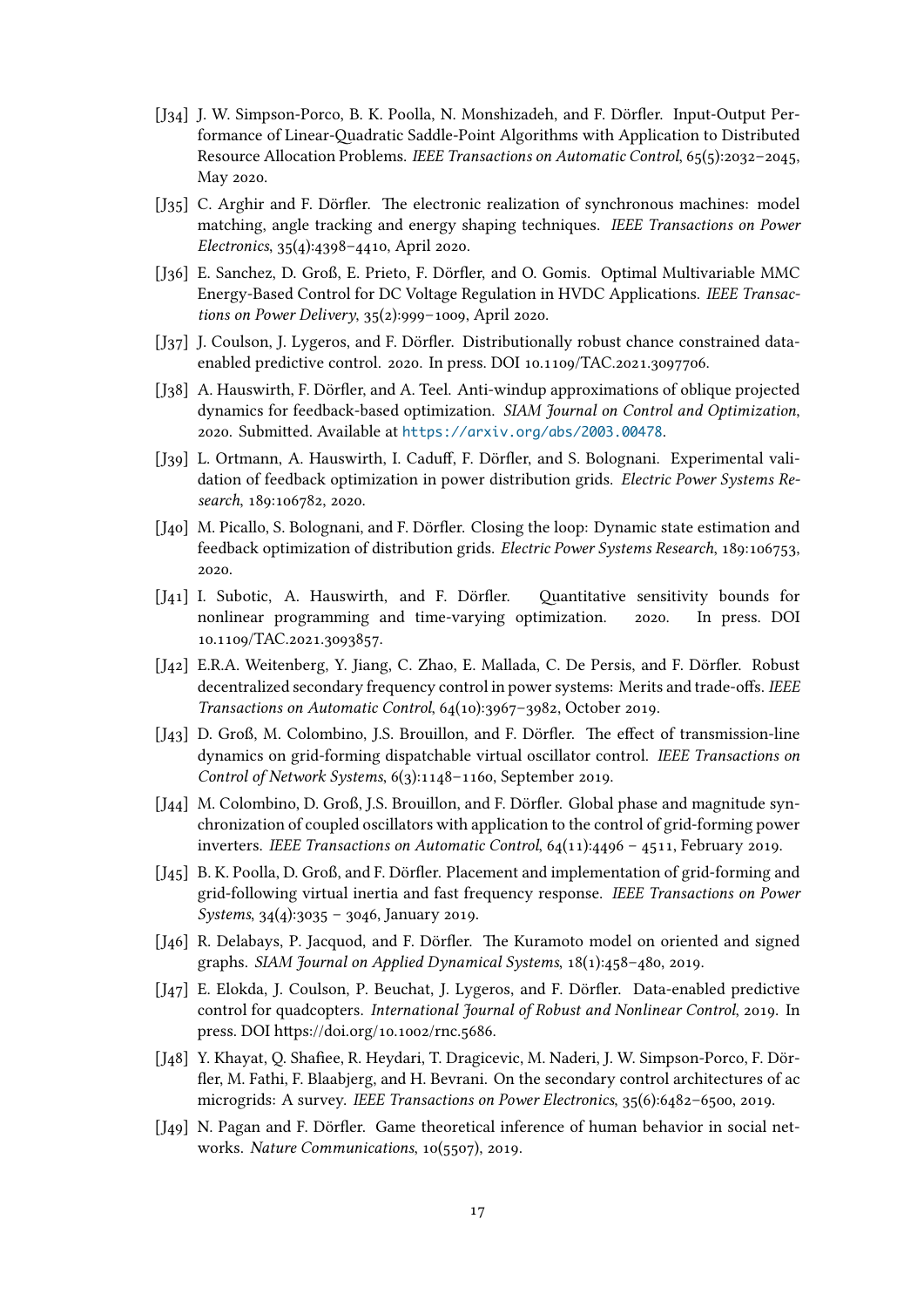- [J50] I. Subotic, D. Groß, M. Colombino, and F. Dörfler. A Lyapunov framework for nested dynamical systems on multiple time scales with application to converterbased power systems. *IEEE Transactions on Automatic Control*, 2019. In press. DOI 10.1109/TAC.2020.3047368.
- [J51] G. Weiss, F. Dörfler, and Y. Levron. A stability theorem for networks containing synchronous generators. *Systems & Control Letters*, 134:104561, 2019. In press. DOI 10.1016/j.sysconle.2019.104561.
- [J52] Y. Xiao, F. Dörfler, and M. van der Schaar. Incentive design in peer review: Rating and repeated endogenous matching. *IEEE Transactions on Network Science and Engineering*, 6(4):2327–4697, 2019.
- [J53] C. Arghir, T. Jouini, and F. Dörfler. Grid-forming control for power converters based on matching of synchronous machines. *Automatica*, 95:273–282, September 2018.
- [J54] M. Todescato, J. W. Simpson-Porco, F. Dörfler, R. Carli, and F. Bullo. Online distributed voltage stress minimization by optimal feedback reactive power control. *IEEE Transactions on Control of Network Systems*, 5(3):1467–1478, July 2018.
- [J55] L. Aolaritei, S. Bolognani, and F. Dörfler. Hierarchical and distributed monitoring of voltage stability in distribution networks. *IEEE Transactions on Power Systems*, 33(6):6705– 6714, June 2018.
- [J56] F. Dörfler, J. W. Simpson-Porco, and F. Bullo. Electrical networks and algebraic graph theory: Models, properties, and applications. *Proceedings of the IEEE*, 106(5):977 – 1005, May 2018.
- [J57] C. De Persis, E.R.A. Weitenberg, and F. Dörfler. A power consensus algorithm for DC microgrids. *Automatica*, 89:364–375, February 2018.
- [J58] D. Groß, C. Arghir, and F. Dörfler. On the steady-state behavior of a nonlinear power system model. *Automatica*, 90:248–254, 2018.
- [J59] A. Hauswirth, S. Bolognani, G Hug, and F. Dörfler. Generic Existence of Unique Lagrange Multipliers in AC Optimal Power Flow. *IEEE Control Systems Letters*, 2(4):791–796, 2018.
- [J60] L. Huang, H. Xin, W. Dong, and F. Dörfler. Impacts of Grid Structure on PLL-Synchronization Stability of Converter-Integrated Power Systems. *IEEE Transactions on Power Electronics*, 2018. Submitted. Available at https://arxiv.org/abs/1903.05489.
- [J61] B. K. Poolla, S. Bolognani, and F. Dörfler. Optimal placement of virtual inertia in power grids. *IEEE Transactions on Automatic Control*, 62(12):6209–6220, December 2017.
- [J62] S. Bolognani, E. Arcari, and F. Dörfler. A fast [method for real-time chance-constraine](https://arxiv.org/abs/1903.05489)d decision with application to power systems. *IEEE Control Systems Letters*, 1(1):152 – 157, 2017.
- [J63] T. Borsche and F. Dörfler. On placement of synthetic inertia with explicit time-domain constraints. *IEEE Transactions on Power Systems*, 2017. Submitted. Available at https: //arxiv.org/abs/1705.03244.
- [J64] F. Dörfler and S. Grammatico. Gather-and-broadcast frequency control in power systems. *Automatica*, 79:296–305, 2017.
- [J65] [M. Fazlyab, F. Dörfler, and V. M](https://arxiv.org/abs/1705.03244). Preciado. Optimal network design for synchronization of coupled oscillators. *Automatica*, 84:181–189, 2017.
- [J66] D. Molzahn, F. Dörfler, H. Sandberg, S. H. Low, S. Chakrabarti, R. Baldick, and J. Lavaei. A survey of distributed optimization and control algorithms for electric power systems. *IEEE Transactions on Smart Grid*, 8(6):2941–2962, 2017.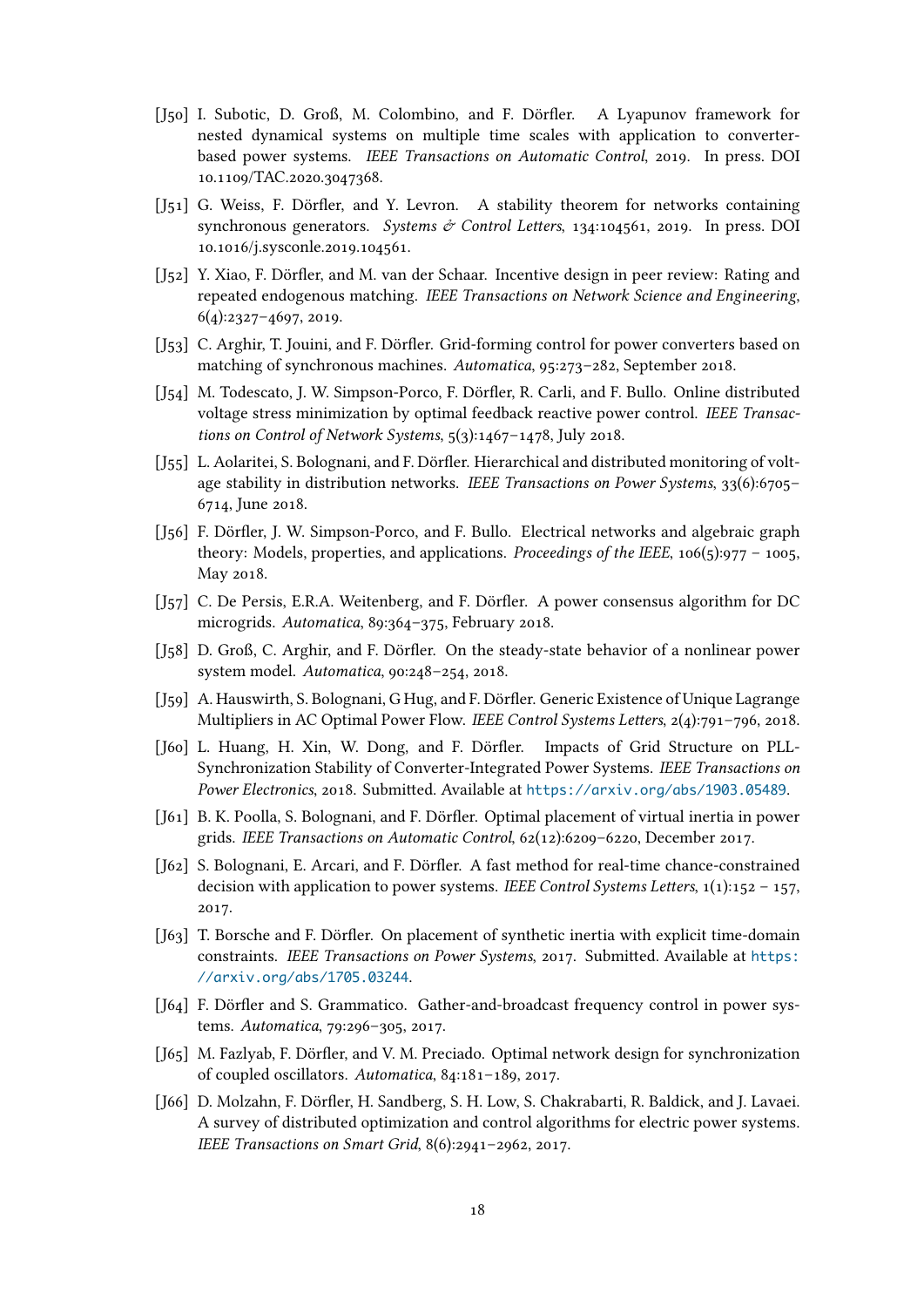- [J67] J. Schiffer, F. Dörfler, and E. Fridmann. Robustness of distributed averaging control in power systems: Time delays & dynamic communication topology. *Automatica*, 80:261– 271, 2017.
- [J68] J. W. Simpson-Porco, F. Dörfler, and F. Bullo. Voltage stabilization in microgrids via quadratic droop control. *IEEE Transactions on Automatic Control*, 3(62):1239 – 1253, 2017.
- [169] M. Sinha, F. Dörfler, B. Johnson, and S. Dhople. Uncovering droop control laws embedded within the nonlinear dynamics of Van der Pol oscillators. *IEEE Transactions on Control of Network Systems*, 2(4):347 – 358, 2017.
- [J70] J. W. Simpson-Porco, F. Dörfler, and F. Bullo. Voltage collapse in complex power grids. *Nature Communications*, 7:1–8, February 2016.
- [J71] F. Dörfler, J. W. Simpson-Porco, and F. Bullo. Breaking the Hierarchy: Distributed Control & Economic Optimality in Microgrids. *IEEE Transactions on Control of Network Systems*, 3(3):241–253, 2016.
- [J72] B. Johnson, M. Sinha, N. Ainsworth, F. Dörfler, and S. Dhople. Synthesizing virtual oscillators to control islanded inverters. *IEEE Transactions on Power Electronics*, 31(8):6002 – 6015, 2016.
- [J73] X. Wu, F. Dörfler, and M. R. Jovanovic. Input-output analysis and decentralized optimal control of inter-area oscillations in power systems. *IEEE Transactions on Power Systems*,  $31(3):2434 - 2444$ , 2016.
- [J74] J. W. Simpson-Porco, Q. Shafiee, F. Dörfler, J. M. Vasquez, J. M. Guerrero, and F. Bullo. Secondary frequency and voltage control of islanded microgrids via distributed averaging. *IEEE Transactions on Industrial Electronics*, 62(15):7025 – 7038, November 2015.
- [J75] F. Pasqualetti, F. Dörfler, and F. Bullo. Control-theoretic methods for cyber-physical security. *IEEE Control Systems Magazine*, 35(1):110–127, February 2015.
- [J76] D. Mehta, N. Daleo, F. Dörfler, and J. D. Hauenstein. Algebraic geometrization of the kuramoto model: Equilibria and stability analysis. *Chaos: An Interdisciplinary Journal of Nonlinear Science*, 25(5), January 2015.
- [J77] J. W. Simpson-Porco, F. Dörfler, and F. Bullo. On resistive networks of constant power devices. *IEEE Transactions on Circuits and Systems II: Express Briefs*, 62(8):811–815, 2015.
- [J78] J. Zhao and F. Dörfler. Distributed control and optimization in DC microgrids. *Automatica*, 61:18 – 26, 2015.
- [J79] S. Dhople, B. Johnson, F. Dörfler, and A. Hamadeh. Synchronization of nonlinear circuits in dynamic electrical networks with general topologies. *IEEE Transactions on Circuits and Systems I: Regular Papers*, 61(9):2677–2690, September 2014.
- [J80] F. Dörfler, M. R. Jovanovic, M. Chertkov, and F. Bullo. Sparsity-promoting optimal widearea control of power networks. *IEEE Transactions on Power Systems*, 29(5):2281–2291, September 2014.
- [J81] F. Dörfler and F. Bullo. Synchronization in complex oscillator networks: A survey. *Automatica*, 50(6):1539–1564, June 2014.
- [J82] F. Pasqualetti, F. Dörfler, and F. Bullo. Attack detection and identification in cyberphysical systems. *IEEE Transactions on Automatic Control*, 58(11):2715–2729, November 2013.
- [J83] F. Dörfler, F. Pasqualetti, and F. Bullo. Continuous-time distributed observers with discrete communication. *IEEE Journal of Selected Topics in Signal Processing*, 7(2):296–304, April 2013.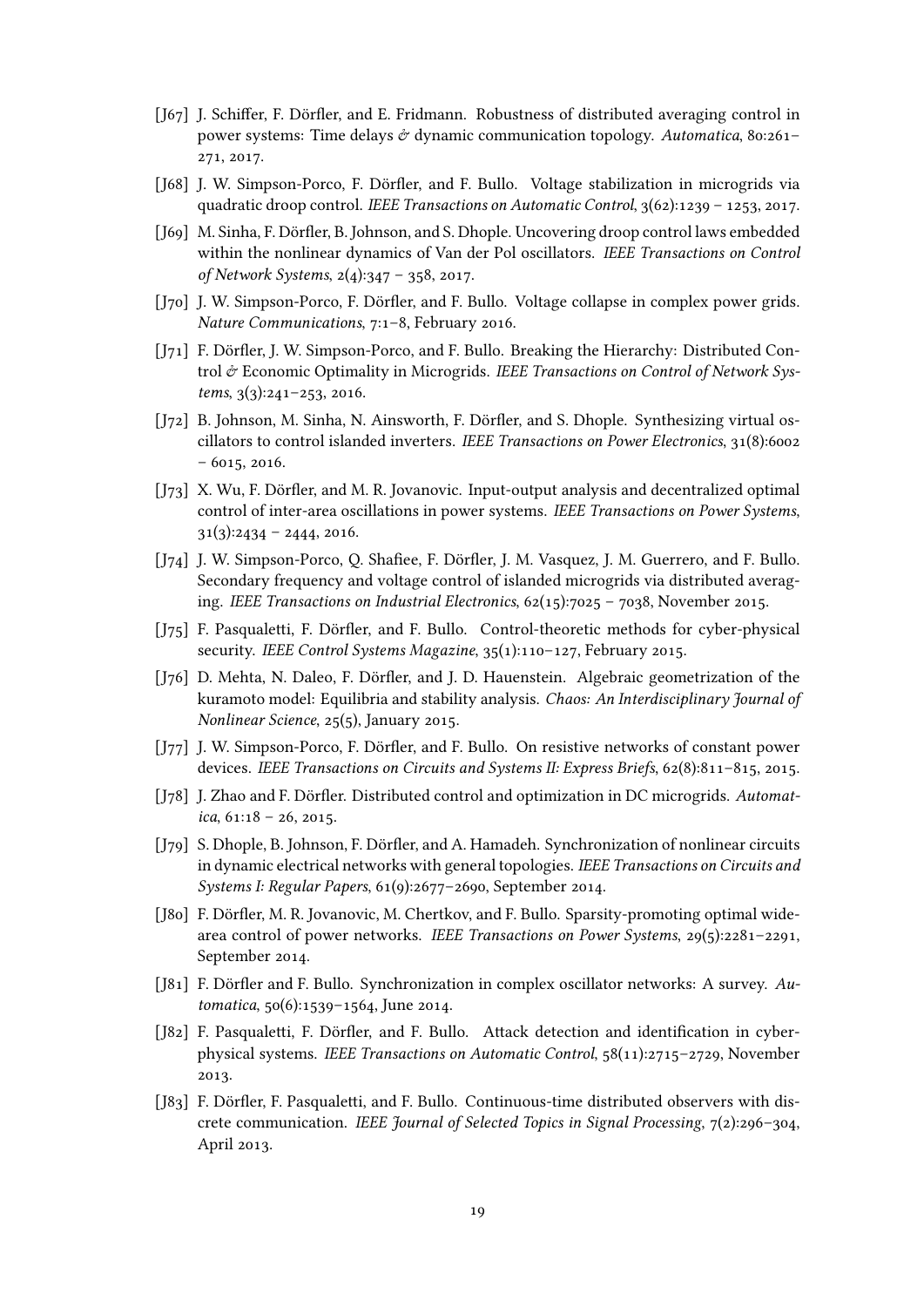- [J84] F. Dörfler, M. Chertkov, and F. Bullo. Synchronization in complex oscillator networks and smart grids. *Proceedings of the National Academy of Sciences*, 110(6):2005–2010, February 2013.
- [J85] F. Dörfler and F. Bullo. Kron reduction of graphs with applications to electrical networks. *IEEE Transactions on Circuits and Systems I: Regular Papers*, 60(1):150–163, January 2013.
- [J86] J. W. Simpson-Porco, F. Dörfler, and F. Bullo. Synchronization and power sharing for droop-controlled inverters in islanded microgrids. *Automatica*, 49(9):2603–2611, 2013.
- [J87] F. Dörfler and F. Bullo. Synchronization and transient stability in power networks and non-uniform Kuramoto oscillators. *SIAM Journal on Control and Optimization*, 50(3):1616–1642, 2012.
- [J88] F. Dörfler and F. Bullo. On the critical coupling for Kuramoto oscillators. *SIAM Journal on Applied Dynamical Systems*, 10(3):1070–1099, 2011.
- [J89] F. Dörfler and B. Francis. Geometric Analysis of the Formation Problem for Autonomous Robots. *IEEE Transactions on Automatic Control*, 55(10):2379–2384, October 2010.
- [J90] F. Dörfler, J. K. Johnsen, and F. Allgöwer. An Introduction to Interconnection and Damping Assignment Passivity-Based Control in Process Engineering. *Journal of Process Control*, 19(9):1413–1426, October 2009.

## Refereed Conference Proceedings

- [C1] M. Chen, D. Zhou, A. Tayyebi, E. Prieto, F. Dörfler, and F. Blaabjerg. Augmentation of generalized multivariable grid-forming control for power converters with cascaded controllers. February 2022. Submitted. Available at https://arxiv.org/abs/2202. 08639.
- [C2] A. Zanardi, S. Bolognani, A. Censi, F. Dörfler, and E. Frazzoli. Factorization of dynamic games over spatio-temporal resources. February 2022[. Submitted.](https://arxiv.org/abs/2202.08639)
- [C3] [L. Hu](https://arxiv.org/abs/2202.08639)ang, H. Xin, W. Dong, and F. Dörfler. Impacts of grid structure on pllsynchronization stability of converter-integrated power systems. 2022.
- [C4] G. Belgioioso, D. Liao-McPherson, M. Hudoba de Badyn, S. Bolognani, J. Lygeros, and F. Dörfler. Sampled-data online feedback equilibrium seeking: Stability and tracking. December 2021. In press. Available at http://arxiv.org/abs/2103.13988.
- [C5] J.S. Brouillon, E. Fabbiani, P. Nahata, F. Dörfler, and G. Ferrari-Trecate. Bayesian methods for the identification of distribution networks. In *Proceedings of the 60th IEEE Conference on Decision and Control*, 2021.
- [C6] L. Huang, J. Zhen, J. Lygeros, and F. Dörfler. Quadratic regularization of data-enabled predictive control: Theory and application to power converter experiments. In *IFAC Symposium on System Identification SYSID*, volume 7, pages 192–197, 2021.
- [C7] A. Martin, L. Furieri, F. Dörfler, J. Lygeros, and G. Ferrari-Trecate. Safe control with minimal regret. 2021. Submitted.
- [C8] M. Picallo, D. Liao-McPherson, S. Bolognani, and F. Dörfler. Cross-layer design for real-time grid operation: Estimation, optimization and power flow. 2021. To appear. Available at https://arxiv.org/abs/2109.13842.
- [C9] M. Picallo, L. Ortmann, S. Bolognani, and F. Dörfler. Adaptive real-time grid operation via online feedback optimization with sensitivity estimation. 2021. To appear. Available at https://[arxiv.org/abs/2110.00954](https://arxiv.org/abs/2109.13842).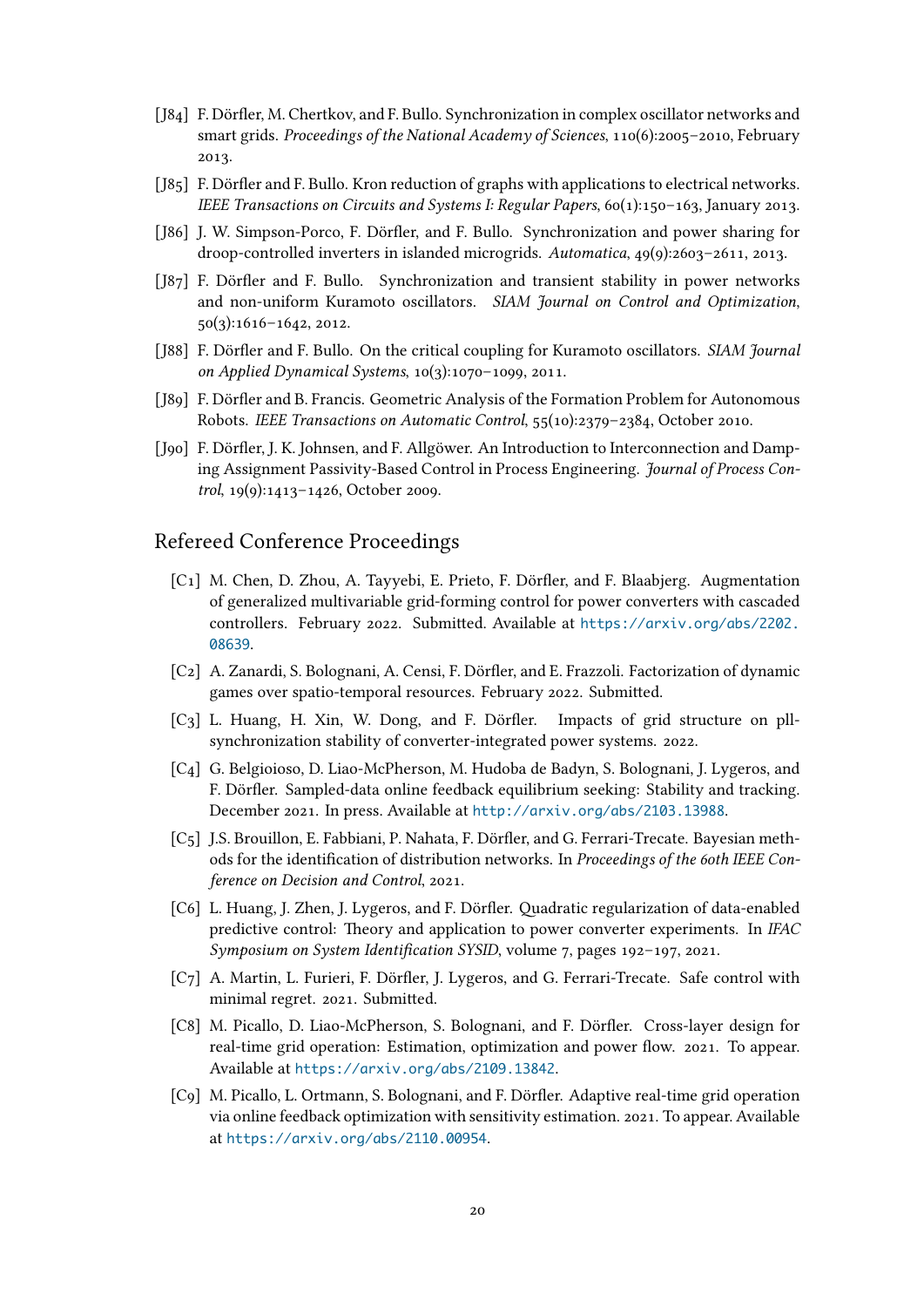- [C10] A. Schlaginhaufen, P. Wenk, F. Dörfler, and A. Krause. Learning stable deep dynamics models for partially observed or delayed dynamical systems. In *NeurIPS*, volume 34, 2021.
- [C11] A. Tayyebi, A. Magdaleno, D. Vettoretti, M. Chen, E. Prieto, A. Anta, and F. Dörfler. System-level performance and robustness of the grid-forming hybrid angle control. 2021. Submitted. Available at https://arxiv.org/abs/2110.05988.
- [C12] A. Terpin, S. Fricker, M. Perez, M. Hudoba de Badyn, and F. Dörfler. Distributed feedback optimisation for robotic coordination. 2021. To appear. Available at https: //arxiv.org/abs/2109.1448[6](https://arxiv.org/abs/2110.05988).
- [C13] L. Treven, P. Wenk, F. Dörfler, and A. Krause. Distributional gradient matching for learning uncertain neural dynamics. In *NeurIPS*, volume 34, 2021.
- [C14] [P. Carlet, A. Favato, S. Bologna](https://arxiv.org/abs/2109.14486)ni, and F. Dörfler. Data-driven predictive current control for synchronous motor drives. In *IEEE Energy Conversion Congress and Exposition (ECCE)*, pages 5148–5154, 2020.
- [C15] A. Hauswirth, F. Dörfler, and A. Teel. On the robust implementation of projected dynamical systems with anti-windup controllers. In *American Control Conference*, 2020. To appear.
- [C16] A. Hauswirth, L. Ortmann, S. Bolognani, and F. Dörfler. Limit behavior and the role of augmentation in projected saddle flows for convex optimization. In *IFAC World Congress*, 2020.
- [C17] A. Tayyebi, A. Anta, and F. Dörfler. Almost globally stable hybrid grid-forming angle control. In *IEEE Conference on Decision and Control*, pages 830–835, 2020.
- [C18] G. Zardini, N. Lanzetti, L. Guerrini, E. Frazzoli, and F. Dörfler. Game theory to study interactions between mobility stakeholders. In *IEEE International Intelligent Transportation Systems Conference*, 2020. To appear.
- [C19] J. Coulson, J. Lygeros, and F. Dörfler. Data-enabled predictive control: In the shallows of the DeePC. In *European Control Conference*, pages 307–312, 2019.
- [C20] J. Coulson, J. Lygeros, and F. Dörfler. Regularized and distributionally robust dataenabled predictive control. In *IEEE Conference on Decision and Control*, pages 2696– 2701, 2019.
- [C21] A. Crivellaro, A. Tayyebi, C. Gavriluta, D. Groß, A. Anta, F. Kupzog, and F. Dörfler. Beyond low-inertia systems: Massive integration of grid-forming power converters in transmission grids. In *PES General Meeting*, 2019.
- [C22] F. Dörfler, S. Bolognani, J. W. Simpson-Porco, and S. Grammatico. Distributed control and optimization for autonomous power grids. In *European Control Conference*, pages 2436–2453, 2019.
- [C23] D. Groß and F. Dörfler. Projected grid-forming control for current-limiting of power converters. In *Allerton Conf. on Communications, Control and Computing*, pages 326– 333, 2019.
- [C24] L. Huang, J. Coulson, J. Lygeros, and F. Dörfler. Data-enabled predictive control for grid-connected power converters. In *IEEE Conference on Decision and Control*, pages 8130–8135, 2019.
- [C25] T. Jouini, D. Groß, and F. Dörfler. Local synchronization of two DC/AC converters via matching control. In *European Control Conference*, pages 2996–3001, 2019.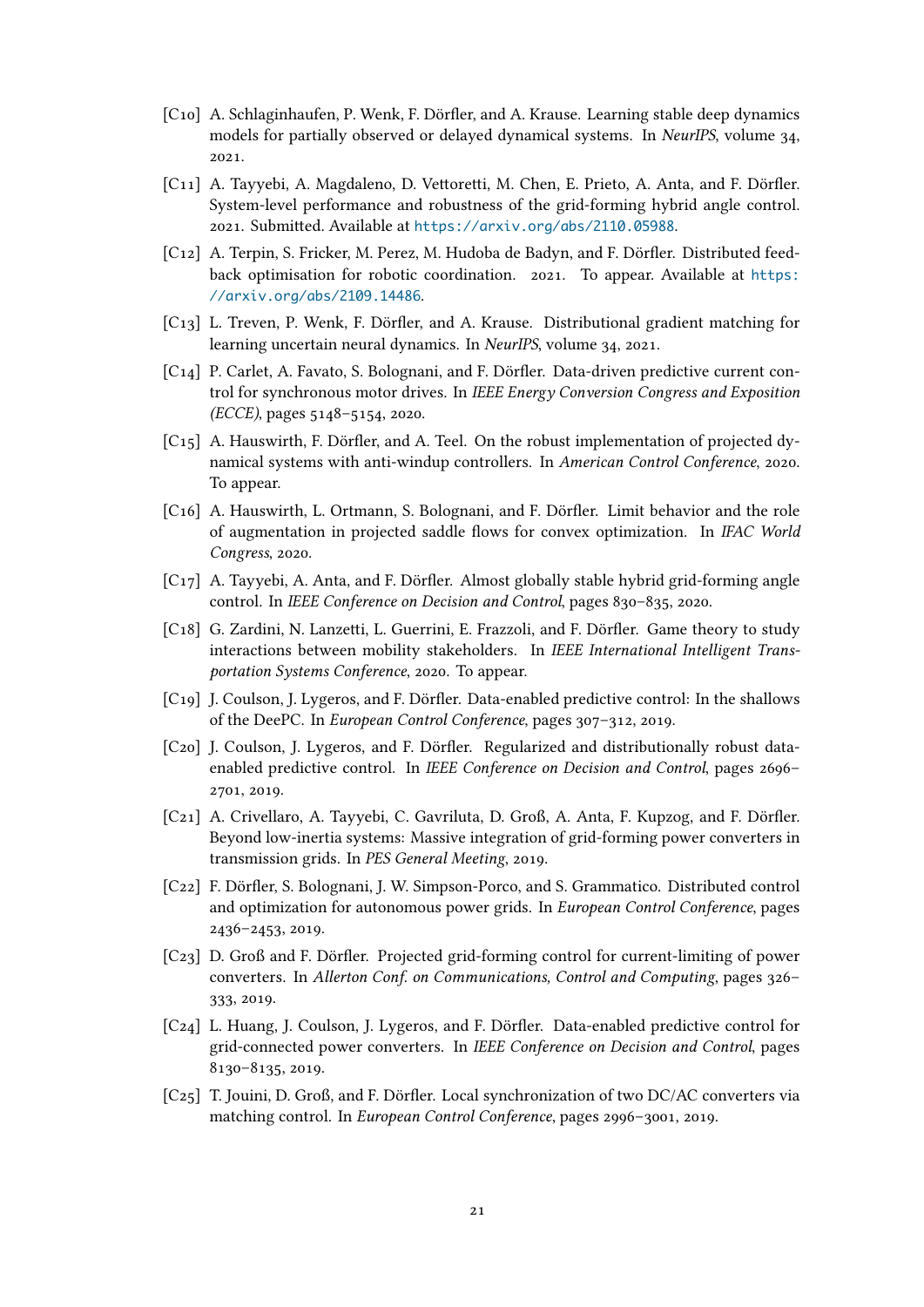- [C26] A. Mešanović, X. Wu, S. Schuler, U. Münz, F. Dörfler, and R. Findeisen. *Optimal Design of Distributed Controllers for Large-Scale Cyber-Physical Systems*, pages 181–210. Springer International Publishing, Cham, 2019.
- [C27] M. Picallo and F. Dörfler. Sieving out unnecessary constraints in scenario optimization with an application to power systems. In *IEEE Conference on Decision and Control*, pages 6100–6105, 2019.
- [C28] B. K. Poolla, J. W. Simpson-Porco, N. Monshizadeh, and F. Dörfler. Quadratic performance analysis of secondary frequency controllers. In *Proceedings of the 55th IEEE Conference on Decision and Control*, pages 7492–7497, 2019.
- [C29] G. Seo, I. Subotic, B. Johnson, M. Colombino, D. Groß, and F. Dörfler. Dispatchable virtual oscillator control for decentralized inverter-dominant power systems – analysis of droop characteristic and verification. In *Applied Power Electronics Conference (APEC)*, pages 561–566, 2019.
- [C30] G. Weiss, F. Dörfler, and Y. Levron. Two stability theorems concerning power networks. In *IEEE Joint 19th International Symposium on Computational Intelligence and Informatics and 7th International Conference on Recent Achievements in Mechatronics, Automation, Computer Sciences and Robotics*, pages 15–20, 2019.
- [C31] S. Menta, A. Hauswirth, S. Bolognani, G Hug, and F. Dörfler. Stability of dynamic feedback optimization with applications to power systems. In *Allerton Conf. on Communications, Control and Computing*, pages 136–143, October 2018.
- [C32] M. Sinha, F. Dörfler, B. Johnson, and S. Dhople. Stabilizing phase-balanced or phasesynchronized trajectories of Liénard oscillators in connected electrical networks. In *Allerton Conf. on Communications, Control and Computing*, October 2018.
- [C<sub>33</sub>] J. Barreiro-Gomez, F. Dörfler, and H. Tembine. Distributed and robust population games with applications to optimal frequency control in power systems. In *American Control Conference*, pages 5762–5767, Milwaukee, WI, July 2018.
- [C34] F. Milano, F. Dörfler, G Hug, D. Hill, and G. Verbic. Foundations and challenges of lowinertia systems. In *Power Systems Computation Conference (PSCC)*, pages 1–25, Dublin, Ireland, June 2018.
- [C35] M. Sinha, F. Dörfler, B. Johnson, and S. Dhople. Synchronization of Liénard oscillators in heterogenous electrical networks. In *Proceedings of the 4th Indian Control Conference*, pages 240 – 245, January 2018.
- [C36] C. Arghir and F. Dörfler. Energy-based stabilization of network flows in multi-machine power systems. In *International Symposium on Mathematical Theory of Network and Systems (MTNS)*, pages 933–938, 2018.
- [C37] J.S. Brouillon, M. Colombino, D. Groß, and F. Dörfler. The effect of transmission-line dynamics on a globally synchronizing controller for power inverters. In *European Control Conference*, 2018.
- [C38] Y. Ghaedsharaf, C. Somarakis, F. Dörfler, and N. Motee. Large area control of power networks with time-delay. In *IFAC Workshop on Distributed Estimation and Control in Networked Systems*, 2018.
- [C39] A. Hauswirth, I. Subotic, S. Bolognani, G Hug, and F. Dörfler. Time-varying projected dynamical systems with applications to feedback optimization of power systems. In *Proceedings of the 57th IEEE Conference on Decision and Control*, pages 3258–3263, 2018.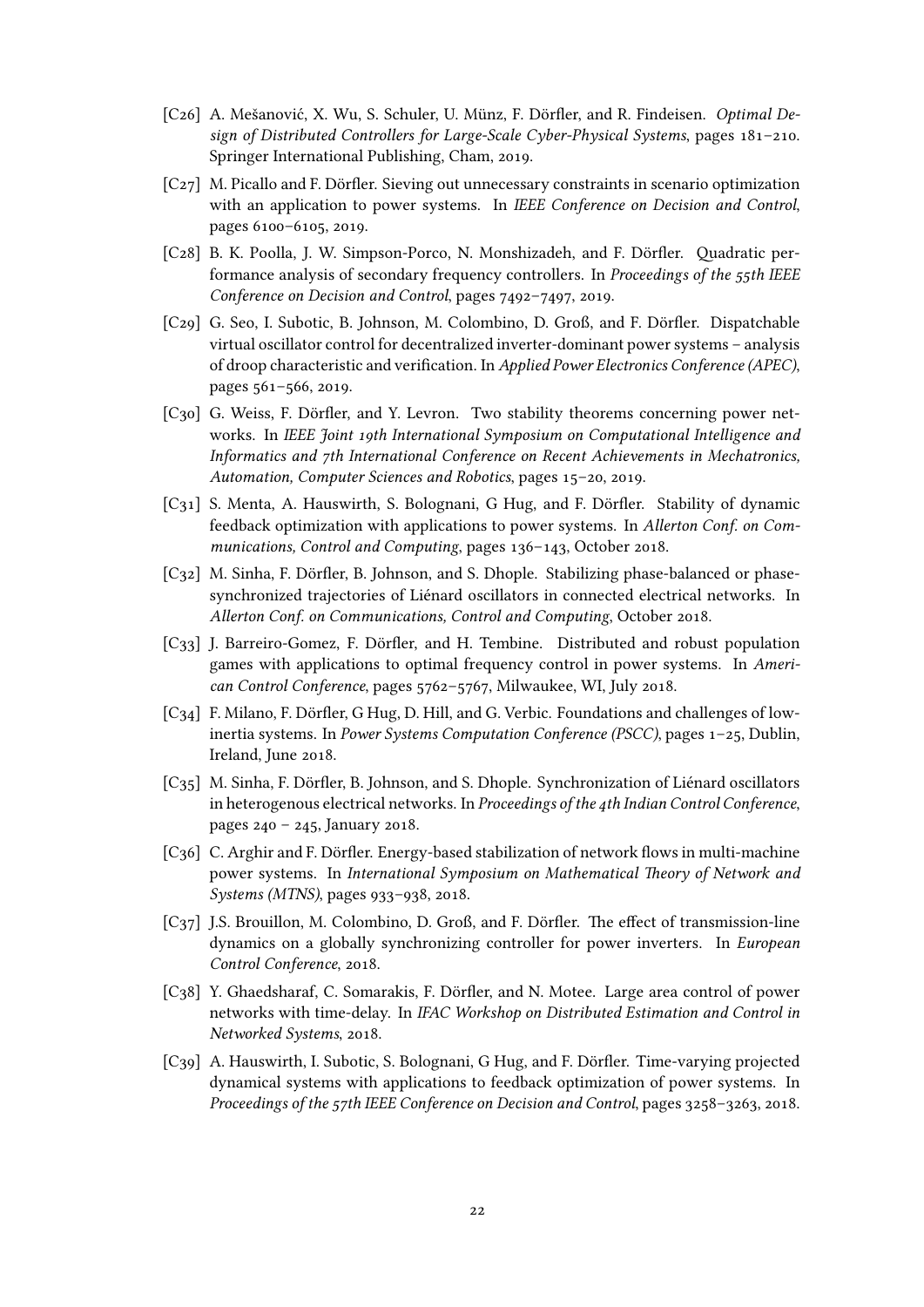- [C40] C. Somarakis, Y. Ghaedsharaf, F. Dörfler, and N. Motee. Risk of phase incoherence in noisy power networks with delayed feedback control. In *IFAC Workshop on Distributed Estimation and Control in Networked Systems*, 2018.
- [C41] A. Tayyebi, Z. Miletic, F. Dörfler, F. Kupzog, and W. Hribernik. Grid-forming converters – inevitability, control strategies and challenges in future grid applications. In *International Conference on Electricity Distribution (CIRED)*, 2018.
- [C42] E.R.A. Weitenberg, Y. Jiang, C. Zhao, E. Mallada, F. Dörfler, and C. De Persis. Robust decentralized frequency control: A leaky integrator approach. In *European Control Conference*, 2018.
- [C43] M. Colombino, D. Groß, and F. Dörfler. Global phase and voltage synchronization for power inverters: a decentralized consensus-inspired approach. In *Proceedings of the 56th IEEE Conference on Decision and Control*, pages 5690 – 5695, December 2017.
- [C44] S. Curi, D. Groß, and F. Dörfler. Control of low inertia power grids: A model reduction approach. In *Proceedings of the 56th IEEE Conference on Decision and Control*, pages 5708 – 5713, December 2017.
- [C45] M. Sinha, F. Dörfler, B. Johnson, and S. Dhople. Phase balancing in globally connected networks of Liénard oscillators. In *Proceedings of the 56th IEEE Conference on Decision and Control*, pages 595 – 600, December 2017.
- [C46] A. Hauswirth, A. Zanardi, S. Bolognani, F. Dörfler, and G Hug. Online optimization in closed loop on the power flow manifold. In *IEEE PES PowerTech Manchester*, pages 1–6, June 2017.
- [C47] L. Aolaritei, S. Bolognani, and F. Dörfler. A distributed voltage stability margin for power distribution networks. In *IFAC World Congress*, pages 13240–13245, 2017.
- [C48] C. De Persis, E.R.A. Weitenberg, and F. Dörfler. A power consensus algorithm for DC microgrids. In *IFAC World Congress*, pages 10009–10014, 2017.
- [C49] D. Groß, S. Bolognani, B. K. Poolla, and F. Dörfler. Increasing the resilience of lowinertia power systems by virtual inertia and damping. In *Bulk Power Systems Dynamics and Control Symposium (IREP)*, 2017.
- [C50] D. Groß and F. Dörfler. On the steady-state behavior of low-inertia power systems. In *IFAC World Congress*, pages 10735–10741, 2017.
- [C51] P. Nahata, S. Mastellone, and F. Dörfler. A Decentralized Switched System Approach to Overvoltage Prevention in PV Residential Microgrids. In *IFAC World Congress*, pages 6630–6635, 2017.
- [C52] P. Nahata, S. Mastellone, and F. Dörfler. Decentralized Optimal Projected Control of PV Inverters in Residential Microgrids. In *IFAC World Congress*, pages 6624–6629, 2017.
- [C53] B. K. Poolla, D. Groß, T. Borsche, S. Bolognani, and F. Dörfler. Virtual inertia placement in electric power grids. In Jakob Stoustrup, editor, *Energy Markets and Responsive Grids*, pages 281–305, 2017.
- [C54] C. De Persis, N. Monshizadeh, J. Schiffer, and F. Dörfler. A lyapunov approach to control of microgrids with a network-preserved differential-algebraic model. In *Proceedings of the 55th IEEE Conference on Decision and Control*, pages 2595–2600, December 2016.
- [C55] J. W. Simpson-Porco, B. K. Poolla, N. Monshizadeh, and F. Dörfler. Quadratic performance of primal-dual methods with application to secondary frequency control of power systems. In *Proceedings of the 55th IEEE Conference on Decision and Control*, pages 1840–1845, December 2016.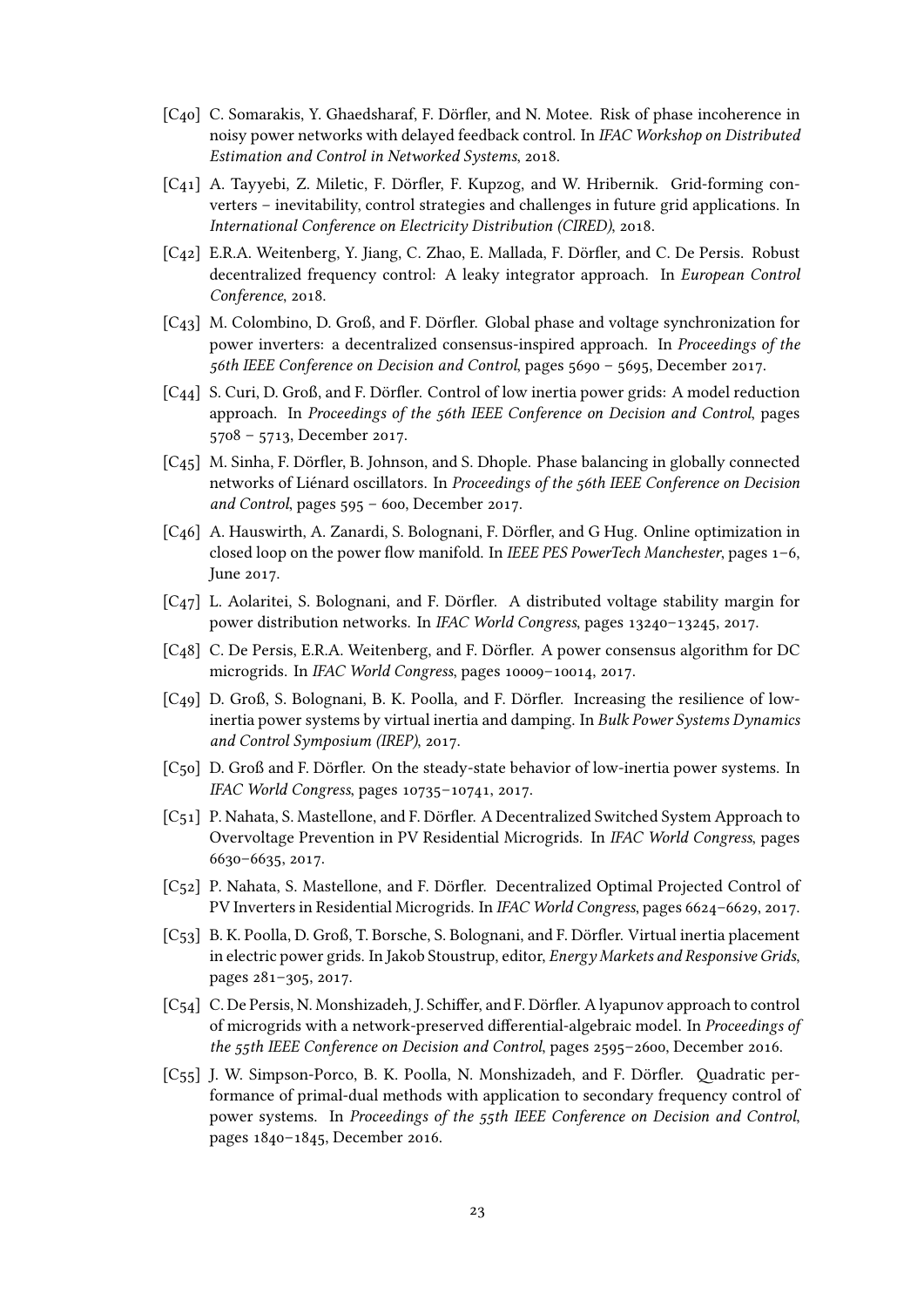- [C56] C. Arghir, D. Groß, and F. Dörfler. On the steady-state behavior of a nonlinear power network model. In *6th IFAC Workshop on Distributed Estimation and Control in Networked Systems*, pages 61–66, September 2016.
- [C57] T. Jouini, C. Arghir, and F. Dörfler. Grid-friendly matching of synchronous machines by tapping into the dc storage. In *6th IFAC Workshop on Distributed Estimation and Control in Networked Systems*, pages 192–197, September 2016.
- [C58] F. Kottmann, S. Bolognani, and F. Dörfler. A separation principle for optimal iaas cloud computing distribution. In *European Signal Processing Conference (EUSIPCO)*, pages 1393–1397, August 2016.
- [C59] F. Dörfler and S. Grammatico. Amidst centralized and distributed frequency control in power systems. In *American Control Conference*, pages 5909–5914, Boston, MA, July 2016.
- [C60] B. Li, G. Sansavini, S. Bolognani, and F. Dörfler. Linear implicit AC PF cascading failure analysis with power system operations and automation. In *IEEE Power & Energy Society General Meeting*, pages 1–5, Boston, MA, July 2016.
- [C61] B. K. Poolla, S. Bolognani, and F. Dörfler. Placing rotational inertia in power grids. In *American Control Conference*, pages 2314–2320, Boston, MA, July 2016.
- [C62] X. Wu, F. Dörfler, and M. R. Jovanovic. Topology identification and design of distributed integral action in power networks. In *American Control Conference*, Boston, MA, July 2016.
- [C63] J. Schiffer and F. Dörfler. On stability of a distributed averaging PI frequency and active power controlled differential-algebraic power system model. In *European Control Conference*, pages 1487–1492, June 2016.
- [C64] S. Bolognani and F. Dörfler. Fast scenario-based decision making in unbalanced distribution networks. In *Power Systems Computation Conference (PSCC)*, pages 1–7, June, 2016.
- [C65] A. Hauswirth, S. Bolognani, G Hug, and F. Dörfler. Projected gradient descent on riemannian manifolds with applications to online power system optimization. In *Allerton Conf. on Communications, Control and Computing*, pages 1–8, 2016.
- [C66] M. Sinha, F. Dörfler, B. Johnson, and S. Dhople. Synchronization of lienard-type oscillators in uniform electrical networks. In *American Control Conference*, 2016.
- [C67] F. Pasqualetti, F. Dörfler, and F. Bullo. A divide-and-conquer approach to distributed attack identification. In *IEEE Conf. on Decision and Control*, pages 5801–5807, Osaka, Japan, December 2015.
- [C68] J. W. Simpson-Porco, F. Dörfler, and F. Bullo. A solvability condition for reactive power flow. In *IEEE Conf. on Decision and Control*, pages 2013–2017, Osaka, Japan, December 2015.
- [C69] M. Todescato, J. W. Simpson-Porco, F. Dörfler, R. Carli, and F. Bullo. Optimal voltage support and stress minimization in power networks. In *IEEE Conf. on Decision and Control*, pages 6921–6926, Osaka, Japan, December 2015.
- [C70] X. Wu, F. Dörfler, and M. R. Jovanovic. Decentralized optimal control of inter-area oscillations in bulk power systems. In *IEEE Conf. on Decision and Control*, pages 5532 – 5537, Osaka, Japan, December 2015.
- [C71] M. Sinha, F. Dörfler, B. Johnson, and S. Dhople. Virtual oscillator control subsumes droop control. In *American Control Conference*, pages 2353–2358, Chicago, IL, July 2015.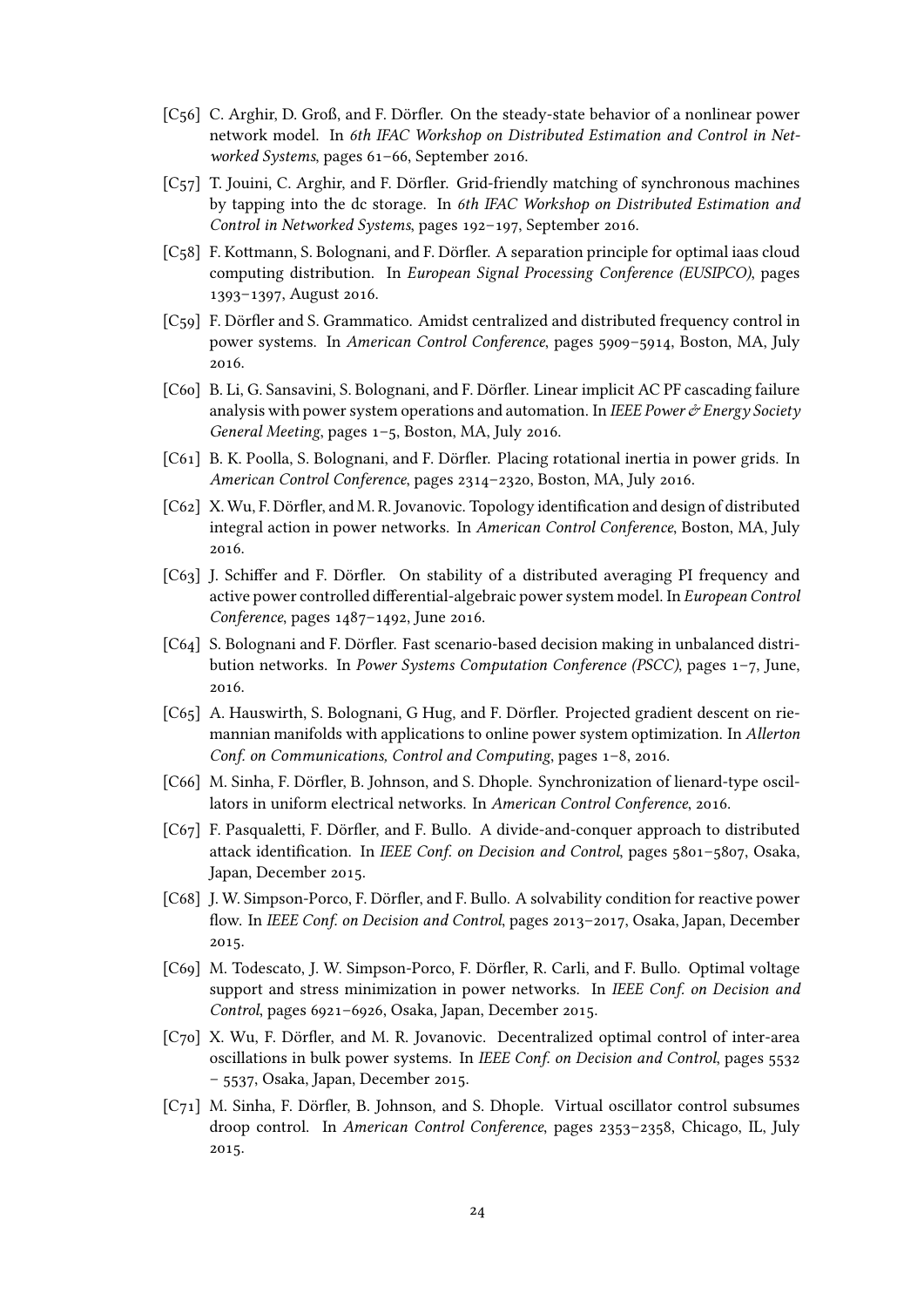- [C72] M. Sinha, B. Johnson, N. Ainsworth, F. Dörfler, and S. Dhople. Nonlinear supersets to droop control. In *IEEE Workshop on Control and Modeling for Power Electronics (COM-PEL)*, Vancouver, BC, July 2015.
- [C73] C. Zhao, E. Mallada, and F. Dörfler. Distributed frequency control for stability and economic dispatch in power networks. In *American Control Conference*, pages 2359– 2364, Chicago, IL, July 2015.
- [C74] J. Zhao and F. Dörfler. Distributed control, load sharing, and dispatch in DC microgrids. In *American Control Conference*, pages 3304–3309, Chicago, IL, July 2015.
- [C75] S. Bolognani and F. Dörfler. Fast power system analysis via implicit linearization of the power flow manifold. In *Allerton Conf. on Communications, Control and Computing*, 2015.
- [C76] T. Summers, I. Shames, J. Lygeros, and F. Dörfler. Topology design for optimal network coherence. In *European Control Conference*, 2015. Available at http://arxiv.org/abs/ 1411.4884.
- [C77] F. Dörfler, J. W. Simpson-Porco, and F. Bullo. Plug-and-play control and optimization in microgrids. In *IEEE Conf. on Decision and Control*, pages 2[11–216, Los Angeles, CA,](http://arxiv.org/abs/1411.4884) [USA, Dece](http://arxiv.org/abs/1411.4884)mber 2014.
- [C78] X. Wu, F. Dörfler, and M. R. Jovanovic. Analysis and design trade-offs for power network inter-area oscillations. In *International Symposium on Mathematical Theory of Network and Systems (MTNS)*, July 2014.
- [C79] F. Dörfler, S. Dhople, B. Johnson, and A. Hamadeh. Synchronization of nonlinear circuits in dynamic electrical networks. In *European Control Conference*, pages 552–557, Strasbourg, France, June 2014.
- [C80] B. Gentile, J. W. Simpson-Porco, F. Dörfler, S. Zampieri, and F. Bullo. On reactive power flow and voltage stability in microgrids. In *American Control Conference*, pages 759– 764, Portland, OR, June 2014.
- [C81] Y. Xiao, F. Dörfler, and M. van der Schaar. Rating and matching in peer review systems. In *Allerton Conf. on Communications, Control and Computing*, pages 54–61, 2014.
- [C82] J. W. Simpson-Porco, F. Dörfler, Q. Shafiee, J. M. Guerrero, and F. Bullo. Stability, power sharing, & distributed secondary control in droop-controlled microgrids. In *IEEE Int. Conf. on Smart Grid Communications*, pages 672–677, Vancouver, BC, Canada, October 2013.
- [C83] F. Dörfler and F. Bullo. Novel Insights into Lossless AC and DC Power Flow. In *IEEE Power & Energy Society General Meeting*, July 2013.
- [C84] D. Romeres, F. Dörfler, and F. Bullo. Novel results on slow coherency in consensus and power networks. In *European Control Conference*, pages 742–747, Zürich, Switzerland, July 2013.
- [C85] F. Dörfler, M. R. Jovanovic, M. Chertkov, and F. Bullo. Sparse and optimal wide-area damping control in power networks. In *American Control Conference*, pages 4295–4300, Washington, DC, USA, June 2013.
- [C86] H. Bouattour, J. W. Simpson-Porco, F. Dörfler, and F. Bullo. Further results on distributed secondary control in microgrids. In *IEEE Conf. on Decision and Control*, pages 1514–1519, March 2013. Extended manuscript available at http://motion.me.ucsb. edu/pdf/2013j-bsdb.pdf.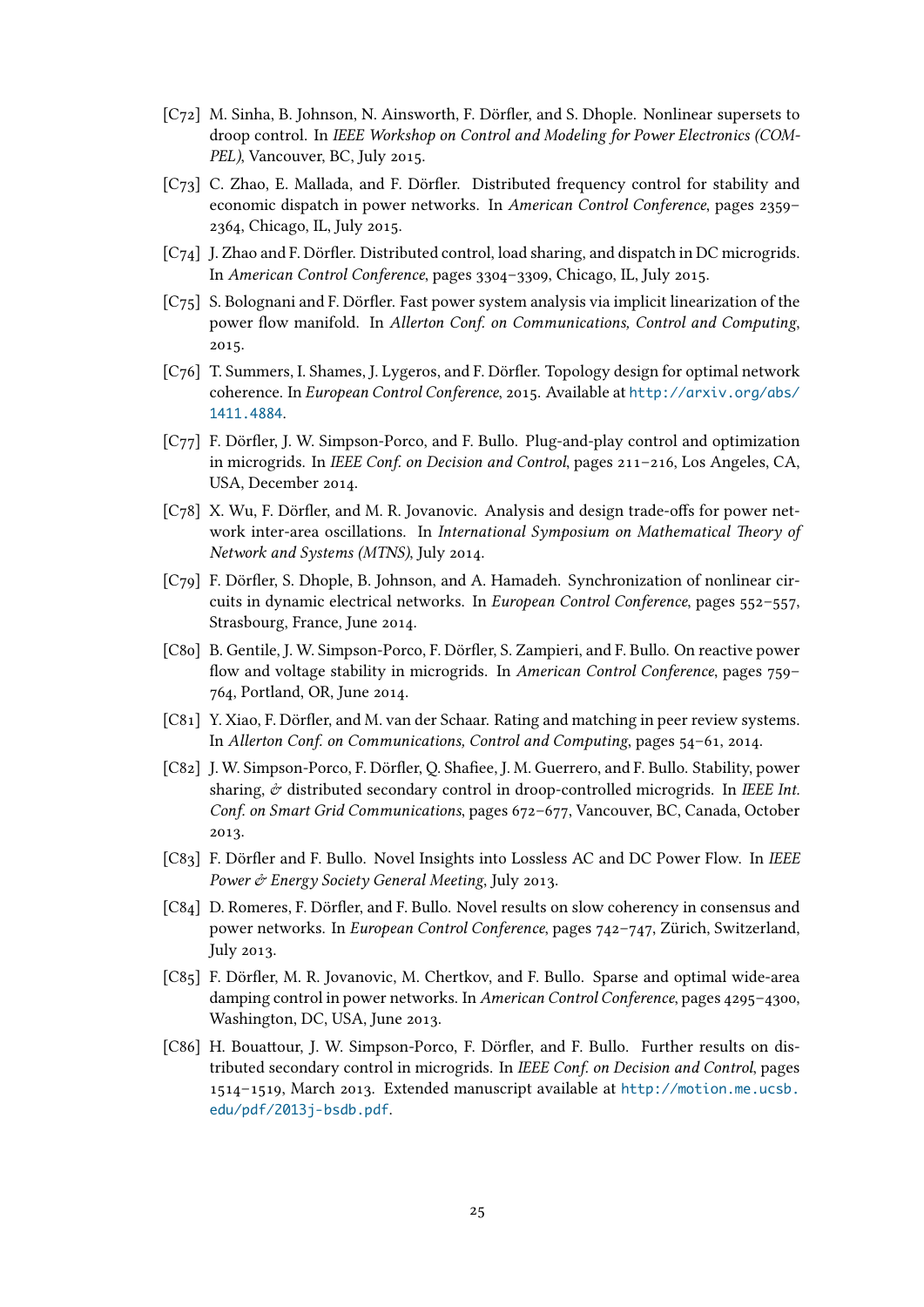- [C87] J. W. Simpson-Porco, F. Dörfler, and F. Bullo. Voltage stabilization in microgrids via quadratic droop control. In *IEEE Conf. on Decision and Control*, pages 7582–7589, February 2013.
- [C88] F. Dörfler and F. Bullo. Exploring synchronization in complex oscillator networks. In *IEEE Conf. on Decision and Control*, pages 7157–7170, Maui, HI, USA, December 2012.
- [C89] F. Dörfler, M. Chertkov, and F. Bullo. Synchronization assessment in power networks and coupled oscillators. In *IEEE Conf. on Decision and Control*, pages 4998–5003, Maui, HI, USA, December 2012.
- [C90] F. Pasqualetti, F. Dörfler, and F. Bullo. Cyber-physical security via geometric control: Distributed monitoring and malicious attacks. In *IEEE Conf. on Decision and Control*, pages 3418–3425, Maui, HI, USA, December 2012.
- [C91] J. W. Simpson-Porco, F. Dörfler, and F. Bullo. Droop-controlled inverters are Kuramoto oscillators. In *IFAC Workshop on Distributed Estimation and Control in Networked Systems*, pages 264–269, Santa Barbara, CA, USA, September 2012.
- [C92] F. Dörfler and F. Bullo. Topological equivalence of a structure-preserving power network model and a non-uniform Kuramoto model of coupled oscillators. In *IEEE Conf. on Decision and Control and European Control Conference*, pages 7099–7104, Orlando, FL, USA, December 2011.
- [C93] F. Pasqualetti, F. Dörfler, and F. Bullo. Cyber-physical attacks in power networks: Models, fundamental limitations and monitor design. In *IEEE Conf. on Decision and Control and European Control Conference*, pages 2195–2201, Orlando, FL, USA, December 2011.
- [C94] F. Dörfler, F. Pasqualetti, and F. Bullo. Distributed detection of cyber-physical attacks in power networks: A waveform relaxation approach. In *Allerton Conf. on Communications, Control and Computing*, pages 1486–1491, September 2011.
- [C95] F. Dörfler and F. Bullo. On the critical coupling strength for Kuramoto oscillators. In *American Control Conference*, pages 3239–3244, San Francisco, CA, USA, June 2011.
- [C96] F. Dörfler and F. Bullo. Spectral Analysis of Synchronization in a Lossless Structure-Preserving Power Network Model. In *Proceedings of the 1st IEEE Conference on Smart Grid Communications in Gaithersburg, Maryland, USA*, pages 179–184, October 2010.
- [C97] F. Dörfler and F. Bullo. Synchronization of Power Networks: Network Reduction and Effective Resistance. In *Proceedings of the 2nd IFAC Workshop on Distributed Estimation and Control in Networked Systems in Annecy, France*, pages 197–202, September 2010.
- [C98] F. Dörfler and F. Bullo. Synchronization and Transient Stability in Power Networks and Non-Uniform Kuramoto Oscillators. In *Proceedings of the American Control Conference in Baltimore, Maryland, USA*, pages 930–937, June 2010.
- [C99] T. D. Krøvel, F. Dörfler, M. Berger, and J. M. Rieber. High-Precision Spacecraft Attitude and Manoeuvre Control Using Electric Propulsion. In *Proceedings of the 60th International Astronautical Congress in Seoul, Korea*, October 2009.
- [C100] F. Dörfler and B. Francis. Formation control of autonomous robots based on cooperative behavior. In *European Control Conference in Budapest*, pages 2432–2437, Budapest, Hungary, August 2009.
- [C101] J. K. Johnsen, F. Dörfler, and F. Allgöwer. L2-gain of Port-Hamiltonian systems and application to a biochemical fermenter. In *American Control Conference*, pages 153– 158, Seattle, Washinton, USA, June 2008.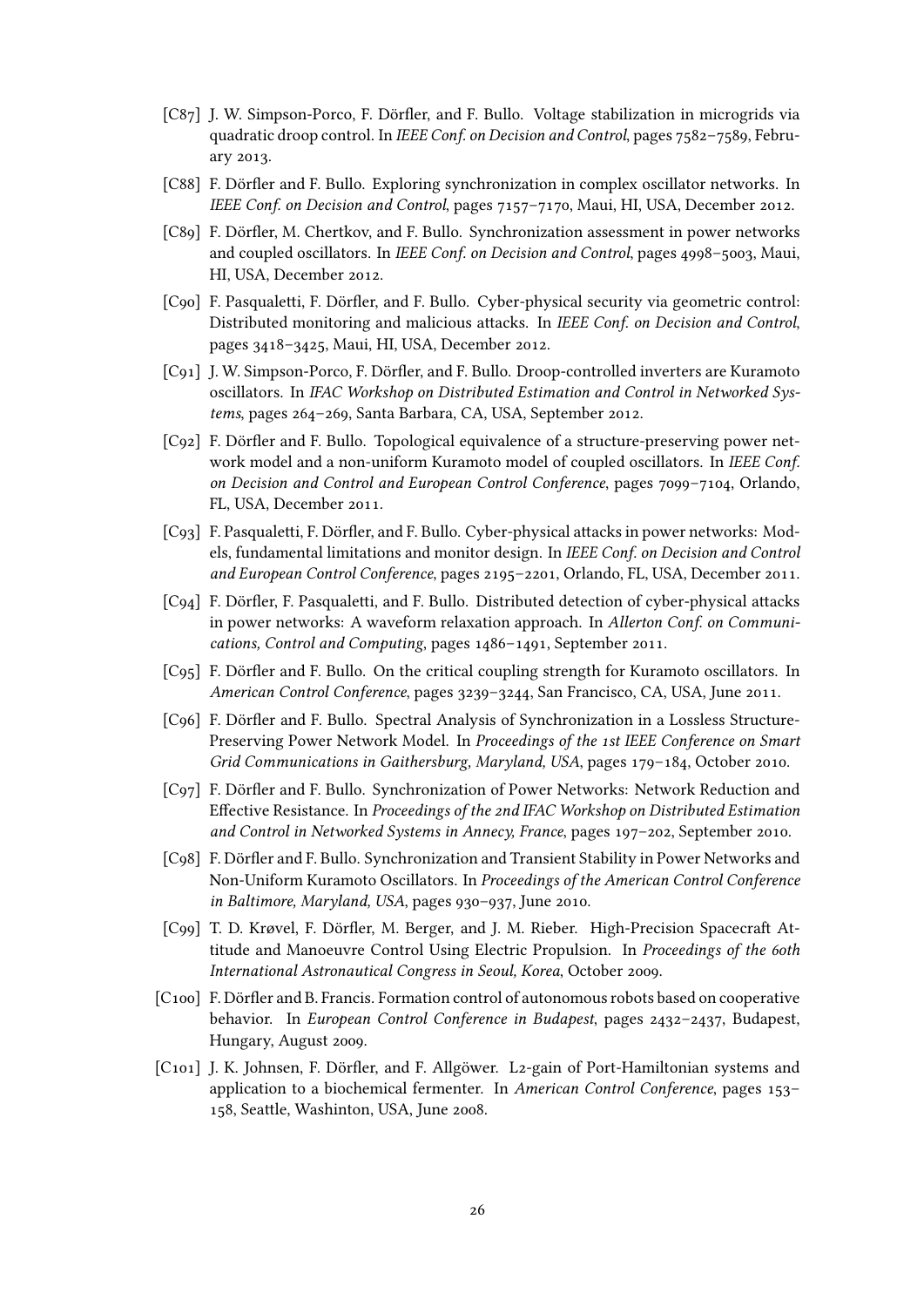### Theses

- [T1] F. Dörfler. *Dynamics and Control in Power Grids and Complex Oscillator Networks*. Ph.d. thesis, University of California at Santa Barbara, September 2013.
- [T2] F. Dörfler. *Geometric Analysis of the Formation Problem for Autonomous Robots*. Diploma thesis, University of Toronto, August 2008.
- [T3] F. Dörfler. *Port-Hamiltonian Systems Stability Analysis and Application in Process Control*. Student thesis, Universität Stuttgart, July 2007.

### Thesis Advised/Co-Advised

- [A1] H. Aoife. *Real-Time Learning-Based Model Predictive Control: Online Algorithms and Applications in Energy Systems*. Master thesis, ETH Zürich, 2021. Available at http: //control.ee.ethz.ch/publications-and-awards/msc-theses.html.
- [A2] I. Brand. *Proof-Of-Concept for a Distribution System State Estimator at Adaptricity AG*. Master thesis, ETH Zürich, 2021. Available at http://control.ee.et[hz.ch/](http://control.ee.ethz.ch/publications-and-awards/msc-theses.html) [publications-and-awards/msc-theses.html](http://control.ee.ethz.ch/publications-and-awards/msc-theses.html).
- [A3] M. Degner. *Online Feedback Optimization for Gas Compressors*. Bachelor thesis, ETH Zürich, 2021. Available at http://control.ee.ethz.c[h/publications-and-awards/](http://control.ee.ethz.ch/publications-and-awards/msc-theses.html) [msc-theses.html](http://control.ee.ethz.ch/publications-and-awards/msc-theses.html).
- [A4] G. Hotz. *Online Feedback Optimization for Emergency Power Operation*. Master thesis, ETH Zürich, 2021. Available at [http://control.ee.ethz.ch/](http://control.ee.ethz.ch/publications-and-awards/msc-theses.html) [publications-an](http://control.ee.ethz.ch/publications-and-awards/msc-theses.html)d-awards/msc-theses.html.
- [A5] M. Jonas. *Online Feedback Optimization for Minimal Curtailment of Renewable Generation with Real Data*. Bachelor thesis, ETH Zürich, 2021. Available at [http://control.](http://control.ee.ethz.ch/publications-and-awards/msc-theses.html) [ee.ethz.ch/publications-and-awards/msc-](http://control.ee.ethz.ch/publications-and-awards/msc-theses.html)theses.html.
- [A6] A. Magdaleno. *System-Level Performance and Robustness of the Grid-Forming Hybrid Angle Control*. Bachelor thesis, ETH Zürich, 2021. Available at htt[p://control.ee.](http://control.ee.ethz.ch/publications-and-awards/msc-theses.html) [ethz.ch/publications-and-awards/msc-theses.html](http://control.ee.ethz.ch/publications-and-awards/msc-theses.html).
- [A7] A. Majmudar. *Swissloop Tunneling Project: Data Acquisition System for Navigation Sensors*. Bachelor thesis, ETH Zürich, 2021. Available at http://[control.ee.ethz.ch/](http://control.ee.ethz.ch/publications-and-awards/msc-theses.html) [publications-and-awards/msc-theses.html](http://control.ee.ethz.ch/publications-and-awards/msc-theses.html).
- [A8] N. Ravichandran. *Navigation reference design and interfacing with propulsion and steering*. Bachelor thesis, ETH Zürich, 2021. Available at [http://control.ee.ethz.ch/](http://control.ee.ethz.ch/publications-and-awards/msc-theses.html) [publications-and-awards/msc-theses.html](http://control.ee.ethz.ch/publications-and-awards/msc-theses.html).
- [A9] A. Schlaginhaufen. *Delayed deep learning for continuous-time dynamical systems*. Master thesis, ETH Zürich, 2021. Available at [http://control.ee.ethz.ch/](http://control.ee.ethz.ch/publications-and-awards/msc-theses.html) [publications-and-awards/msc-theses.html](http://control.ee.ethz.ch/publications-and-awards/msc-theses.html).
- [A10] N. Selim. *Stepwise Regression MPC for Quadrotor Control*. Master thesis, ETH Zürich, 2021. Available at http://control.ee.ethz.c[h/publications-and-awards/](http://control.ee.ethz.ch/publications-and-awards/msc-theses.html) [msc-theses.html](http://control.ee.ethz.ch/publications-and-awards/msc-theses.html).
- [A11] P. Althaus. *Energy Balance and Control Modelling of a DC-supplied Metro Trainset with Storage Technology*. Semest[er thesis, ETH Zürich, 2020. Available at](http://control.ee.ethz.ch/publications-and-awards/msc-theses.html) http://control. [ee.ethz.ch/publi](http://control.ee.ethz.ch/publications-and-awards/msc-theses.html)cations-and-awards/msc-theses.html.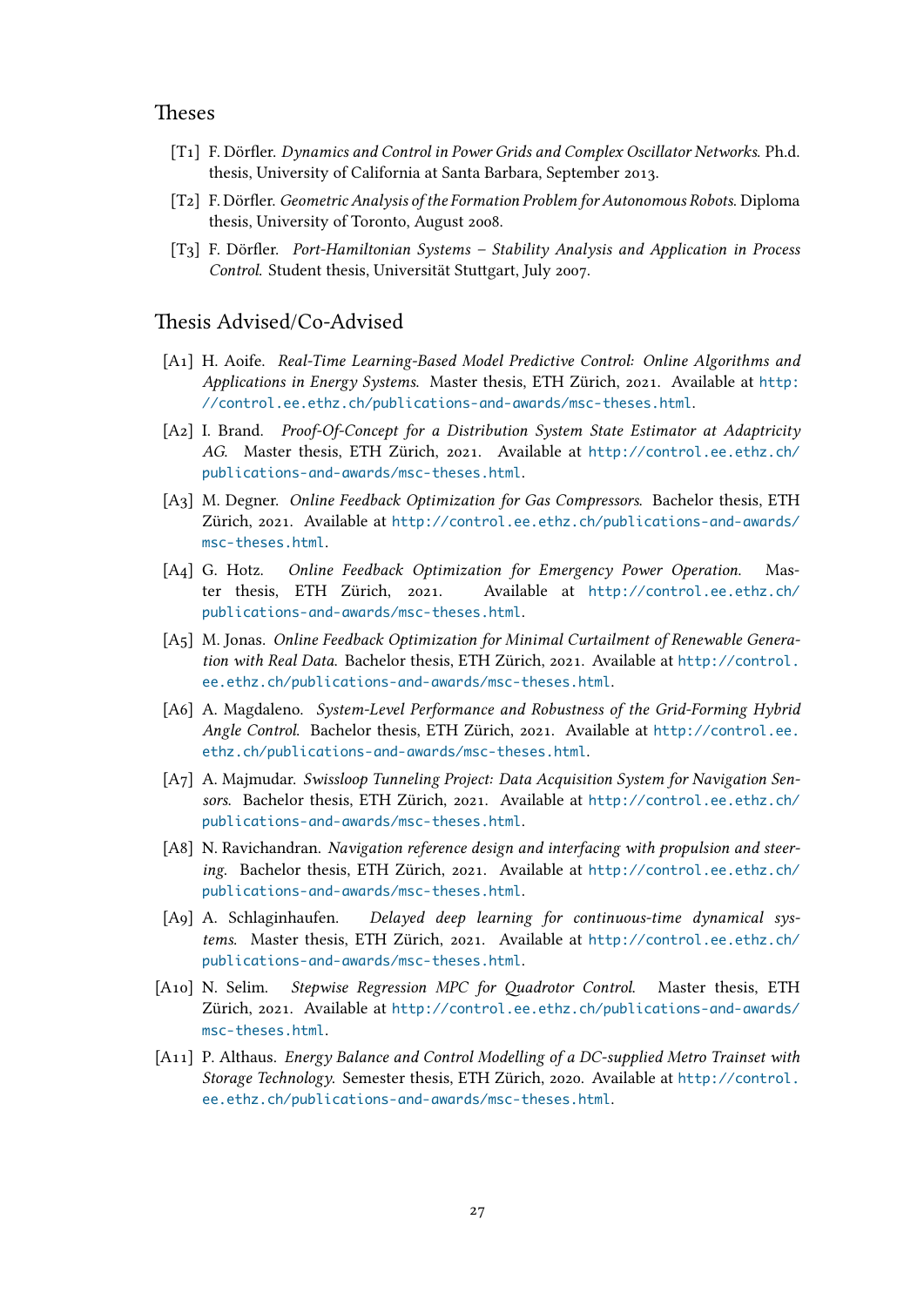- [A12] E. Benenati. *Optimal control of electric loads using Markov Decision Processes*. Semester thesis, ETH Zürich, 2020. Available at http://control.ee.ethz.ch/ publications-and-awards/msc-theses.html.
- [A13] F. Böwing. *A Vehicle Coordination and Charge Scheduling Algorithm for Electric Autonomous Mobility-on-Demand Systems*. Semester thesi[s, ETH Zürich, 2020. Available](http://control.ee.ethz.ch/publications-and-awards/msc-theses.html) at [http://control.ee.ethz.ch/publications](http://control.ee.ethz.ch/publications-and-awards/msc-theses.html)-and-awards/msc-theses.html.
- [A14] P. Burch. *Modeling of a novel digital Generator Circuit Breaker and application of Model Predictive Control strategies*. Master thesis, ETH Zürich, 2020. Available at http:// co[ntrol.ee.ethz.ch/publications-and-awards/msc-theses.html](http://control.ee.ethz.ch/publications-and-awards/msc-theses.html).
- [A15] E. Elokda. *Karma Games a Decentralized, Efficient, and Fair Resource Allocation Scheme*. Master thesis, ETH Zürich, 2020. Available at http://control.ee.e[thz.ch/](http://control.ee.ethz.ch/publications-and-awards/msc-theses.html) [publications-and-awards/msc-theses.html](http://control.ee.ethz.ch/publications-and-awards/msc-theses.html).
- [A16] N. Früh. *State estimation of phase shift transformers*. Master thesis, ETH Zürich, 2020. Available at http://control.ee.ethz.c[h/publications-and-awards/](http://control.ee.ethz.ch/publications-and-awards/msc-theses.html) [msc-theses.html](http://control.ee.ethz.ch/publications-and-awards/msc-theses.html).
- [A17] I. Gehri. *Redesign of the control and actuation module for a hand exoskeleton*. Master thesis, ETH Zürich, 2020. Available at [http://control.ee.ethz.ch/](http://control.ee.ethz.ch/publications-and-awards/msc-theses.html) [publications-an](http://control.ee.ethz.ch/publications-and-awards/msc-theses.html)d-awards/msc-theses.html.
- [A18] V. Häberle. *Non-convex Feedback Optimization with Input and Output Constraints for Power System Applications*. Master thesis, ETH Züri[ch, 2020. Available at](http://control.ee.ethz.ch/publications-and-awards/msc-theses.html) http: [//control.ee.ethz.ch/publications-and-aw](http://control.ee.ethz.ch/publications-and-awards/msc-theses.html)ards/msc-theses.html.
- [A19] S. Hall. *Real-time projected gradient based NMPC with an application to anesthesia control*. Master thesis, ETH Zürich, 2020. Available at http://control.ee.et[hz.ch/](http://control.ee.ethz.ch/publications-and-awards/msc-theses.html) [publications-and-awards/msc-theses.html](http://control.ee.ethz.ch/publications-and-awards/msc-theses.html).
- [A20] R. Harpur. *Online System Identification for Online Feedback Optimization Controllers*. Master thesis, ETH Zürich, 2020. Available at [http://control.ee.ethz.ch/](http://control.ee.ethz.ch/publications-and-awards/msc-theses.html) [publications-and-awards/msc-theses.html](http://control.ee.ethz.ch/publications-and-awards/msc-theses.html).
- [A21] A. Hauswirth. *Optimization Algorithms as Feedback Controllers for Power System Operations*. Doctoral thesis, ETH Zürich, 2020[. Available at](http://control.ee.ethz.ch/publications-and-awards/msc-theses.html) https://www. [research-collection.ethz.ch/](http://control.ee.ethz.ch/publications-and-awards/msc-theses.html).
- [A22] C. Li. *Data-driven analysis of the ranking-quality network formation model*. Master thesis, ETH Zürich, 2020. Available at http://control[.ee.ethz.ch/](https://www.research-collection.ethz.ch/) [publications-and-awards/msc-](https://www.research-collection.ethz.ch/)theses.html.
- [A23] N. Patzelt. *Multi-Objective Optimization of Modular Multilevel Converter Systems*. Master thesis, ETH Zürich, 2020. Available at [http://control.ee.ethz.ch/](http://control.ee.ethz.ch/publications-and-awards/msc-theses.html) [publications-and-awards/msc-theses.html](http://control.ee.ethz.ch/publications-and-awards/msc-theses.html).
- [A24] G. Sridhar. *Deep Neural Architecture Optimisation for Dynamical Systems*. Semester thesis, ETH Zürich, 2020. Available at [http://control.ee.ethz.ch/](http://control.ee.ethz.ch/publications-and-awards/msc-theses.html) [publications-and-awards/msc-theses.html](http://control.ee.ethz.ch/publications-and-awards/msc-theses.html).
- [A25] L. Stroppa. *Virtual oscillator control of converter-based power grids Theory and Experiments*. Master thesis, ETH Zürich, 2020. Available at [http://control.ee.ethz.ch/](http://control.ee.ethz.ch/publications-and-awards/msc-theses.html) [publications-and-awards/msc-theses.html](http://control.ee.ethz.ch/publications-and-awards/msc-theses.html).
- [A26] C. Arghir. Transverse feedback passivation in control of multi-machine and multi*converter power networks*. Doctoral thesis, ETH Züri[ch, 2019. Available at](http://control.ee.ethz.ch/publications-and-awards/msc-theses.html) https: [//www.research-collection.ethz.ch/](http://control.ee.ethz.ch/publications-and-awards/msc-theses.html).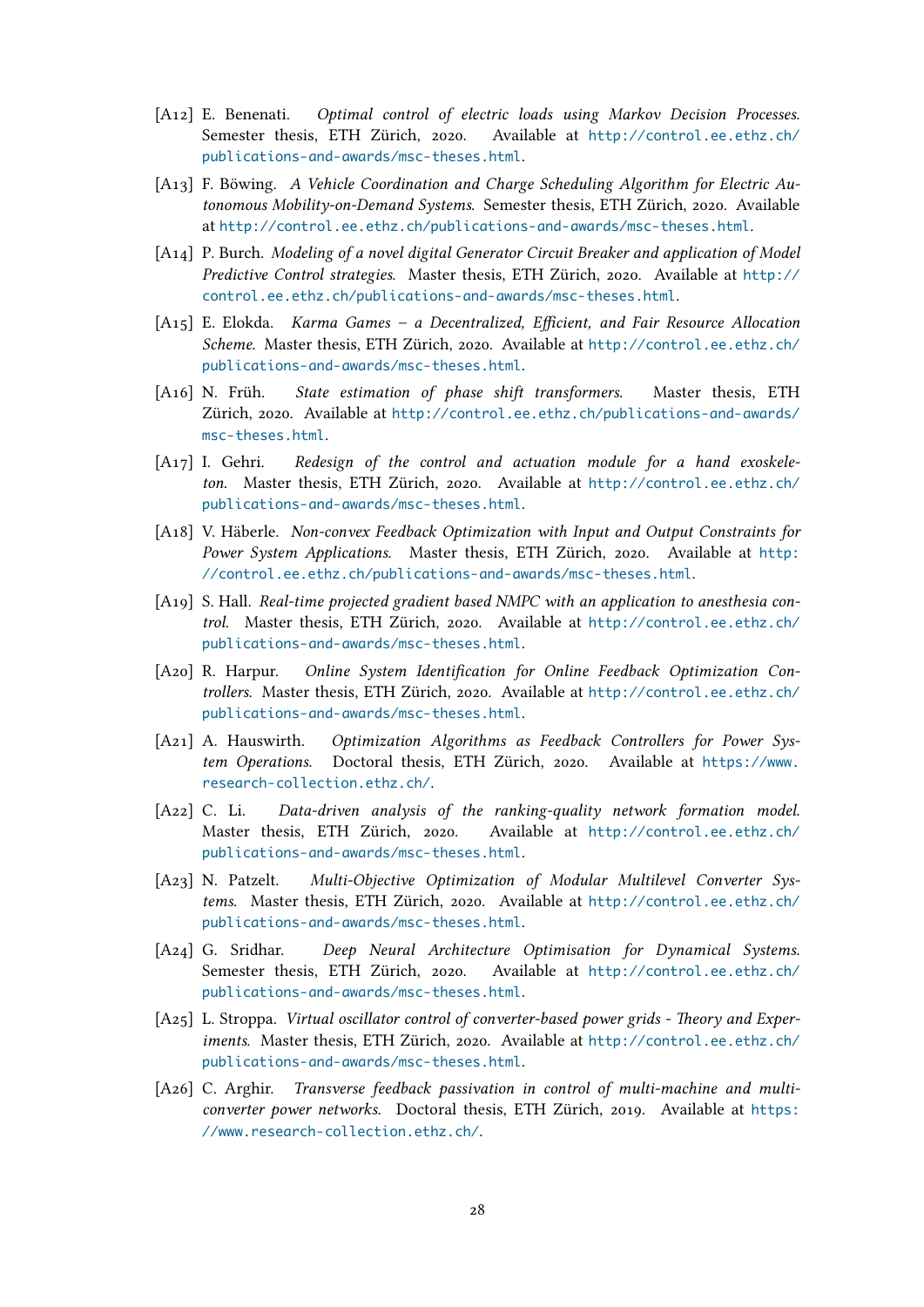- [A27] E. Elokda. *Data-enabled Predictive Control of Quadcopters*. Semester thesis, ETH Zürich, 2019. Available at http://control.ee.ethz.ch/publications-and-awards/ msc-theses.html.
- [A28] I. Gehri. *Autonomous Flying Paramotor*. Semester thesis, ETH Zürich, 2019. Available at http://control.ee.eth[z.ch/publications-and-awards/msc-theses.html](http://control.ee.ethz.ch/publications-and-awards/msc-theses.html).
- [A29] [R. Lazar.](http://control.ee.ethz.ch/publications-and-awards/msc-theses.html) *Emergence of Global Leader-Follower Structure via Local Social Interactions in Opinion Dynamics*. Semester thesis, ETH Zürich, 2019. Available at http://control. ee[.ethz.ch/publications-and-awards/msc-theses.html](http://control.ee.ethz.ch/publications-and-awards/msc-theses.html).
- [A30] C. Li. *Measurement of Social Power in Opinion Dynamics*. Semester thesis, ETH Zürich, 2019. Available at http://control.ee.ethz.ch/publicati[ons-and-awards/](http://control.ee.ethz.ch/publications-and-awards/msc-theses.html) [msc-theses.html](http://control.ee.ethz.ch/publications-and-awards/msc-theses.html).
- [A31] D. Malesevic. *Motion Retargeting for Robots*. Semester thesis, ETH Zürich, 2019. Available at http://control.ee[.ethz.ch/publications-and-awards/msc-theses.html](http://control.ee.ethz.ch/publications-and-awards/msc-theses.html).
- [A32] [B. K. Poolla.](http://control.ee.ethz.ch/publications-and-awards/msc-theses.html) *System norm approaches for power system stability analysis and control*. Doctoral thesis, ETH Zürich, 2019. Available at https://www.research-collection. ethz.c[h/](http://control.ee.ethz.ch/publications-and-awards/msc-theses.html).
- [A33] F. Böwing. *Optimal nonlinear frequency control in power systems*. Semester thesis, ETH Zürich, 2018. Available at http://control.ee.[ethz.ch/publications-and-awards/](https://www.research-collection.ethz.ch/) [msc-thes](https://www.research-collection.ethz.ch/)es.html.
- [A34] M. Buob. *Dynamics of cooperative agents in social network formation: theory and simulation*. Semester thesis, ET[H Zürich, 2018. Available at](http://control.ee.ethz.ch/publications-and-awards/msc-theses.html) http://control.ee.ethz.ch/ [publications-an](http://control.ee.ethz.ch/publications-and-awards/msc-theses.html)d-awards/msc-theses.html.
- [A35] T. Gidron. *Centrality Games in Social and Economic Networks*. Semester thesis, ETH Zürich, 2018. Available at http://control.ee.ethz.c[h/publications-and-awards/](http://control.ee.ethz.ch/publications-and-awards/msc-theses.html) [msc-theses.html](http://control.ee.ethz.ch/publications-and-awards/msc-theses.html).
- [A36] B. Guo. *Energy based angle consensus in power systems*. Semester thesis, ETH Zürich, 2018. Available at [http://control.ee.ethz.ch/publications-and-awards/](http://control.ee.ethz.ch/publications-and-awards/msc-theses.html) [msc-theses.html](http://control.ee.ethz.ch/publications-and-awards/msc-theses.html).
- [A37] S. Menta. *Stability of Dynamic Feedback Optimisation*. Master thesis, ETH Zürich, 2018. Available at [http://control.ee.ethz.ch/publications-and-awards/](http://control.ee.ethz.ch/publications-and-awards/msc-theses.html) [msc-theses.html](http://control.ee.ethz.ch/publications-and-awards/msc-theses.html).
- [A38] S. Renggli and M. Schubiger. *Impact of Inverter-Connected Generation Units on the Operation of Power Systems*[. Semester thesis, ETH Zürich, 2018. Available at](http://control.ee.ethz.ch/publications-and-awards/msc-theses.html) http: [//control.ee.eth](http://control.ee.ethz.ch/publications-and-awards/msc-theses.html)z.ch/publications-and-awards/msc-theses.html.
- [A39] D. Rodriguez. *Time Domain Performance Metrics in Optimal Inertia Placement*. Semester thesis, ETH Zürich, 2018. Available at http://control.ee.et[hz.ch/](http://control.ee.ethz.ch/publications-and-awards/msc-theses.html) [publications-and-awards/msc-theses.html](http://control.ee.ethz.ch/publications-and-awards/msc-theses.html).
- [A40] C. Rouault. *Control, Synchronization and Design of an Islanded Microgrid*. Master thesis, ETH Zürich, 2018. Available at [http://control.ee.ethz.ch/](http://control.ee.ethz.ch/publications-and-awards/msc-theses.html) [publications-and-awards/msc-theses.html](http://control.ee.ethz.ch/publications-and-awards/msc-theses.html).
- [A41] I. Subotic. *Decentralized Synchronization of Inverter Based Grid*. Master thesis, ETH Zürich, 2018. Available at http://control.ee.ethz.c[h/publications-and-awards/](http://control.ee.ethz.ch/publications-and-awards/msc-theses.html) [msc-theses.html](http://control.ee.ethz.ch/publications-and-awards/msc-theses.html).
- [A42] B. Vandenbussche. *Battery integration in a low-inertia power grid*. Semester thesis, ETH Zürich, 2018. Available at [http://control.ee.ethz.ch/publications-and-awards/](http://control.ee.ethz.ch/publications-and-awards/msc-theses.html) [msc-theses.html](http://control.ee.ethz.ch/publications-and-awards/msc-theses.html).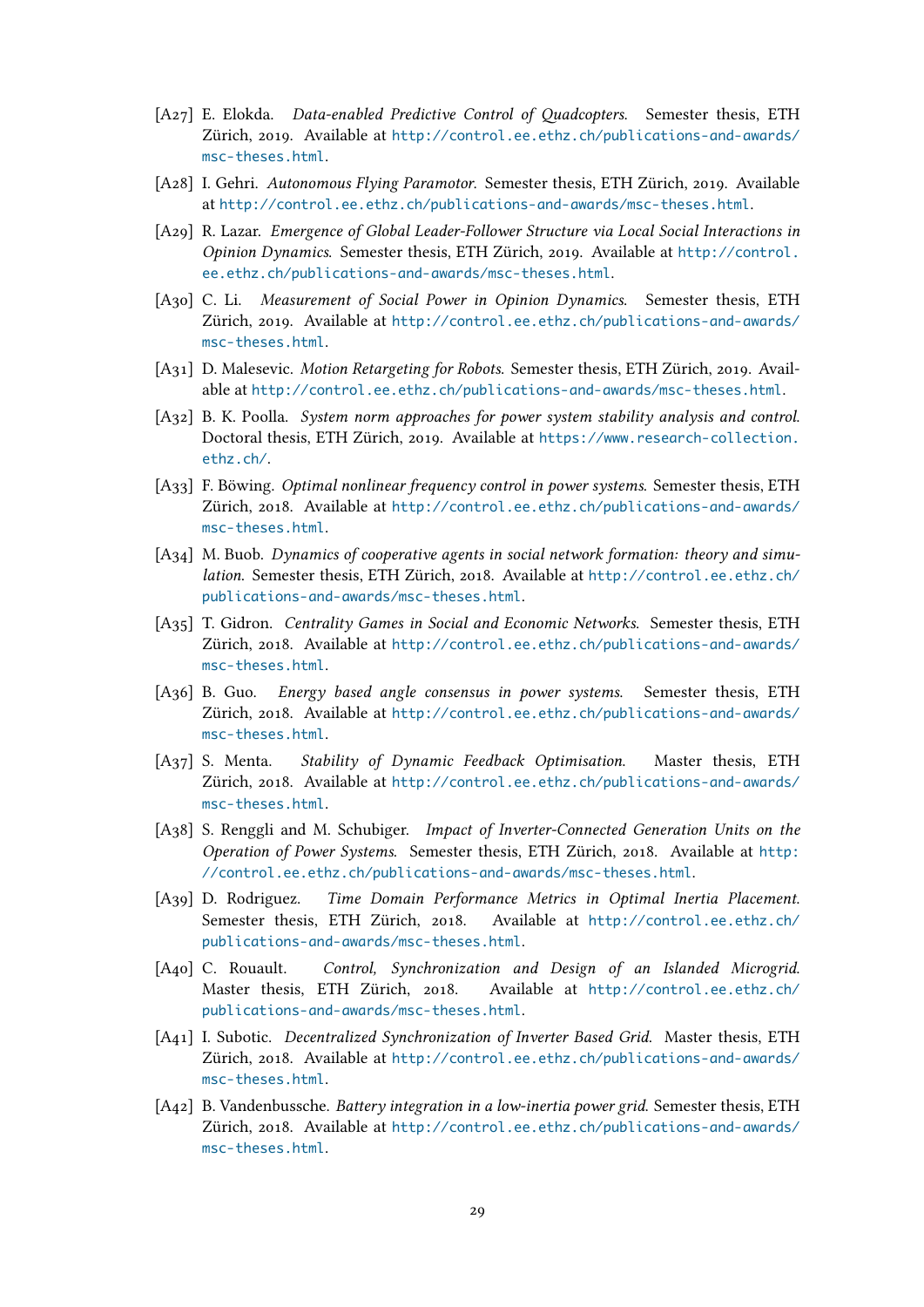- [A43] D.O. von Arx. *Grid Forming Converter Control For Low Inertia Power Grids*. Master thesis, ETH Zürich, 2018. Available at http://control.ee.ethz.ch/ publications-and-awards/msc-theses.html.
- [A44] A. Zhetessov. *A decentralized control methodology for multi-machine/multi-converter power systems*. Semester thesis, ETH Zürich, 2018. Available at [http://control.ee.](http://control.ee.ethz.ch/publications-and-awards/msc-theses.html) [ethz.ch/publications-and-awards/msc-the](http://control.ee.ethz.ch/publications-and-awards/msc-theses.html)ses.html.
- [A45] L. Aolaritei. *Robust stability assessment under operational constraints in power systems*. Semester thesis, ETH Zürich, 2017. Available at http://[control.ee.ethz.ch/](http://control.ee.ethz.ch/publications-and-awards/msc-theses.html) [publications-and-awards/msc-theses.html](http://control.ee.ethz.ch/publications-and-awards/msc-theses.html).
- [A46] E. Arcari. *Fast chance-constrained optimization using real-time measurements with applications to power distribution systems*. Semester thesis, [ETH Zürich, 2017. Available at](http://control.ee.ethz.ch/publications-and-awards/msc-theses.html) [http://control.ee.ethz.ch/publications-a](http://control.ee.ethz.ch/publications-and-awards/msc-theses.html)nd-awards/msc-theses.html.
- [A47] J.S. Brouillon. *Decentralized synchronization of an inverter based grid*. Semester thesis, ETH Zürich, 2017. Available at http://control.ee.ethz.ch/ [publications-and-awards/msc-theses.html](http://control.ee.ethz.ch/publications-and-awards/msc-theses.html).
- [A48] Q. Censier. *Using diffeomorphic matching for robot learning from demonstration*. Master thesis, ETH Zürich, 2017. Available at [http://control.ee.ethz.ch/](http://control.ee.ethz.ch/publications-and-awards/msc-theses.html) [publications-and-awards/msc-theses.html](http://control.ee.ethz.ch/publications-and-awards/msc-theses.html).
- [A49] S. Curi. *Control of Low Inertia Power Grids: A model reduction approach*. Master thesis, ETH Zürich, 2017. Available at [http://control.ee.ethz.ch/](http://control.ee.ethz.ch/publications-and-awards/msc-theses.html) [publications-and-awards/msc-theses.html](http://control.ee.ethz.ch/publications-and-awards/msc-theses.html).
- [A50] P. Lütolf. *Optimal Placement of Virtual Damping and Inertia*. Master thesis, ETH Zürich, 2017. Available at http://control.ee.ethz.c[h/publications-and-awards/](http://control.ee.ethz.ch/publications-and-awards/msc-theses.html) [msc-theses.html](http://control.ee.ethz.ch/publications-and-awards/msc-theses.html).
- [A51] J.G. Pazmany. *Robust Optimization of Nonlinear Power Systems in Realtime*. Master thesis, ETH Zürich, 2017. Available at [http://control.ee.ethz.ch/](http://control.ee.ethz.ch/publications-and-awards/msc-theses.html) [publications-an](http://control.ee.ethz.ch/publications-and-awards/msc-theses.html)d-awards/msc-theses.html.
- [A52] J. Quack. *Prototyping and Testing of Solar Panel Residual Dipole for Nanosatellites*. Semester thesis, ETH Zürich, 2017. Available at [http://control.ee.ethz.ch/](http://control.ee.ethz.ch/publications-and-awards/msc-theses.html) [publications-and-awards/msc-theses.html](http://control.ee.ethz.ch/publications-and-awards/msc-theses.html).
- [A53] B. Stadler. *Virtual oscillator based control of inverters in micro-grids: theory and experimental results*. Master thesis, ETH Zürich, 2017. Available at [http://control.ee.ethz.](http://control.ee.ethz.ch/publications-and-awards/msc-theses.html) [ch/publications-and-awards/msc-theses.h](http://control.ee.ethz.ch/publications-and-awards/msc-theses.html)tml.
- [A54] I. Subotic. *On the Existence of Solutions to Time-varying Projected Dynamical Systems*. Semester thesis, ETH Zürich, 2017. Available at ht[tp://control.ee.ethz.ch/](http://control.ee.ethz.ch/publications-and-awards/msc-theses.html) [publications-and-awards/msc-theses.html](http://control.ee.ethz.ch/publications-and-awards/msc-theses.html).
- [A55] C. Zhongda. *Virtual-oscillator-based Analysis and Control of Induction Machines in Power Systems*. Semester thesis, ETH Zürich, 2017. Available at [http://control.ee.ethz.ch/](http://control.ee.ethz.ch/publications-and-awards/msc-theses.html) [publications-and-awards/msc-theses.html](http://control.ee.ethz.ch/publications-and-awards/msc-theses.html).
- [A56] L. Aolaritei. *A decentralized Voltage Collapse Distance for Power Distribution Networks*. Semester thesis, ETH Zürich, 2016. Available at [http://control.ee.ethz.ch/](http://control.ee.ethz.ch/publications-and-awards/msc-theses.html) [publications-and-awards/msc-theses.html](http://control.ee.ethz.ch/publications-and-awards/msc-theses.html).
- [A57] M. Fetzner. *Network Reduction for Optimal Power Flow Problems*. Semester thesis, ETH Zürich, 2016. Available at http://control.ee.ethz.c[h/publications-and-awards/](http://control.ee.ethz.ch/publications-and-awards/msc-theses.html) [msc-theses.html](http://control.ee.ethz.ch/publications-and-awards/msc-theses.html).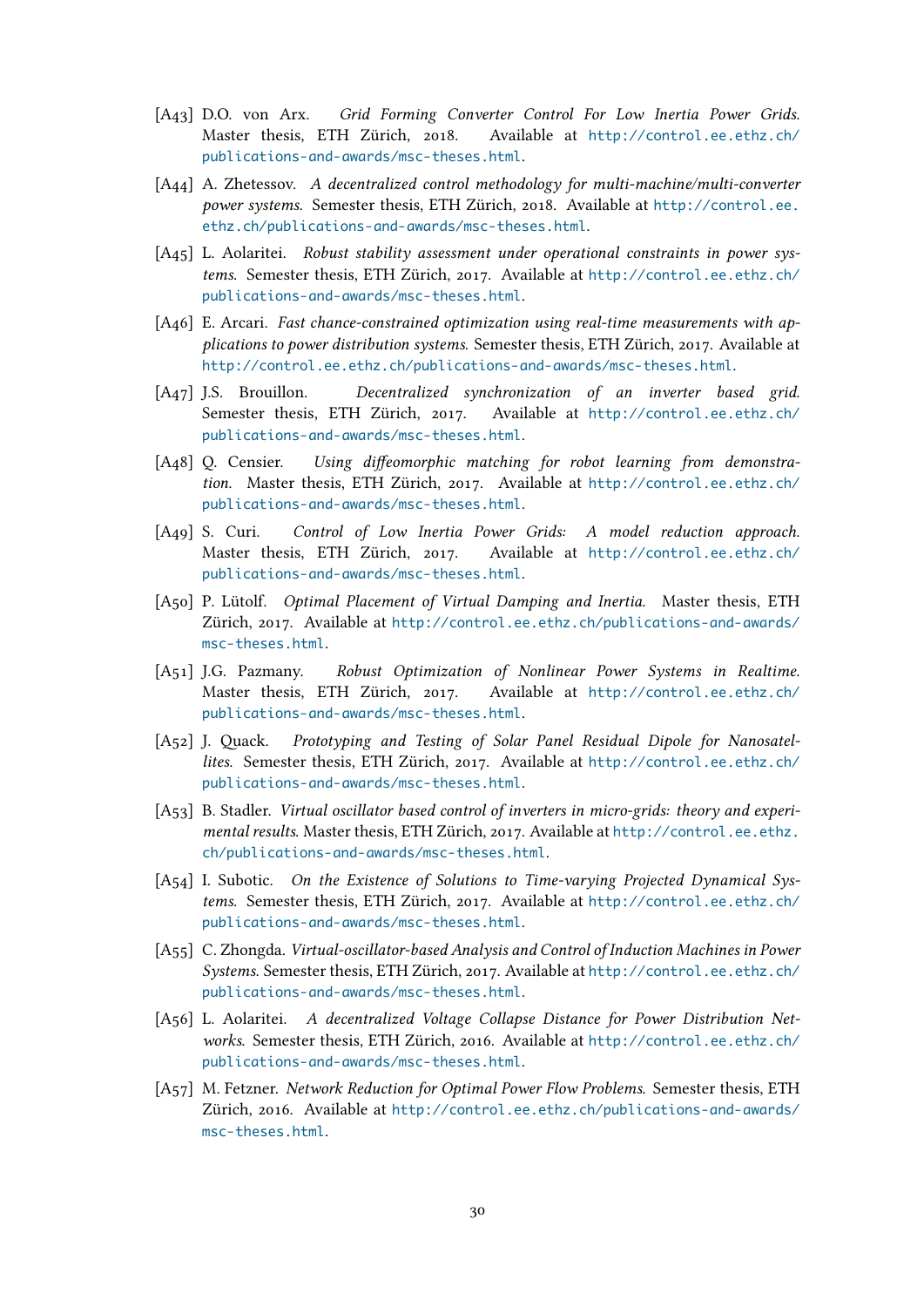- [A58] C. Frei. *Gaussian Processes in Reinforcement Learning*. Semester thesis, ETH Zürich, 2016. Available at http://control.ee.ethz.ch/publications-and-awards/ msc-theses.html.
- [A59] T. Jouini. *Grid-friendly Matching Control of Synchronous Machines by DC/AC Converters in Bulk Power Networks*. Ma[ster thesis, ETH Zürich, 2016. Available at](http://control.ee.ethz.ch/publications-and-awards/msc-theses.html) http://control. [ee.ethz.ch/publi](http://control.ee.ethz.ch/publications-and-awards/msc-theses.html)cations-and-awards/msc-theses.html.
- [A60] A. Ketsetzis. *Optimal PMU placement for State Estimation in Power Grids*. Master thesis, ETH Zürich, 2016. Available at http://cont[rol.ee.ethz.ch/](http://control.ee.ethz.ch/publications-and-awards/msc-theses.html) [publications-and-awards/msc-theses.html](http://control.ee.ethz.ch/publications-and-awards/msc-theses.html).
- [A61] P. Kyriakis. *Formation of robust networks for secure exchange of cryptocurrencies*. Semester thesis, ETH Zürich, 2016. Available at [http://control.ee.ethz.ch/](http://control.ee.ethz.ch/publications-and-awards/msc-theses.html) [publications-and-awards/msc-theses.html](http://control.ee.ethz.ch/publications-and-awards/msc-theses.html).
- [A62] Y. Meier. *Parallelized Interior Point Method for Security Constrained Optimal Power Flow (SCOPF) of Distribution Networks*. Semester thesis, ETH [Zürich, 2016. Available at](http://control.ee.ethz.ch/publications-and-awards/msc-theses.html) http: [//control.ee.ethz.ch/publications-and-aw](http://control.ee.ethz.ch/publications-and-awards/msc-theses.html)ards/msc-theses.html.
- [A63] P. Nahata. *Decentralized Active Power Control of PV Inverters in Residential Microgrids*. Semester thesis, ETH Zürich, 2016. Available at http://control.ee.et[hz.ch/](http://control.ee.ethz.ch/publications-and-awards/msc-theses.html) [publications-and-awards/msc-theses.html](http://control.ee.ethz.ch/publications-and-awards/msc-theses.html).
- [A64] A. Zanardi. *Constrained optimization over manifolds for power system application*. Semester thesis, ETH Zürich, 2016. Available at [http://control.ee.ethz.ch/](http://control.ee.ethz.ch/publications-and-awards/msc-theses.html) [publications-and-awards/msc-theses.html](http://control.ee.ethz.ch/publications-and-awards/msc-theses.html).
- [A65] D. Drzajic. *Energy Theft Detection using Compressive Sensing Methods*. Semester thesis, ETH Zürich, 2015. Available at [http://control.ee.ethz.ch/](http://control.ee.ethz.ch/publications-and-awards/msc-theses.html) [publications-and-awards/msc-theses.html](http://control.ee.ethz.ch/publications-and-awards/msc-theses.html).
- [A66] F. Kottmann. *Computational Load and Congestion Control in Cloud Environments*. Master thesis, ETH Zürich, 2015. Available at [http://control.ee.ethz.ch/](http://control.ee.ethz.ch/publications-and-awards/msc-theses.html) [publications-and-awards/msc-theses.html](http://control.ee.ethz.ch/publications-and-awards/msc-theses.html).
- [A67] A. Lelouvier. *Decentralized and Distributed Frequency Regulation in Power Grids*. Semester thesis, ETH Zürich, 2015. Available at [http://control.ee.ethz.ch/](http://control.ee.ethz.ch/publications-and-awards/msc-theses.html) [publications-and-awards/msc-theses.html](http://control.ee.ethz.ch/publications-and-awards/msc-theses.html).
- [A68] Y. Meier. *Predicting Grades*. Semester thesis, ETH Zürich, 2015. Available at http: //control.ee.ethz.ch/publications-and-awards/ms[c-theses.html](http://control.ee.ethz.ch/publications-and-awards/msc-theses.html).
- [A69] P. Nahata. *[Distributed Control and Optimization](http://control.ee.ethz.ch/publications-and-awards/msc-theses.html) in DC Microgrids*. Semester thesis, ETH Zürich, 2015. Available at http://control.ee.ethz.ch/publications-and-a[wards/](http://control.ee.ethz.ch/publications-and-awards/msc-theses.html) [msc-theses.html](http://control.ee.ethz.ch/publications-and-awards/msc-theses.html).
- [A70] H. Bouattour. *Distributed Secondary Control in Microgrids*. M.Sc. thesis, Universität Stuttgart, 2013.
- [A71] [B. Gentile.](http://control.ee.ethz.ch/publications-and-awards/msc-theses.html) *Approximate Solution to the Reactive Power Flow and its Application to Voltage Stability in Microgrids*. Laurea thesis, Universita Degli Studi di Padova, 2013.
- [A72] D. Romeres. *Novel Results on Slow Coherency in Power Networks*. Laurea thesis, Universita Degli Studi di Padova, 2012.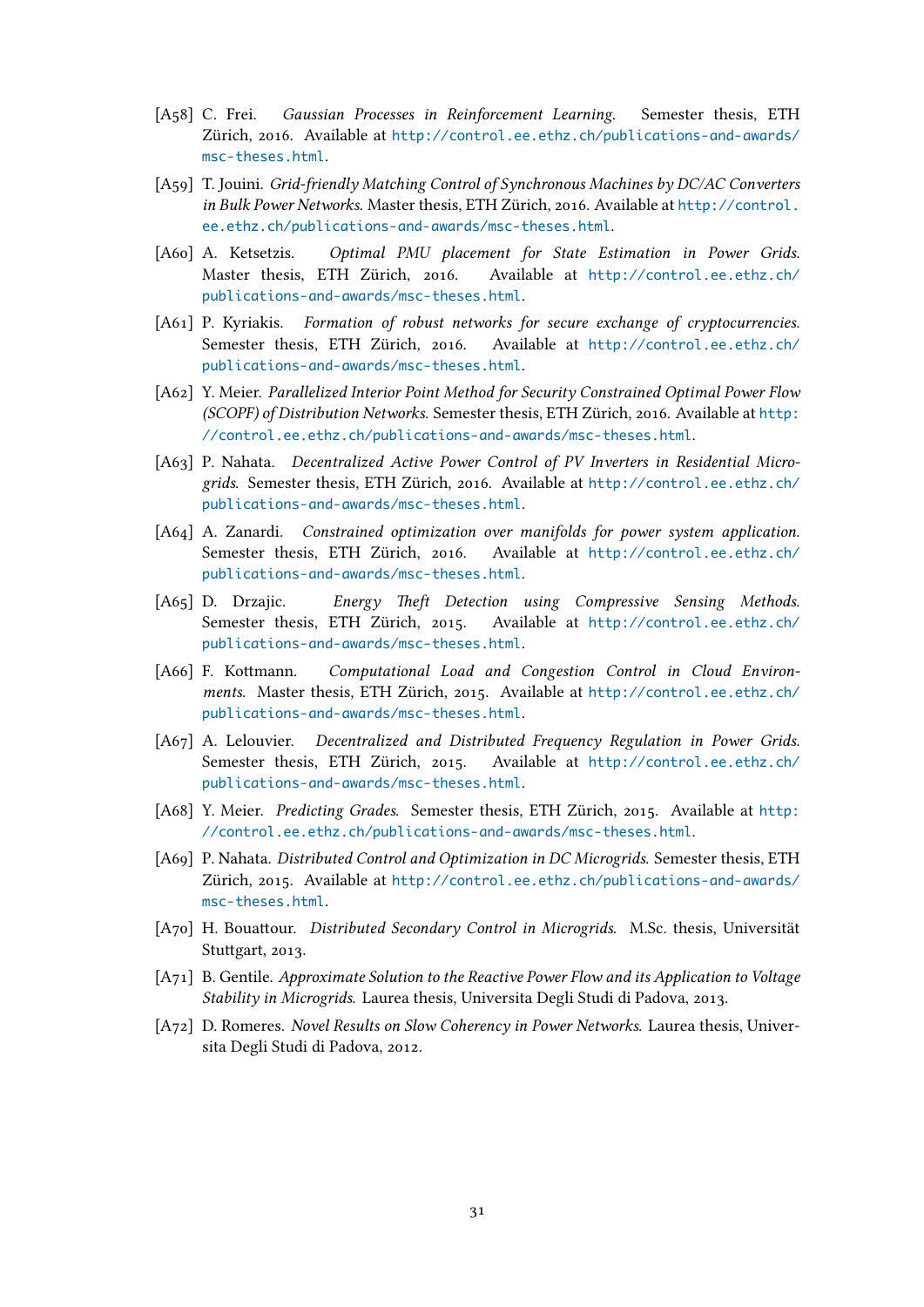## Miscellaneous

- [M1] J.S. Brouillon, E. Fabbiani, P. Nahata, F. Dörfler, and G. Ferrari-Trecate. Bayesian errorin-variables models for the identification of distribution grids. Extended Abstract IFAC Workshop on Networked Systems, February 2022.
- [M2] M. Chen, D. Zhou, A. Tayyebi, E. Prieto, F. Dörfler, and F. Blaabjerg. Augmentation of generalized multivariable grid-forming control for power converters with cascaded controllers, February 2022. Available at https://arxiv.org/abs/2202.08639.
- [M3] J. Coulson, H.J. van Waarde, and F. Dörfler. Robust fundamental lemma for data-driven control. Extended Abstract Mathematical Theory of Networks and Systems, February 2022.
- [M4] V. Häberle, A. Tayyebi, E. Prieto, and F. Dörfler. Grid-forming control design of dynamic virtual power plants. Extended Abstract IFAC Workshop on Networked Systems, February 2022. Submitted. Available at https://arxiv.org/abs/2202.02057.
- [M5] J. Hajar, N. Lanzetti, and F. Dörfler. Modeling of political systems in the wasserstein space. Extended Abstract IFAC Workshop on Networked Systems, February 2022. Submitted. Available at https://arxiv.org/[abs/2202.02057](https://arxiv.org/abs/2202.02057).
- [M6] A.M. Maddux, N. Pagan, G. Belgioioso, and F. Dörfler. Data-driven behaviour estimation in parametric games, February 2022.
- [M7] I. Markovsky, E. Prieto, [and F. Dörfler. A constructive proof of](https://arxiv.org/abs/2202.02057) the fundamental lemma for data-driven representation of lti systems. Extended Abstract Mathematical Theory of Networks and Systems, February 2022.
- [M8] W. Mei, C. Ge, N. Friedkin, and F. Dörfler. Structural balance and interpersonal appraisals dynamics: Beyond all-to-all and two-faction networks. Extended Abstract Chinese Control Conference, 2022. Submitted.
- [M9] N. Pagan, W. Mei, and F. Dörfler. Emergence of zipf's law among social networks influencers. Extended Abstract IFAC Workshop on Networked Systems, 2022. Submitted.
- [M10] V. Häberle, M.W. Fisher, E. Prieto, and F. Dörfler. Control design of dynamic virtual power plants: An adaptive divide-and-conquer approach, August 2021. Available at https://arxiv.org/abs/2108.00925.
- [M11] J.S. Brouillon, E. Fabbiani, P. Nahata, F. Dörfler, and G. Ferrari-Trecate. Bayesian errorin-variables models for the identification of power networks, July 2021. Available at [https://arxiv.org/abs/2107.04480](https://arxiv.org/abs/2108.00925).
- [M12] I. Markovsky and F. Dörfler. Behavioral systems theory in data-driven analysis, signal processing, and control, July 2021. Available at http://homepages.vub.ac.be/ [~imarkovs/publications/overview-](https://arxiv.org/abs/2107.04480)ddctr.pdf.
- [M13] F. Dörfler. Data-enabled predictive control, May 2021.
- [M14] G. Belgioioso, D. Liao-McPherson, M. Hudoba de Bad[yn, S. Bolognani, J. Lygeros, and](http://homepages.vub.ac.be/~imarkovs/publications/overview-ddctr.pdf) [F. Dörfler. Sampled-data online feedback equilib](http://homepages.vub.ac.be/~imarkovs/publications/overview-ddctr.pdf)rium seeking: Stability and tracking, March 2021. Available at http://arxiv.org/abs/2103.13988.
- [M15] F. Dörfler, J. Coulson, and I. Markovsky. Bridging direct  $\dot{\mathcal{C}}$  indirect data-driven control formulations via regularizations and relaxations, January 2021. Available at https: //arxiv.org/abs/2101.[01273](http://arxiv.org/abs/2103.13988).
- [M16] A. Hauswirth, S. Bolognani, G Hug, and F. Dörfler. Optimization algorithms as robust feedback controllers, January 2021. Available at http://arxiv.org/abs/2103[.11329](https://arxiv.org/abs/2101.01273).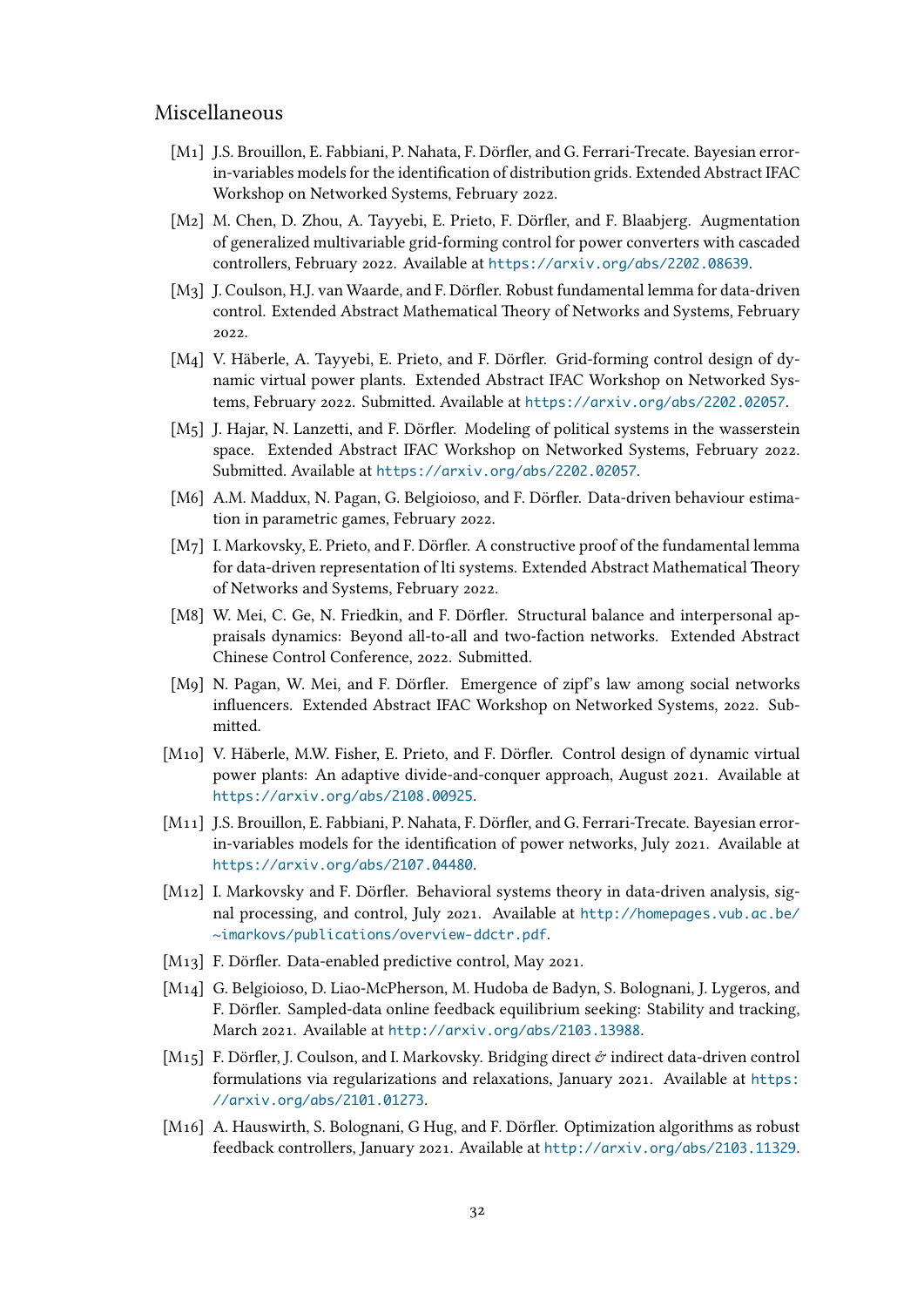- [M17] M. Picallo, S. Bolognani, and F. Dörfler. Predictive-sensitivity: Beyond singular perturbation for control design on multiple time scales, January 2021. Available at https://arxiv.org/abs/2101.04367.
- [M18] J. Björk, K.H. Johansson, and F. Dörfler. Dynamic virtual power plant design for fast frequency reserves: Coordinating hydro and wind, 2021. Available at https://arxiv. [org/abs/2107.03087](https://arxiv.org/abs/2101.04367).
- [M19] M. Chen, D. Zhou, A. Tayyebi, E. Prieto, F. Dörfler, and F. Blaabjerg. Generalized multivariable grid-forming control design for power converters, 20[21. Available at](https://arxiv.org/abs/2107.03087) [https://arxiv.org/](https://arxiv.org/abs/2107.03087)abs/2109.06982.
- [M20] F. Dörfler. Florian dörfler [people in control], 2021. IEEE Control Systems Magazine, 41(2):22-26, 2021.
- [M21] [F. Dörfler, P. Tesi, and C. De Persis. O](https://arxiv.org/abs/2109.06982)n the certainty-equivalence approach to direct data-driven lqr design, 2021. Available at https://arxiv.org/abs/2109.06643.
- [M22] L. Huang, Z. Jianzhe, J. Lygeros, and F. Dörfler. Robust data-enabled predictive control: Tractable formulations and performance guarantees, 2021. Available at https://arxiv.org/abs/2105.07199.
- [M23] B. Marinescu, O. Gomis, F. Dörfler, H. Schulte, and L. Sigrist. Dynamic virtual power plant: a new concept for grid integration of renewable energy sources, 2021. Available at [https://arxiv.org/abs/2108.001](https://arxiv.org/abs/2105.07199)53.
- [M24] M. Picallo, D. Liao-McPherson, S. Bolognani, and F. Dörfler. Cross-layer design for real-time grid operation: Estimation, optimization and power flow, 2021. Available at ht[tps://arxiv.org/abs/2109.13842](https://arxiv.org/abs/2108.00153).
- [M25] M. Picallo, L. Ortmann, S. Bolognani, and F. Dörfler. Adaptive real-time grid operation via online feedback optimization with sensitivity estimation, 2021. Available at https: [//arxiv.org/abs/2110.00954](https://arxiv.org/abs/2109.13842).
- [M26] A. Schlaginhaufen, P. Wenk, F. Dörfler, and A. Krause. Learning stable deep dynamics models for partially observed or delayed dynamical systems, 2021. Available at [https:](https://arxiv.org/abs/2110.00954) [//arxiv.org/abs/2110.14296](https://arxiv.org/abs/2110.00954)#.
- [M27] A. Tayyebi, A. Magdaleno, D. Vettoretti, M. Chen, E. Prieto, A. Anta, and F. Dörfler. System-level performance and robustness of the grid-forming hybrid angle [control,](https://arxiv.org/abs/2110.14296#) [2021. Available at](https://arxiv.org/abs/2110.14296#) https://arxiv.org/abs/2110.05988.
- [M28] A. Terpin, S. Fricker, M. Perez, M. Hudoba de Badyn, and F. Dörfler. Distributed feedback optimisation for robotic coordination, 2021. Available at https://arxiv.org/ abs/2109.14486.
- [M29] L. Treven, P. Wenk, F. Dörfler, and A. Krause. Distributional gradient matching for learning uncertain neural dynamics models, 2021. Available at [https://arxiv.org/](https://arxiv.org/abs/2109.14486) [abs/2106.11609](https://arxiv.org/abs/2109.14486).
- [M30] L. Huang, J. Zhen, J. Lygeros, and F. Dörfler. Quadratic regularization of data-enabled predictive control: Theory and application to power converter e[xperiments, December](https://arxiv.org/abs/2106.11609) [2020. Available a](https://arxiv.org/abs/2106.11609)t https://arxiv.org/abs/2012.04434.
- [M31] A. Tayyebi, A. Anta, and F. Dörfler. Hybrid angle control and almost global stability of grid-forming power converters, August 2020. Available at https://arxiv.org/abs/ 2008.07661.
- [M32] I. Subotic, A. Hauswirth, and F. Dörfler. Quantitative sensitivity bounds for nonlinear programming and time-varying optimization, June 2020. Available at [https://arxiv.](https://arxiv.org/abs/2008.07661) [org/abs/200](https://arxiv.org/abs/2008.07661)6.10693.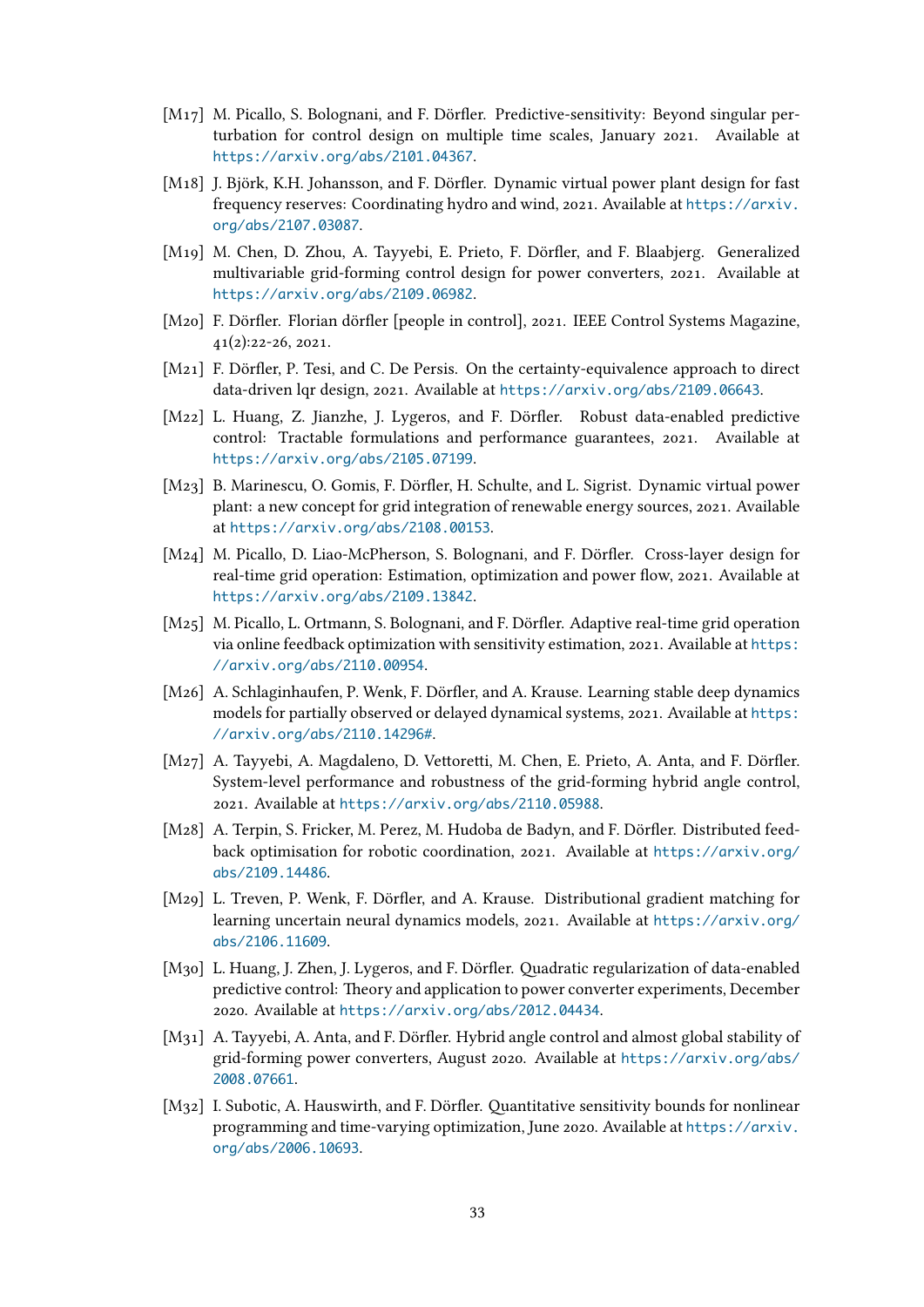- [M33] D. Alpago, F. Dörfler, and J. Lygeros. An extended Kalman filter for data-enabled predictive control, March 2020. Available at https://arxiv.org/abs/2003.08269.
- [M34] A. Hauswirth, F. Dörfler, and A. Teel. Anti-windup approximations of oblique projected dynamics for feedback-based optimization, March 2020. Available at https: //arxiv.org/abs/2003.00478.
- [M<sub>35</sub>] J. Coulson, J. Lygeros, and F. Dörfler. Distributionally robust chance constrained dataenabled predictive control, 2020. Available at https://arxiv.org/abs/2006.[01702](https://arxiv.org/abs/2003.00478).
- [M36] [V. Häberle, A. Hauswirth, L.](https://arxiv.org/abs/2003.00478) Ortmann, S. Bolognani, and F. Dörfler. Non-convex feedback optimization with input and output constraints, 2020. Available at https: //arxiv.org/pdf/2004.06407.pdf.
- [M37] A. Hauswirth, F. Dörfler, and A. Teel. On the differentiability of projected trajectories and the robust convergence of non-convex anti-windup gradient flows, 2020. A[vailable](https://arxiv.org/pdf/2004.06407.pdf) at [https://arxiv.org/abs/2003.0](https://arxiv.org/pdf/2004.06407.pdf)2551.
- [M38] A. Crivellaro, A. Tayyebi, C. Gavriluta, D. Groß, A. Anta, F. Kupzog, and F. Dörfler. Beyond low-inertia systems: Massive integration of grid-forming power converters in [transmission grids, November 2019.](https://arxiv.org/abs/2003.02551) Available at https://arxiv.org/abs/1911. 02870.
- [M39] L. Huang, J. Coulson, J. Lygeros, and F. Dörfler. Data-driven wide-area control, November 2019. Available at https://arxiv.org/ab[s/1911.12151](https://arxiv.org/abs/1911.02870).
- [M40] [I. Subo](https://arxiv.org/abs/1911.02870)tic, D. Groß, M. Colombino, and F. Dörfler. A Lyapunov framework for nested dynamical systems on multiple time scales with application to converter-based power systems, November 2019. Available at [https://arxiv.org/abs/191](https://arxiv.org/abs/1911.12151)1.08945.
- [M41] L. Ortmann, A. Hauswirth, I. Caduff, F. Dörfler, and S. Bolognani. Experimental validation of feedback optimization in power distribution grids, October 2019. Available at https://arxiv.org/abs/1910.033[84](https://arxiv.org/abs/1911.08945).
- [M42] W. Mei, F. Bullo, C. Ge, and F. Dörfler. Occam's razor in opinion dynamics: The weighted-median influence process, September 2019. Available at https://128.84. 21[.199/abs/1909.06474](https://arxiv.org/abs/1910.03384).
- [M43] L. Huang, H. Xin, and F. Dörfler. *H∞*-control of grid-connected converters: Design, objectives and decentralized stability certificates, June 2019. Available at [https://](https://128.84.21.199/abs/1909.06474) [arxiv.org/abs/1906.11](https://128.84.21.199/abs/1909.06474)331.
- [M44] T Jouini and F. Dörfler. Parametric local stability condition of a multi-converter system, April 2019. Available at https://arxiv.org/abs/1904.11288.
- [M45] [C. Arghir and F. Dörfler. The](https://arxiv.org/abs/1906.11331) electronic realization of synchronous machines: model matching, angle tracking and energy shaping techniques, March 2019. Available at https://www.research[-collection.ethz.ch/handle/20.500](https://arxiv.org/abs/1904.11288).11850/331022.
- [M46] J. Coulson, J. Lygeros, and F. Dörfler. Regularized and distributionally robust dataenabled predictive control, March 2019. Available at https://arxiv.org/abs/1903. [06804](https://www.research-collection.ethz.ch/handle/20.500.11850/331022).
- [M47] L. Huang, J. Coulson, J. Lygeros, and F. Dörfler. Data-enabled predictive control for grid-connected power converters, March 2019. Available at [https://arxiv.org/abs/](https://arxiv.org/abs/1903.06804) [1903.](https://arxiv.org/abs/1903.06804)07339.
- [M48] L. Huang, H. Xin, W. Dong, and F. Dörfler. Impacts of Grid Structure on PLL-Synchronization Stability of Converter-Integrated Power S[ystems, March 2019. Avail](https://arxiv.org/abs/1903.07339)[able at](https://arxiv.org/abs/1903.07339) https://arxiv.org/abs/1903.05489.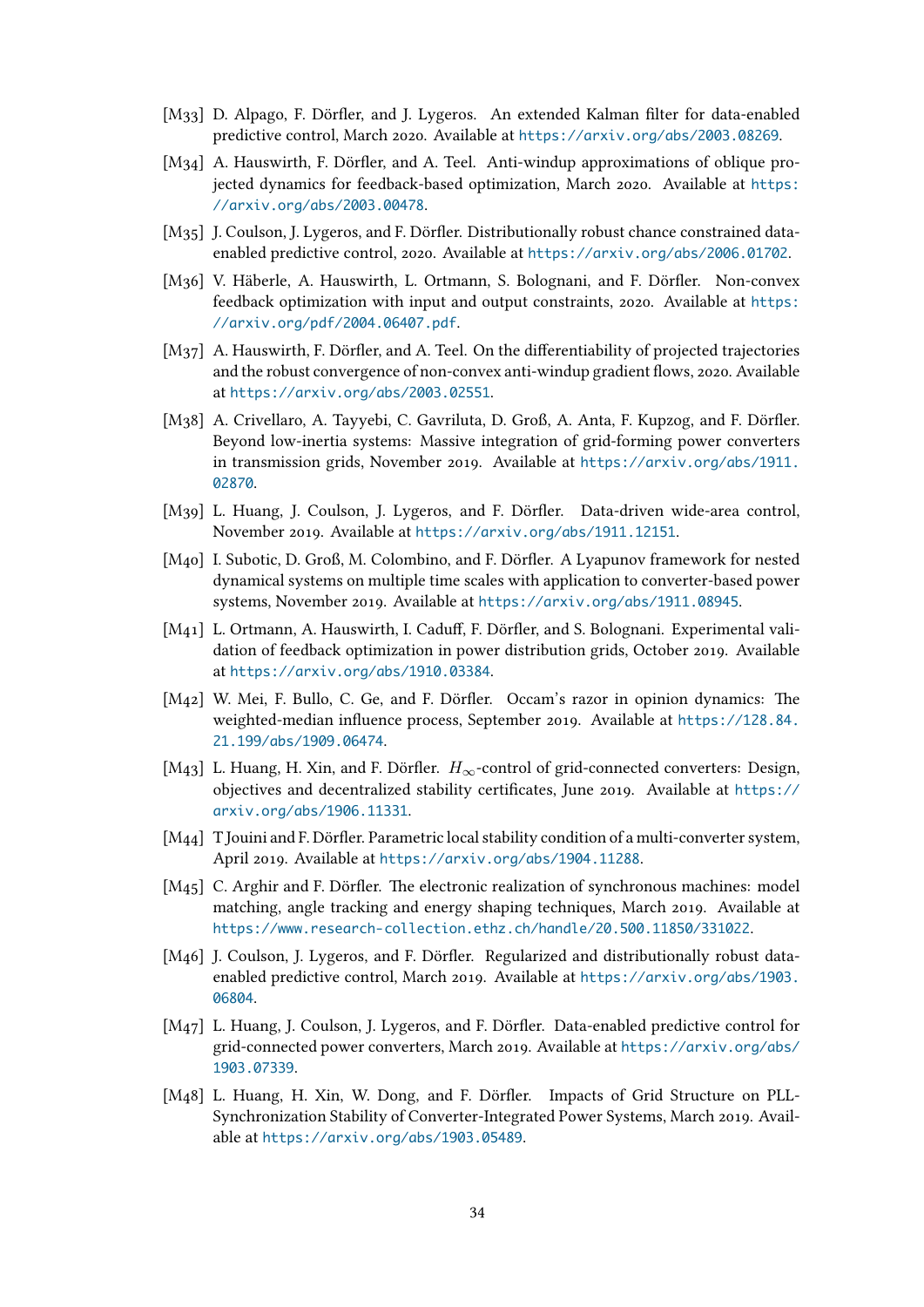- [M49] A. Tayyebi, D. Groß, A. Anta, F. Kupzog, and F. Dörfler. Interactions of grid-forming power converters and synchronous machines – a comparative study, February 2019. Available at https://arxiv.org/abs/1902.10750.
- [M50] A. Hauswirth, S. Bolognani, G Hug, and F. Dörfler. Timescale separation in autonomous optimization, 2019. Available at https://arxiv.org/abs/1907.09822.
- [M51] M. Picallo, [S. Bolognani, and F. Dörfler. Closing th](https://arxiv.org/abs/1902.10750)e loop: Dynamic state estimation and feedback optimization of distribution grids, 2019. Available at https://arxiv. org/abs/1909.02753.
- [M52] M. Picallo and F. Dörfler. Sieving out unncessary constraints in scenario optimiztion with an application to power systems, 2019. Available at https:/[/arxiv.org/abs/](https://arxiv.org/abs/1909.02753) [1907.09822](https://arxiv.org/abs/1909.02753).
- [M53] J. W. Simpson-Porco, B. K. Poolla, N. Monshizadeh, and F. Dörfler. Quadratic performance analysis of secondary frequency controllers, 2[019. Available at](https://arxiv.org/abs/1907.09822) https: [//arxiv.org](https://arxiv.org/abs/1907.09822)/abs/1909.02792.
- [M54] G. Seo, I. Subotic, B. Johnson, M. Colombino, D. Groß, and F. Dörfler. Dispatchable virtual oscillator control for decentralized inverter-dominant power sy[stems –](https://arxiv.org/abs/1909.02792) [analysis of droop characteristic](https://arxiv.org/abs/1909.02792) and verification, November 2018. Available at https: //arxiv.org/abs/1811.08842.
- [M55] S. Menta, A. Hauswirth, S. Bolognani, G Hug, and F. Dörfler. Stability of dynamic feedback optimization with applications to power systems, October 2018. Avai[lable at](https://arxiv.org/abs/1811.08842) [https://arxiv.org/abs/1810](https://arxiv.org/abs/1811.08842).06079.
- [M56] B. K. Poolla, D. Groß, and F. Dörfler. Placement and implementation of grid-forming and grid-following virtual inertia, July 2018. Available at https://arxiv.org/pdf/ [1807.01942](https://arxiv.org/abs/1810.06079).
- [M57] C. Arghir and F. Dörfler. Energy-based stabilization of network flows in multi-machine power systems, April 2018. Available at https://arxiv.or[g/abs/1804.09681](https://arxiv.org/pdf/1807.01942).
- [M58] [J. W. Simpso](https://arxiv.org/pdf/1807.01942)n-Porco, B. K. Poolla, N. Monshizadeh, and F. Dörfler. Input-output performance of linear-quadratic saddle-point algorithms with application to distributed resource allocation problems, March 2[018. Available at](https://arxiv.org/abs/1804.09681) https://arxiv.org/abs/ 1803.02182.
- [M59] J. Coulson, J. Lygeros, and F. Dörfler. Data-enabled predictive control: In the shallows of the deepc, 2018. Available at https://arxiv.org/abs/1[811.05890](https://arxiv.org/abs/1803.02182).
- [M60] [R. Delabays,](https://arxiv.org/abs/1803.02182) P. Jacquod, and F. Dörfler. The Kuramoto model on oriented and signed graphs, 2018. Available at https://arxiv.org/abs/1807.11410.
- [M61] D. Groß, M. Colombino, J.S. Br[ouillon, and F. Dörfler. The effect of tra](https://arxiv.org/abs/1811.05890)nsmission-line dynamics on grid-forming dispatchable virtual oscillator control, 2018. Available at https://arxiv.org/abs/[1802.08881](https://arxiv.org/abs/1807.11410).
- [M62] A. Hauswirth, S. Bolognani, and F. Dörfler. Projected dynamical systems on irregular non-euclidean domains for nonlinear optimization, 2018. Available at https://arxiv. [org/abs/1809.04831](https://arxiv.org/abs/1802.08881).
- [M63] A. Hauswirth, S. Bolognani, G Hug, and F. Dörfler. Generic existence of unique lagrange multipliers in ac optimal power flow, 2018. Available at htt[ps://arxiv.org/](https://arxiv.org/abs/1809.04831) [abs/1806.06615](https://arxiv.org/abs/1809.04831).
- [M64] A. Hauswirth, I. Subotic, S. Bolognani, G Hug, and F. Dörfler. Time-varying projected dynamical systems with applications to feedback optimization of [power systems, 2018.](https://arxiv.org/abs/1806.06615) [Available at](https://arxiv.org/abs/1806.06615) https://arxiv.org/abs/1809.07288.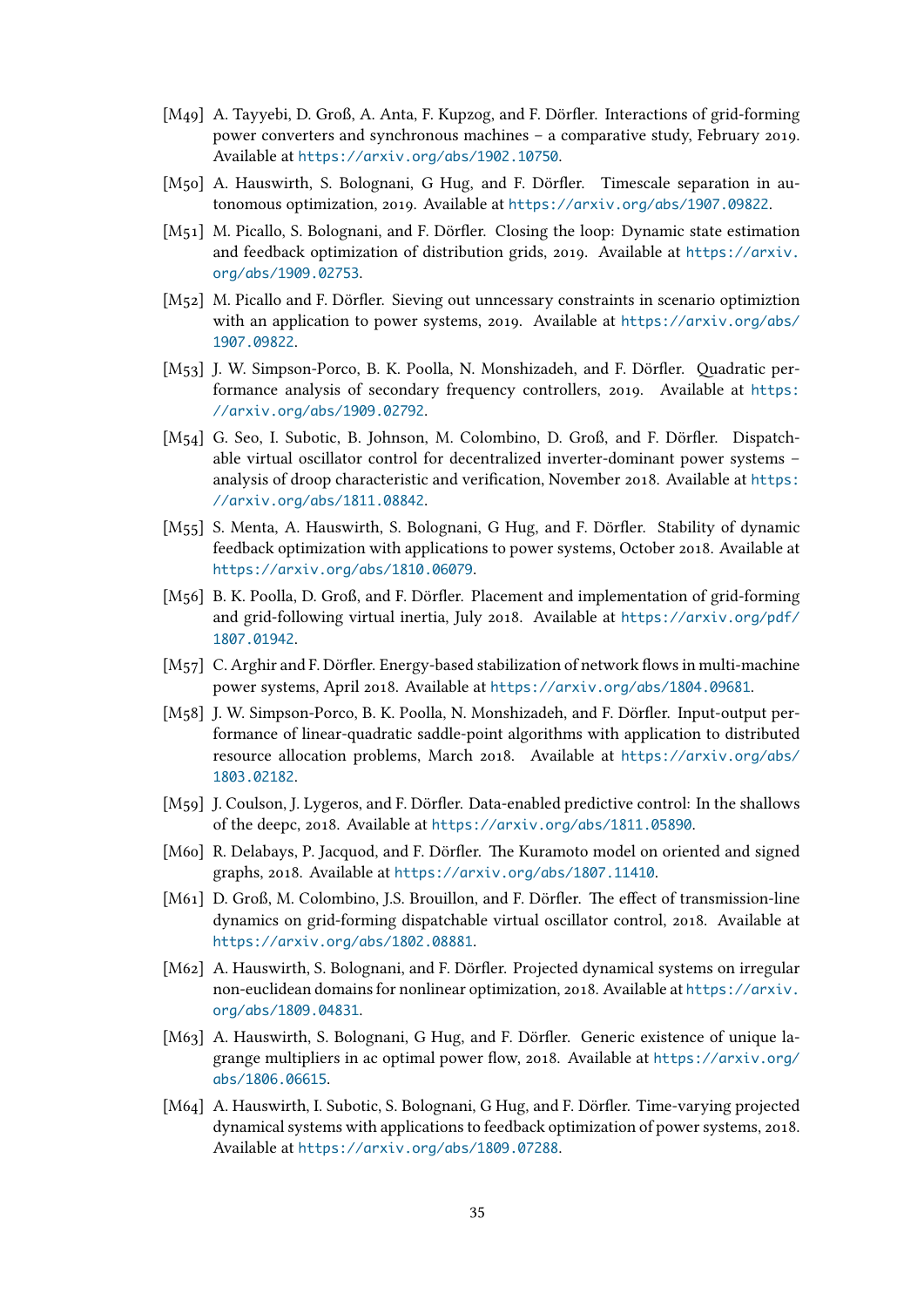- [M65] L. Aolaritei, S. Bolognani, and F. Dörfler. Hierarchical and distributed monitoring of voltage stability in distribution networks, November 2017. Available at https: //arxiv.org/abs/1710.10544.
- [M66] E.R.A. Weitenberg, Y. Jiang, C. Zhao, E. Mallada, C. De Persis, and F. Dörfler. Robust decentralized secondary frequency control in power systems: Merits and tra[de-offs,](https://arxiv.org/abs/1710.10544) [November 2017. Available at](https://arxiv.org/abs/1710.10544) https://arxiv.org/abs/1711.07332.
- [M67] M. Colombino, D. Groß, J.S. Brouillon, and F. Dörfler. Global phase and magnitude synchronization of coupled oscillators with application to the control of grid-forming power inverters, October 2017. Available at [https://arxiv.org/ab](https://arxiv.org/abs/1711.07332)s/1710.00694.
- [M68] C. Arghir, T. Jouini, and F. Dörfler. Grid-forming control for power converters based on matching of synchronous machines, 2017. Available at https://arxiv.org/abs/ 1706.09495.
- [M69] T. Borsche and F. Dörfler. On placement of synthetic inertia with explicit time-domain constraints, 2017. Available at https://arxiv.org/abs/17[05.03244](https://arxiv.org/abs/1706.09495).
- [M70] [F. Dörfler. L](https://arxiv.org/abs/1706.09495)ecture notes on "circuits  $\dot{\sigma}$  power grids", 2017. Part of the "Advanced" Topics in Control" Course 2017. Available at http://people.ee.ethz.ch/~floriand/ docs/Teaching/ATIC\_2017/C[ircuits\\_Lecture.pdf](https://arxiv.org/abs/1705.03244).
- [M71] F. Dörfler. Lecture notes on "distributed consensus-based optimization", 2017. Part of the "Advanced Topics in Control" Course 2017. Available at [http://people.ee.ethz.](http://people.ee.ethz.ch/~floriand/docs/Teaching/ATIC_2017/Circuits_Lecture.pdf) [ch/~floriand/docs/Teaching/ATIC\\_2017/Optimiza](http://people.ee.ethz.ch/~floriand/docs/Teaching/ATIC_2017/Circuits_Lecture.pdf)tion\_Lecture.pdf.
- [M72] B. K. Poolla, S. Bolognani, N. Li, and F. Dörfler. A market mechanism for virtual inertia, 2017. Available at https://arxiv.org/abs/1711.04874.
- [M73] [T. Summers, I. Shames, J. Lygeros, and F. Dörfler. Correction to "Topolog](http://people.ee.ethz.ch/~floriand/docs/Teaching/ATIC_2017/Optimization_Lecture.pdf)y design for optimal network coherence", 2017. Available at http://www.utdallas.edu/~tyler. summers/papers/[ECC\\_Correction.pdf](https://arxiv.org/abs/1711.04874).
- [M74] L. Aolaritei, S. Bolognani, and F. Dörfler. A distributed voltage stability margin for power distribution networks, December 2016. Available at [https://arxiv.org/abs/](http://www.utdallas.edu/~tyler.summers/papers/ECC_Correction.pdf) [1612.00207](http://www.utdallas.edu/~tyler.summers/papers/ECC_Correction.pdf).
- [M75] D. Groß, C. Arghir, and F. Dörfler. On the steady-state behavior of a nonlinear power system model, July 2016. Available at https://arxiv.org[/abs/1607.01575](https://arxiv.org/abs/1612.00207).
- [M76] [J. Schiffer, F.](https://arxiv.org/abs/1612.00207) Dörfler, and E. Fridmann. Cyber-physical aspects of distributed averaging control in power systems: Time delays  $\dot{\sigma}$  dynamic communication topology, July 2016. Available at http://arxiv.org/abs/[1607.07743](https://arxiv.org/abs/1607.01575).
- [M77] F. Dörfler and S. Grammatico. Gather-and-broadcast frequency control in power systems, May 2016. Available at http://arxiv.org/abs/1605.09560.
- [M78] M. Fazlyab, [F. Dörfler, and V. M. Preciado. Optimal](http://arxiv.org/abs/1607.07743) network design for synchronization of kuramoto oscillators, February 2016. Available at http://arxiv.org/abs/1503. 07254.
- [M79] M. Todescato, J. W. Simpson-Porco, F. Dörfler, R. Carli, and F. Bullo. Voltage stress minimization by optimal reactive power control, Feb[ruary 2016. Available at](http://arxiv.org/abs/1503.07254) http: [//arx](http://arxiv.org/abs/1503.07254)iv.org/abs/1602.01969.
- [M80] B. K. Poolla, S. Bolognani, and F. Dörfler. Optimal placement of virtual inertia in power grids, January 2016. Available at http://arxiv.org/pdf/1510.01497v2.pdf.
- [M81] [C. De Persis, E.R.A. Weitenber](http://arxiv.org/abs/1602.01969)g, and F. Dörfler. A power consensus algorithm for dc microgrids, 2016. Available at https://arxiv.org/abs/1611.04192.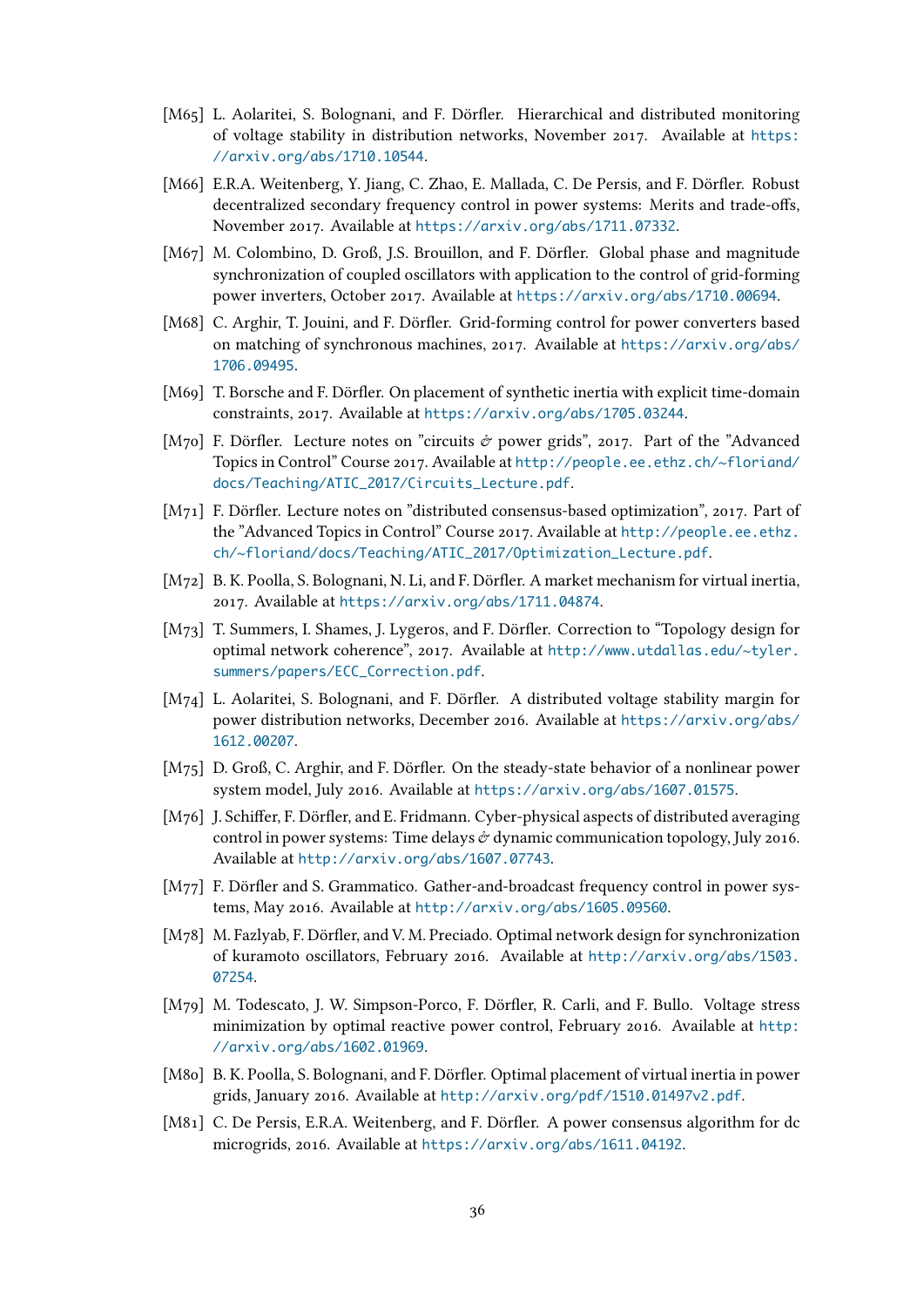- [M82] B. K. Poolla, S. Bolognani, and F. Dörfler. Placing rotational inertia in power grids, October 2015. Available at http://arxiv.org/pdf/1510.01497v1.pdf.
- [M83] J. W. Simpson-Porco, F. Dörfler, and F. Bullo. Voltage stabilization in microgrids via quadratic droop control, July 2015. Available at http://arxiv.org/pdf/1507. 00431v1.pdf.
- [M84] J. W. Simpson-Porco, Q. Shafiee, F. Dörfler, J. M. Vasquez, J. M. Guerrero, and F. Bullo. Distributed averaging controllers for secondary frequ[ency and voltage control in mi](http://arxiv.org/pdf/1507.00431v1.pdf)[crogrids, Apr](http://arxiv.org/pdf/1507.00431v1.pdf)il 2015. Available at http://arxiv.org/abs/1504.06784.
- [M85] M. Fazlyab, F. Dörfler, and V. M. Preciado. Optimal design for synchronization of kuramoto oscillators in tree networks, March 2015. Available at http://arxiv.org/ abs/1503.07254v1.
- [M86] J. W. Simpson-Porco, F. Dörfler, and F. Bullo. On resistive networks of constant power devices, March 2015. Available at http://arxiv.org/pdf/1503.[04769v1.pdf](http://arxiv.org/abs/1503.07254v1).
- [M87] [X. Wu, F. Dörfler, an](http://arxiv.org/abs/1503.07254v1)d M. R. Jovanovic. Input-output analysis and decentralized optimal control of inter-area oscillations in power systems, February 2015. Available at http: //arxiv.org/abs/1502.03221.
- [M88] Y. Xiao, F. Dörfler, and M. van der Schaar. Incentive design in peer review: Rating and repeated endogenous matching, November 2014. Available at http://arxiv.or[g/abs/](http://arxiv.org/abs/1502.03221) [1411.2139](http://arxiv.org/abs/1502.03221).
- [M89] J. W. Simpson-Porco, F. Dörfler, and F. Bullo. Voltage stability of droop-controlled microgrids (Extended Abstract), July 2014. Available at http[://people.ee.ethz.ch/](http://arxiv.org/abs/1411.2139) [~floriand](http://arxiv.org/abs/1411.2139)/docs/Articles/SimpsonPorco\_MTNS\_2014.pdf.
- [M90] F. Dörfler, J. W. Simpson-Porco, and F. Bullo. Breaking the Hierarchy: Distributed Control  $\mathcal O$  Economic Optimality in Microgrids, Januar[y 2014. Available at](http://people.ee.ethz.ch/~floriand/docs/Articles/SimpsonPorco_MTNS_2014.pdf) http:// [arxiv.org/abs/1401.1767](http://people.ee.ethz.ch/~floriand/docs/Articles/SimpsonPorco_MTNS_2014.pdf).
- [M91] F. Dörfler and J. M. Hendrickx. Synchronization of oscillators: Feasibility and nonlocal analysis, 2014.
- [M92] [D. Mehta, N. Daleo, F. Dörfl](http://arxiv.org/abs/1401.1767)er, and J. D. Hauenstein. Algebraic geometrization of the kuramoto model: Equilibria and stability analysis, 2014. Available at http://arxiv. org/abs/1412.0666.
- [M93] M. Sinha, F. Dörfler, B. Johnson, and S. Dhople. Uncovering droop control laws embedded within the nonlinear dynamics of Van der Pol oscillators, 20[14. Available at](http://arxiv.org/abs/1412.0666) [http://arxiv.org/](http://arxiv.org/abs/1412.0666)abs/1411.6973.
- [M94] T. Summers, I. Shames, J. Lygeros, and F. Dörfler. Topology design for optimal network coherence, 2014. Available at http://arxiv.org/abs/1411.4884.
- [M95] [S. Dhople, B. Johnson, F. Dörfler, an](http://arxiv.org/abs/1411.6973)d A. Hamadeh. Synchronization of nonlinear circuits in dynamic electrical networks with general topologies, October 2013. Available at http://arxiv.org/abs/13[10.4550](http://arxiv.org/abs/1411.4884).
- [M96] F. Dörfler, M. R. Jovanović, M. Chertkov, and F. Bullo. Sparsity-promoting optimal wide-area control of power networks, July 2013. Available at http://arxiv.org/abs/ 13[07.4342](http://arxiv.org/abs/1310.4550).
- [M97] J. W. Simpson-Porco, F. Dörfler, and F. Bullo. Synchronization and power sharing for droop-controlled inverters in islanded microgrids, Nov[ember 2012. Available at](http://arxiv.org/abs/1307.4342) [http://ar](http://arxiv.org/abs/1307.4342)xiv.org/abs/1206.5033.